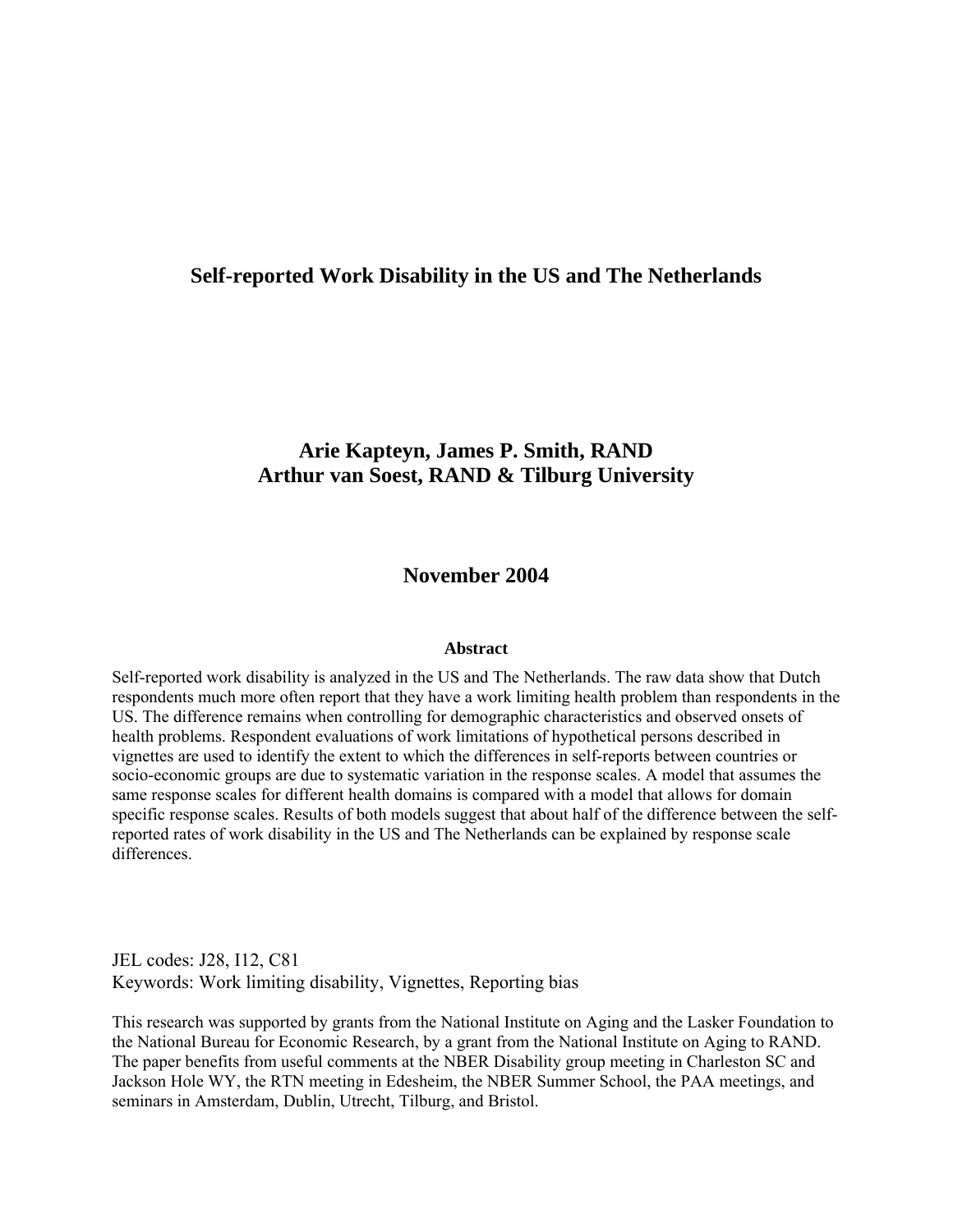## **1. Introduction**

Reducing work disability among the working population is an important issue on the scientific and policy agenda in many industrialized countries. See, for example, Haveman and Wolfe, 2000, or Bound and Burkhauser, 1999. The fraction of workers drawing some form of disability benefit is vastly different across countries with similar levels of economic development and comparable access to modern medical technology and treatment. Institutional differences in eligibility rules or generosity of benefits no doubt contribute to explaining the differences in disability rolls (see, e.g., Bound and Burkhauser, 1999, Burkhauser and Daly, 2002, and DeLeire, 2000). However, recent survey data show that significant differences between countries are also found in self-reports of work limiting disabilities. In comparing such self-reports, a basic question concerns the extent to which people living in the same or in different countries use the same response scales when they answer questions about work disability. If they use the same scales, differences in reported rates of work disability reflect true differences across countries in disabilities affecting work. But if response scales differ systematically, adjustments for this must be made before conclusions about international differences in true work disability can be drawn. The problem is similar to the problem of systematic reporting differences across socio-economic groups. See, e.g., Bound (1991), Currie and Madrian (1999), Kerkhofs and Lindeboom (1995), and Burkhauser et al. (2002).

Disability is an important program in many countries, and one that until recently was growing rapidly over time. The number of people on disability programs is substantial, particularly among men and women in the age groups 45-64. For the US, Autor and Duggan (2003) find that the numbers of disability insurance (DI) recipients per 1000 men and women in the age group 55-64 have increased from 96 to 108 (men) and from 43 to 72 (women) between 1984 and 1999. Bound and Burkhauser (1999) report that in 1995, the number of DI recipients per 1000 workers was 103 in the age group 45-59 and 314 in the age group 60-64. Both numbers have grown substantially in the early nineties. There are also substantial differences amongst OECD countries. For example, the numbers of DI recipients per 1000 workers in the age category 45-59 were 87 for Germany and 271 in The Netherlands. According to Eurostat (2001), the number of 16-64 year olds receiving disability and sickness benefits is less than 3% in Italy and Greece, but almost 10% in Denmark and more than 12% in the UK.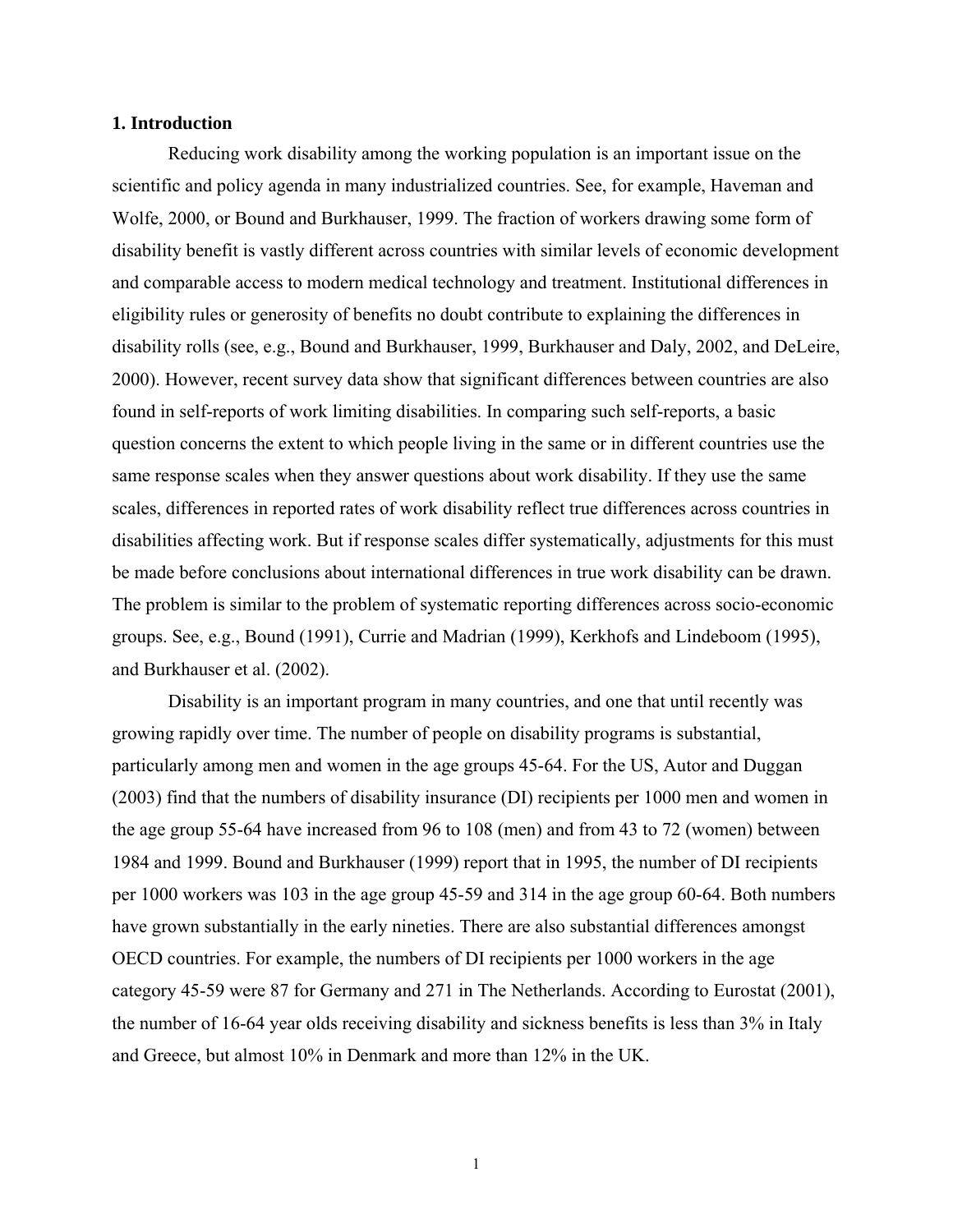The paper puts forth a new approach to the measurement of work disability. In particular, we utilize a vignette methodology to evaluate how people within and across different countries set thresholds that result in labeling some people work disabled while other people are not so described. Our vignette questions ask respondents to evaluate on the same scale on which they also evaluate themselves the severity of work disability problems of hypothetical scenarios and people. Vignette questions have been applied successfully in recent work on international comparisons of health and political efficacy (King et al., 2004; Salomon et al., 2004).

This research performs an international comparison of two countries: US and The Netherlands. These countries differ in several relevant dimensions—observed rates of selfreported work disability, the generosity of and eligibility for government programs that provide income support for people with a work disability, and perhaps national norms about the appropriateness of not working when work disabled (see, e.g., Aarts, Burkhauser, and De Jong, 1996). However, given their similar levels of economic development and access to modern medical technology and treatment, one might reasonably suspect that these two countries differ less in the 'objectively' measured health status of the population. For this reason, we believe that this international comparison is particularly useful in understanding some of the most salient research issues that have dominated the scientific literature on work disability.

A unique aspect of this research is that we are able to address the issues in a classic random experimental form. This is because we have access to Internet samples in both countries allowing us to randomly place experimental disability modules into these panels. These samples are the Dutch CentERpanel for The Netherlands and the RAND MS Internet panel for the United States, both of which are described in detail in the next section

The remainder of this paper is organized as follows. In the next section, we describe our data, discuss some measurement issues and present descriptive statistics on self-reported work limitations in the US and The Netherlands. In Section 3 we present some illustrative estimates of the determinants of work disability estimated across the countries of interest. These models do not correct for the possibility that respondents in The Netherlands and the US may apply different scales when responding to questions about work limitations. Section 4 describes the vignette methodology and two different models that can be used to correct for scale differences

 $\overline{a}$ 

<sup>&</sup>lt;sup>1</sup> Vignette questions have been applied successfully in recent work on international comparisons of health and political efficacy (King et al., 2004; Salomon et al., 2004).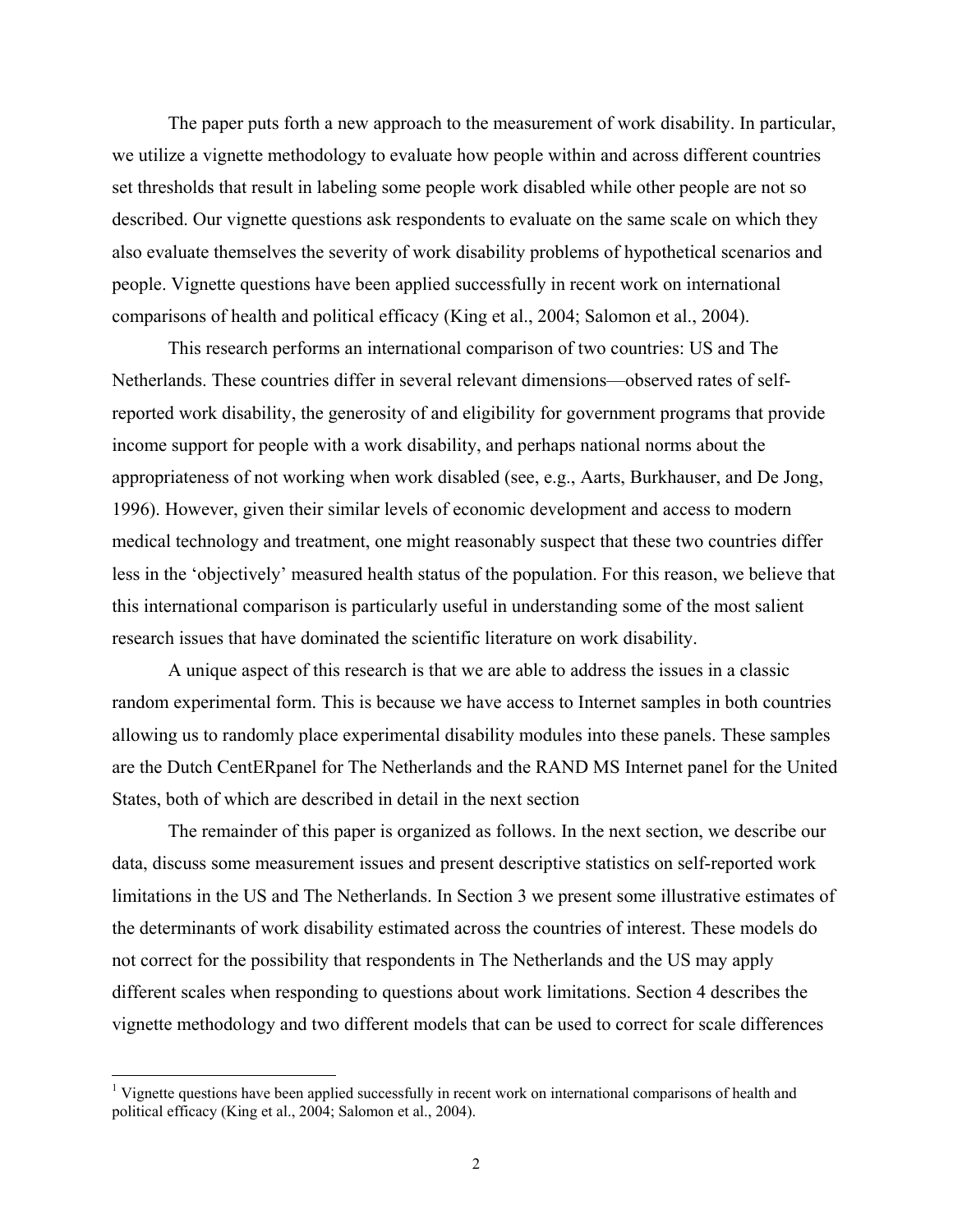across countries. Section 5 presents the empirical results for these models and some variants. Conclusions follow in Section 6. Some details of specifications, survey questions, and results are presented in the appendix.

## **2. Data Sources and Work Disability Prevalence**

 In this research, we use information obtained from two Internet surveys, which we conducted in both countries, combined with the Health and Retirement Study (HRS). For The Netherlands, we used the Dutch CentERpanel, which includes about 2,250 households who have agreed to respond to a set of questions every weekend over the Internet. This Dutch sample is not restricted to households with their own Internet access. Respondents are recruited by telephone. If they agree to participate and do not already have Internet access, they are provided with Internet access (and if necessary, a set-top box). Thus, the CentERpanel is representative of the Dutch population except the institutionalised. The sample that we use to estimate our models consists of about 2,000 respondents who participated in several interviews with questions on work disability in 2003.

From multiple waves of the data that have been collected in the past, the CentERpanel has a rich set of variables on background and demographic characteristics of the respondent and household, their income and labor market status, and several salient dimensions of health. In August 2003, we collected work disability self-reports and vignette evaluations (described below) in the CentERpanel. The Internet infrastructure makes the CentERpanel an extremely valuable tool to conduct experiments, with possibilities for randomization of content, wording, question and response order, and regular revisions of the design. Production lags are very short, with about one month between module design and data delivery. For example, based upon our initial analysis, we fielded a second wave in October with different wordings of the vignette questions. A third wave of experiments was administered in December 2003.

The RAND MS Internet panel has been recruited from respondents of age 40 and older to the Monthly Survey (MS) of the University of Michigan's Survey Research Center (SRC). The MS is the leading consumer sentiments survey that incorporates the long-standing Survey of Consumer Attitudes (SCA) and produces the widely used Index of Consumer Expectations. SRC asks MS-respondents age 40 or older if they have Internet access and, if yes, whether they would be willing to participate in Internet surveys. Those who agree to participate are added to the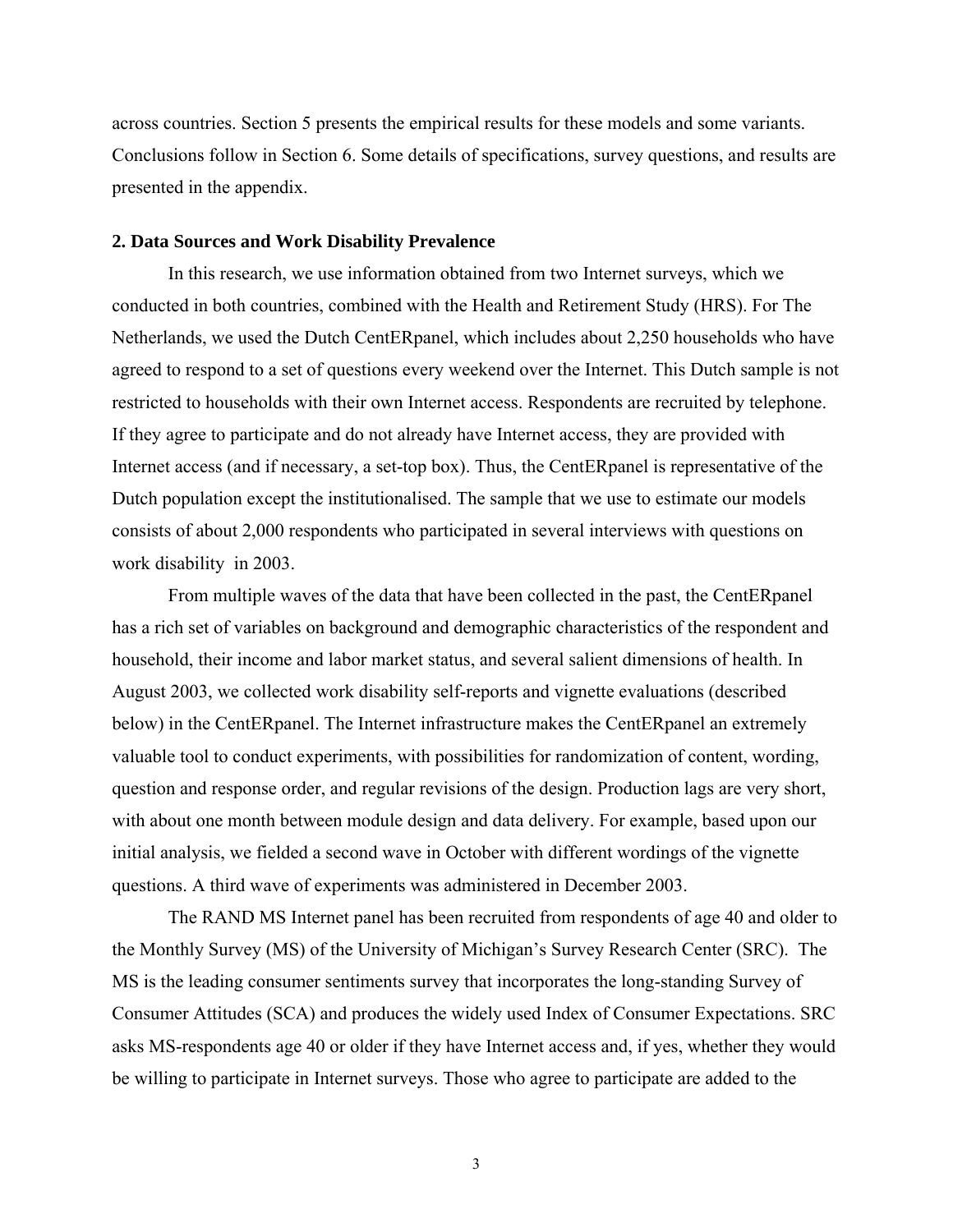panel of households to be interviewed regularly over the Internet. The sample that we use for estimation consists of 672 respondents. Ultimately, the sample will be extended to 1,000 Internet respondents.<sup>2</sup> Because of the relatively small sample size of the RAND MS Internet sample, we also use 15,740 respondents younger than 75 in the 1998 wave of the Health and Retirement Study (HRS), the most recent wave with a large and representative cohort interviewed when at age 51-61. The HRS sample has self-reports on work disability like the RAND MS Internet survey and the CentERpanel, but does not have vignette questions.

## **2.1 Question differences and prevalence**

 $\overline{a}$ 

One of the difficulties in making international comparisons is that the form and wording of questions about work disability differ across countries and even within countries in different surveys. Question wording is often thought to be a possible source of differences across and within countries (Stapleton and Burkhauser, 2003)**.** To test the impact of question wording, we randomly assigned the disability questions contained in the National Health Interview Survey (NHIS), Current Population Survey (CPS), and the Health and Retirement Survey (HRS) to our Internet respondents<sup>3</sup>. None of the variants appeared to matter for the probability of describing oneself as having a work disability. What does matter though is whether the scale used to evaluate work disability is a two point yes/no commonly used in the United States or a more graded five-point scale typically used in European countries including The Netherlands.

The question we use on work disability in the US and Dutch Internet surveys is:

 *" Do you have any impairment or health problem that limits the kind or amount of paid work you can do?"* 

Respondents in the US survey answer on a two-point scale (*yes* or *no*) while the possible answers are arrayed on the following 5-point scale in the first wave of the Dutch survey.

*(1) no, not at all, (2) yes, I am mildly limited, (3) yes, I am moderately limited, (4) yes, I am severely limited, and (5) yes, I am extremely limited—I cannot work.* 

 $2^2$  By the same mechanism a control group is drawn of respondents who do not necessarily have Internet access and are interviewed by phone. Ultimately this control group will comprise 500 respondents. The number of available phone interviews is currently 225 and these observations are not used in the analysis, to avoid contamination by possible mode effects between phone and Internet interviews.<br><sup>3</sup> To be precise, the three different wordings were randomly assigned to respondents in yet another Internet survey :

respondents to the 2002 HRS, who have Internet access and agreed to participate in an Internet survey in 2003. The survey covered about 2500 respondents.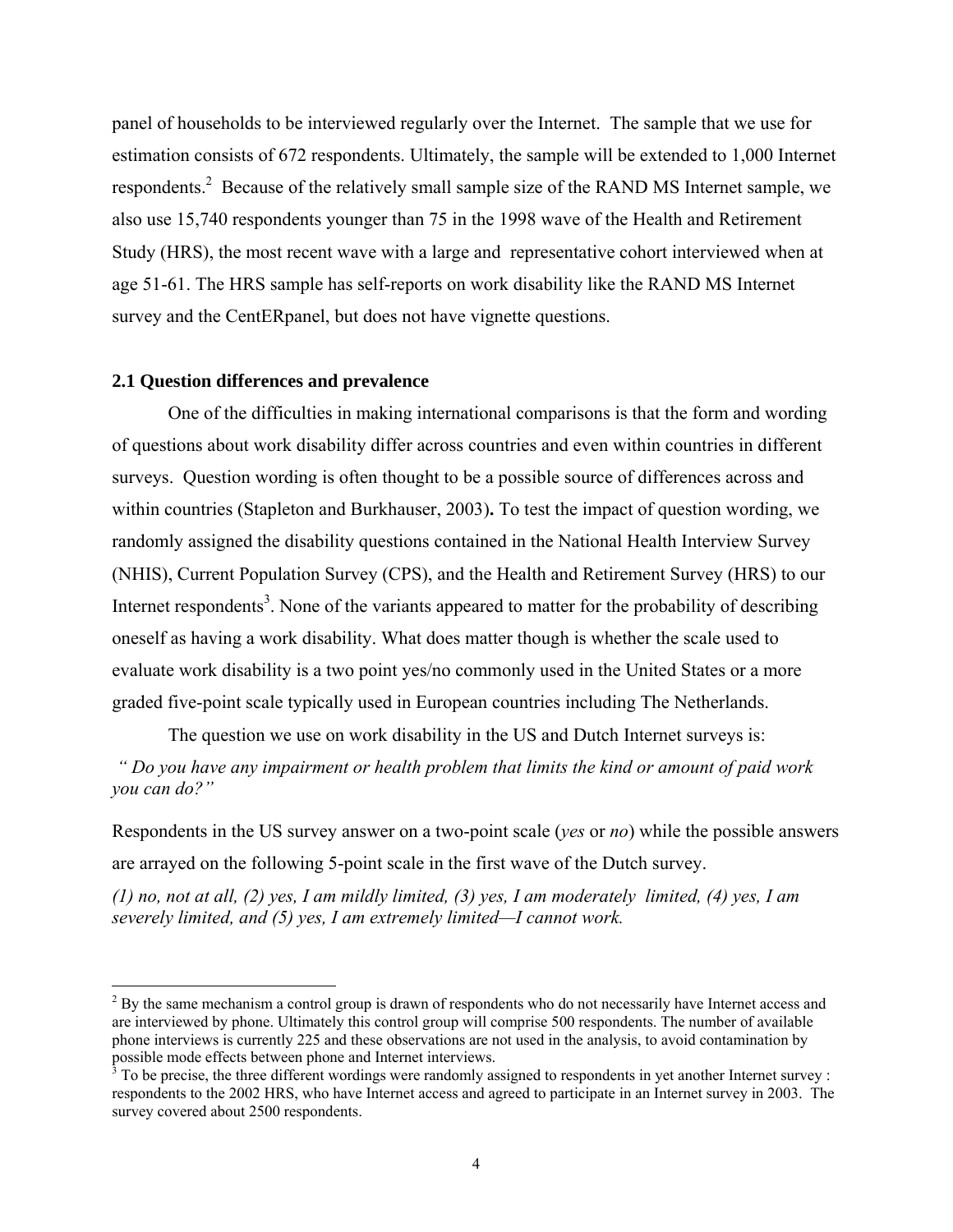To evaluate the impact of the alternative scale, randomly half of CentERpanel respondents in the second wave of our vignette experiments were given the disability question on a yes/no scale as in the US. Given that the first two waves of our experiments were only a few months apart so that disability reports should not change that much, for these respondents one can compare the answers to this question to that given on the 5-point scale a few months earlier.

The results are presented in Table 1. For all but one row in the 5-point scale, the correspondence is remarkably close. Ninety-six percent of those who answered they were not at all disabled on the 5-point scale also said that they were not when using the HRS dichotomous scale. Similarly, more than 90% of Dutch respondents who said that they were more than somewhat limited replied that they had a work disability on the two-point scale.

The ambiguity occurs within the somewhat limited category, which splits about 50/50 when offered an opportunity to simply respond yes or no. These are people who are clearly on the margin in terms of their work disability problems. When offered a stark yes or no choice, some will resist disability labeling. But if given a more nuanced set of alternatives, they report some degree of disability.

| Correspondence Between 5- and 2-point Scale in Dutch Panel                 |      |                          |  |  |  |  |
|----------------------------------------------------------------------------|------|--------------------------|--|--|--|--|
| % in 5-point category<br>5-point scale work<br>% disabled on 2-point scale |      |                          |  |  |  |  |
| limitations                                                                |      | in each 5-point category |  |  |  |  |
| not at all                                                                 | 61.8 | 43                       |  |  |  |  |
| somewhat limited                                                           | 22.5 | 56.1                     |  |  |  |  |
| rather limited                                                             | 9.9  | 91.2                     |  |  |  |  |
| severely limited                                                           | 2.2  | 93.1                     |  |  |  |  |
| very severely limited                                                      | 3.6  | 92.1                     |  |  |  |  |
| Corneal Dutch Cont Dugual                                                  |      |                          |  |  |  |  |

Table 1

Source: Dutch CentERpanel.

Table 2 shows reported US disability rates by age from the PSID and Dutch disability rates obtained from CentERpanel using the same two-point scale. Especially for middle age workers—say those between ages 45-64—Dutch rates of reported work disability are about 15 percentage points higher than those in the United States even when the same question is asked in both countries. We will turn to explanations for this difference in later sections. The final row in Table 2 shows work disability in the Netherlands derived from the 5-point scale, defining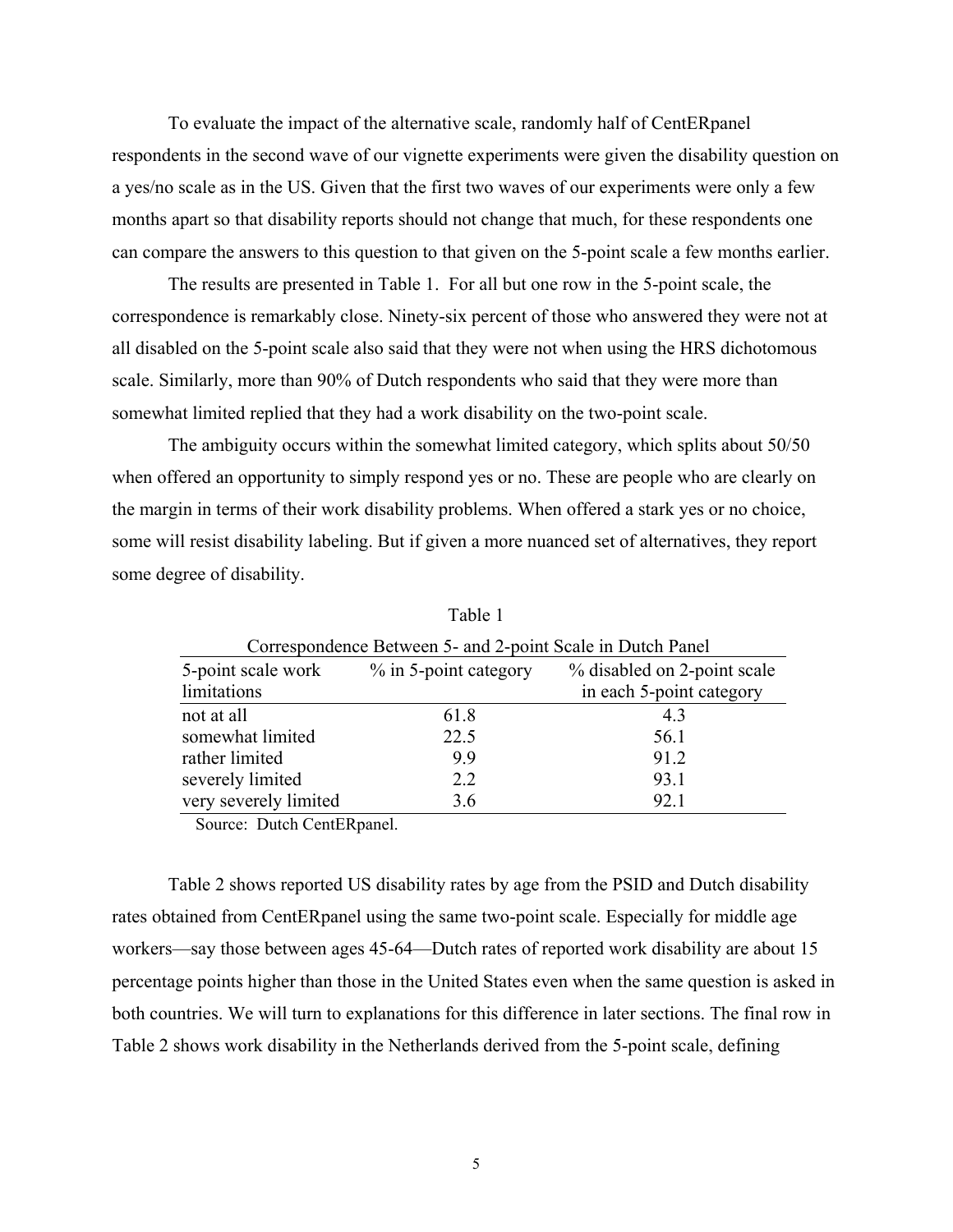everyone who reports a mild limitation or worse as work disabled. As expected from Table 1, this gives even higher work disability rates for all age groups.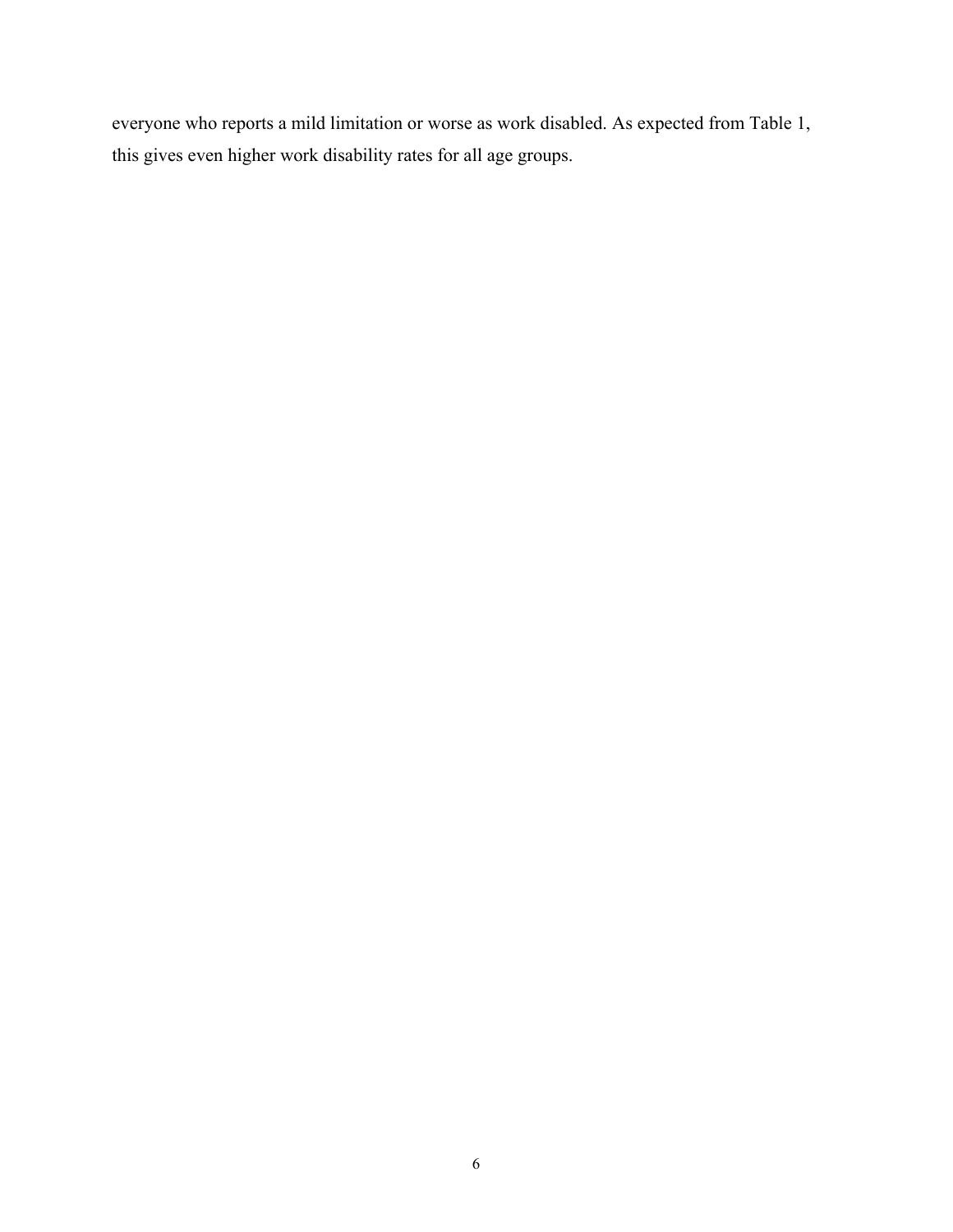|                                  | % With Work Disability by Age—US and Netherlands |       |       |       |       |  |  |  |
|----------------------------------|--------------------------------------------------|-------|-------|-------|-------|--|--|--|
|                                  | Age Group                                        |       |       |       |       |  |  |  |
|                                  | 25-34                                            | 35-44 | 45-54 | 55-64 | $65+$ |  |  |  |
| US, 2 point scale<br>Netherlands | 7.4                                              | 11.3  | 17.6  | 25.9  | 38.8  |  |  |  |
| 2-point scale*                   | 17.2                                             | 23.6  | 38.7  | 37.4  | 38.8  |  |  |  |
| 5-point scale                    | 25.7                                             | 30.3  | 42.7  | 44.2  | 53.6  |  |  |  |

| Table 2                                          |
|--------------------------------------------------|
| % With Work Disability by Age—US and Netherlands |

US data are from PSID. Netherlands data are from CentERpanel. All data are weighted.

\*Derived from five-point scale: anyone reporting mildly limited or worse is considered work disabled.

Reporting differences on health status between the two countries are not limited to the domain of work disability. Table 3 lists respondents' evaluation of their health along the familiar 5-point scale—excellent, very good, good, fair, and poor. Since this comparison involves two populations where as a first approximation their 'true' health status is unlikely to be very different, it is apparent that the Dutch and Americans use very different criteria to place themselves in these five categories.

| Table 3                                           |                      |      |  |  |  |  |
|---------------------------------------------------|----------------------|------|--|--|--|--|
| Comparison of Self-reported General Health Status |                      |      |  |  |  |  |
| Netherlands<br>US                                 |                      |      |  |  |  |  |
| Excellent                                         | 5.8                  | 24.7 |  |  |  |  |
| Very Good                                         | 23.9                 | 36.0 |  |  |  |  |
| Good                                              | 56.2                 | 28.1 |  |  |  |  |
| Fair                                              | 11.8                 | 8.9  |  |  |  |  |
| Poor                                              | 11                   | 2.3  |  |  |  |  |
| T T T T 1<br>$\mathbf{r}$                         | <b>Print 1 1 1 1</b> |      |  |  |  |  |

 US data are from PSID. Netherlands data are from CentERpanel. Ages 25-64 in both countries. All data are weighted.

The circumspect Dutch appear to run to the center, not willing to make health claims at either the top or bottom while the ever optimistic Americans are four times more likely to state that they are in excellent health. While the data in Table 3 refer to general health status, we shall see below that this general tendency of the Dutch to avoid the extremes in self-categorization will have important consequences for their reported levels of work disability as well.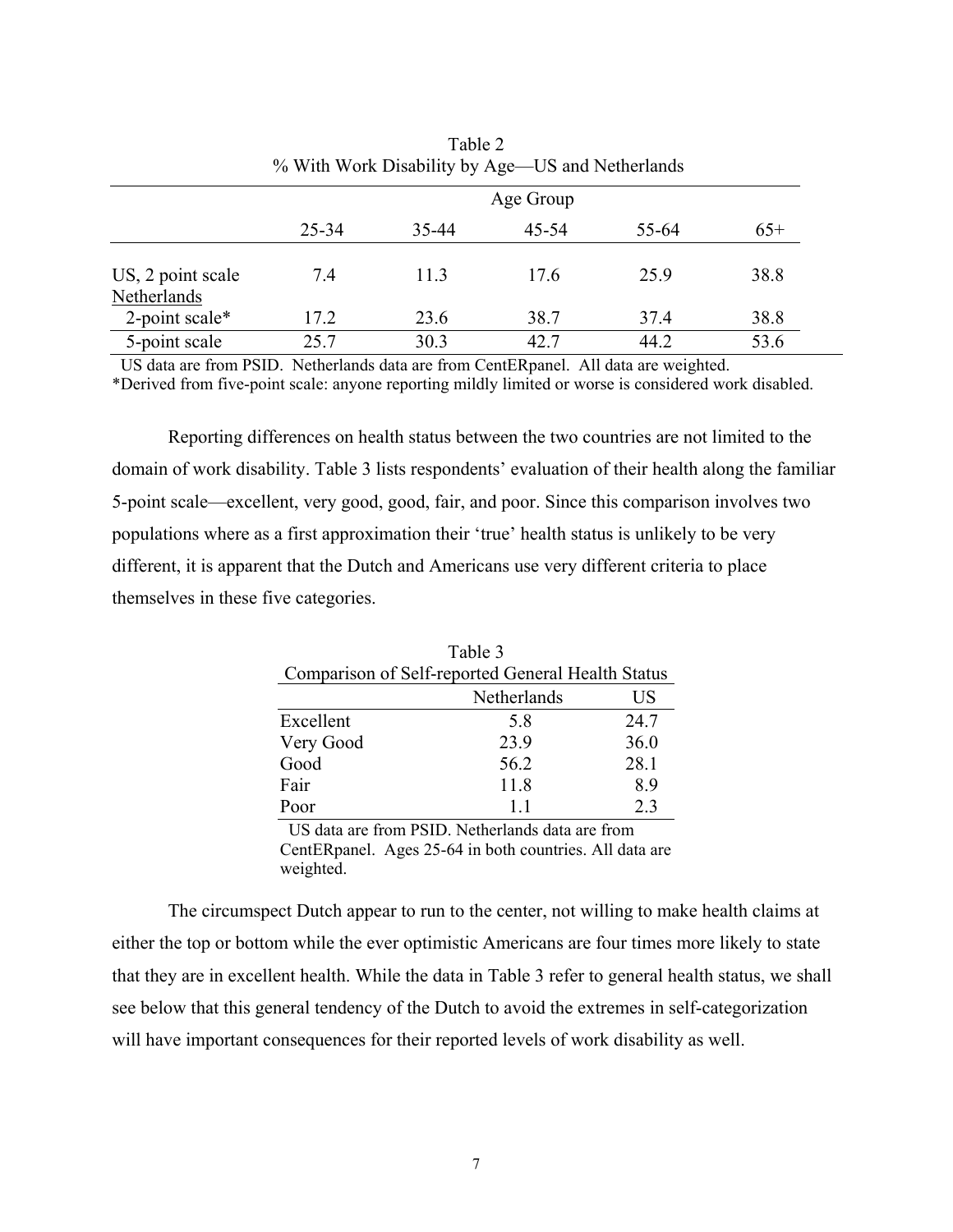## **3. Comparisons of Work Disability Probits Across Countries**

 The principal question that we ask in this paper is how much of the reported differences among these countries reflect differences in response scales and how much reflects actual differences in true work disability. Our first step in that inquiry is to estimate standard models for self reported work disability in both countries as a function of an also standard set of demographics and health. Given the concentration of work disability rates during the preretirement years, the models for both countries are based on data for the age range 51-64. The starting age of 51 is determined by the age cut-off in the HRS. $4$ 

 All models are probits estimating the probability that a respondent reported having a work disability. The Dutch models are estimated using the same 2-point scale variable as in the HRS. The covariates in the model include education, gender and the following health attributes—whether one has hypertension, diabetes, cancer, disease of the lung, heart disease, stroke, arthritis, emotional problems or suffers from pain.<sup>5</sup> The estimates for both countries are given in Table A1 in the appendix.

 Our goal with these models is twofold—to uncover the principal factors that led to a report of work disability and to isolate the sources of the international difference in reported work disability. To see how we accomplish this goal, consider for example an evaluation of the impact of a single health condition *j*. Let *P(A)* and *P(B)* be the (predicted) work disability rates in country A and country B (for a given age group) and let  $P(A)^{j}$  and  $P(B)^{j}$  the predicted work disabilities in country *A* and B for the "counterfactual" situation that nobody would suffer from health problem *j*.  $P(A) - P(A)^{-j}$  can then be interpreted as the work disability rate in country *A* due to that health problem and similarly for country B. Note that this assignment of importance to this health condition depends both on the prevalence of the health problem and on the sensitivity of the probability of work disability to that health problem (i.e., on the corresponding coefficients in  $\beta_A$ ); we will separate these two below.

The difference in work disabilities in the two countries can be expressed using the following decomposition:

 $\overline{a}$ 

<sup>&</sup>lt;sup>4</sup> We also estimated these models on the PSID and the full age range of the Dutch sample and the results were qualitatively similar to those reported here.<br><sup>5</sup> Self-reported general health status is available in both countries, but Table 3 suggest that the Dutch and Americans

use different criteria to place themselves within the five categories so that the self-reported health measures in the two countries are not comparable. We therefore do not include self-reported general health status as a regressor.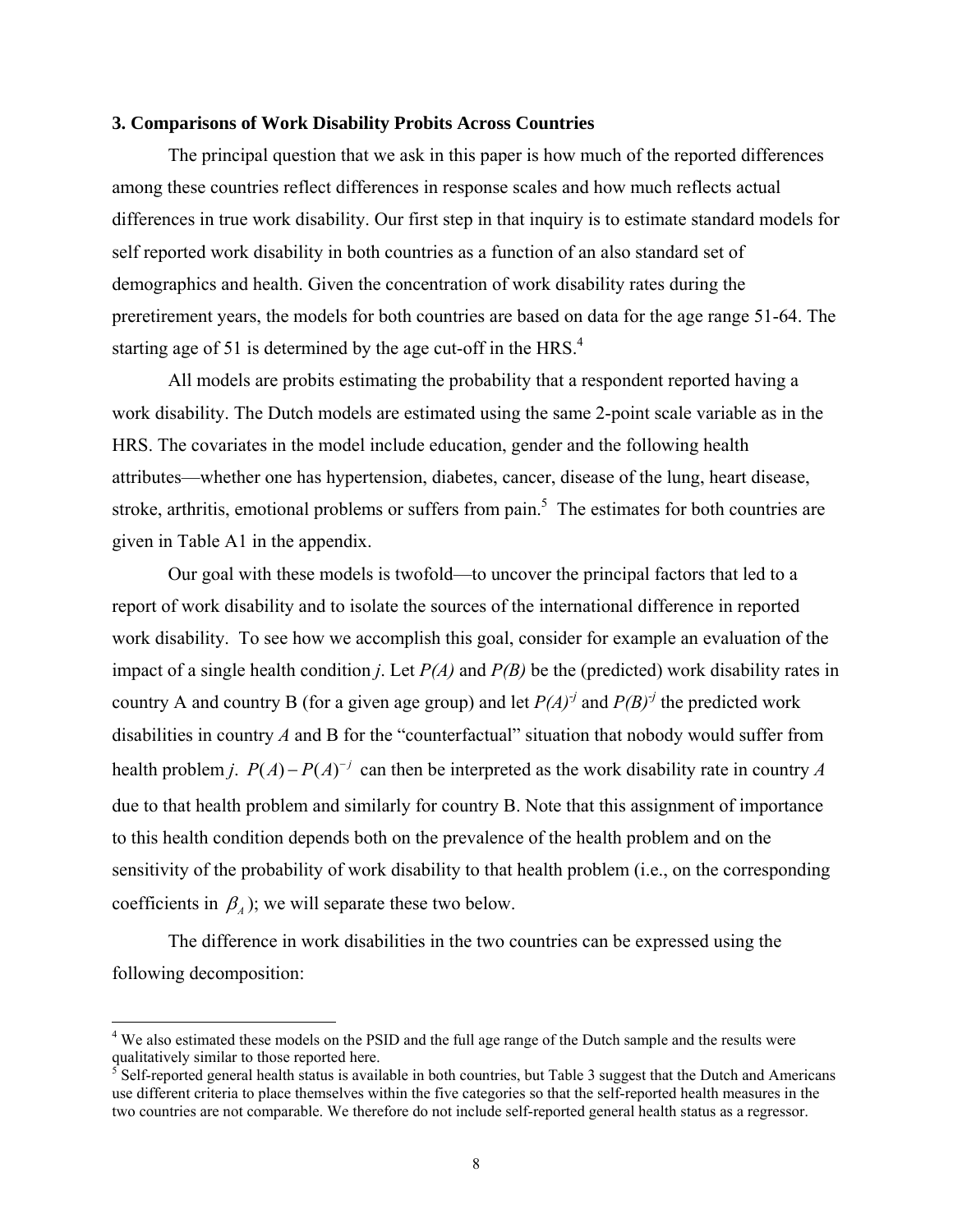$$
P(B) - P(A) = [P(B)^{-1} - P(A)^{-1}] + [P(B) - P(B)^{-1}] - [P(A) - P(A)^{-1}] \tag{3.1}
$$

The first term on the right hand side can be interpreted as the difference between work disability prevalence in the two countries that is *not* due to the chosen health problem. The sum of the second and third term is then the part that is due to the chosen health condition. The latter two terms can be further separated in a 'prevalence' effect (the percentage with the health problem) and an 'impact ' effect (the impact of the health problem on work disability). We can write:

$$
P(A) - P(A)^{-j} = \frac{1}{N_A} \sum_{i \in A} \{g(x_i, b_A) - g(x_i^{-j}, b_A)\} =
$$
  
\n
$$
\left[ \sum_{i \in A} x_{ij} / N_A \right] \left[ \sum_{i \in A, x_{ij} = 1} \Delta g(x_i^{-j}, b_A) / \sum_{i \in A} x_{ij} \right]
$$
\n(3.2)

where  $g(x_i, b_i)$  is the probability that an individual with characteristics  $x_i$  and parameter vector  $b_A$  has a work limitation ;  $x_i^{-j}$  is the vector  $x_i$  with its *i*-th element  $x_{ij}$  equal to zero.

The first factor is the fraction in country *A* that suffers from the chosen health problem (the "quantity effect" for country *A*). In the second term,  $\Delta g(x_i, b_i)$  is the marginal effect ("partial derivative") for a dummy variable, the difference if it is set to 1 or 0, with other variables set to their values for observation *i*. Thus the second term can be seen as the average marginal effect for those who have the health problem.

The same decomposition can be used for all co-variates in the model (both health and non-health dummy variables) allowing us to compare the importance of each to the reported rates of work disability in each country and the difference between countries. Table 4.A lists the estimated contribution of each factor for the age group 51-64 in The Netherlands while Table 4.B does the same for the US. Table 5 presents a summary of the relative contributions of different sets of factors toward explaining the differences between the two countries in reported rates of work disability. For this relative asssement, for reasons that will soon become apparent we divide covariates into six groups—heart problems and stroke, the other so called 'objective' health factors (hypertension, diabetes, cancer, diseases of the lung), arthritis, pain, emotional problems, and demographics (education and gender).

Consider first the other 'objective' health conditions other than heart problems . As summarized in the third columns of Tables 4.A and 4.B, prevalence rates of these conditions are actually higher in the United States than in The Netherlands. Estimated marginal effects of having these conditions on the work disability rate are larger in the US in some cases (e.g., diabetes) and smaller in other cases (e.g., lung disease). Collectively, these health conditions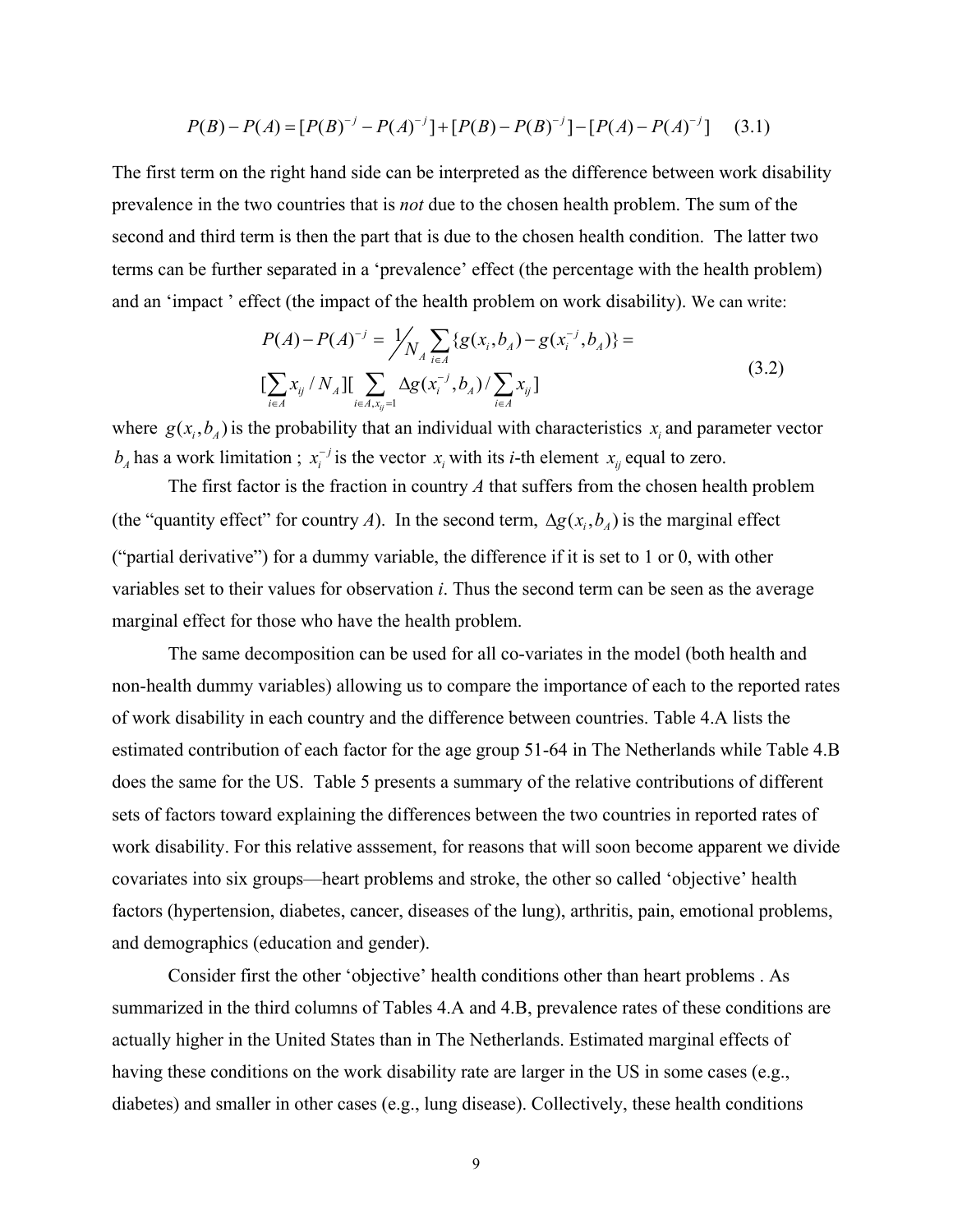would imply a slightly higher rate of work disability in the United States, as summarized in Table  $5<sup>6</sup>$ 

|                      |                                             | Table 4.A  |                               |  |  |  |  |
|----------------------|---------------------------------------------|------------|-------------------------------|--|--|--|--|
|                      | Decomposition of Dutch Disability—Ages51-64 |            |                               |  |  |  |  |
| Variables            | Total effect                                | Prevalence | Effect among individuals with |  |  |  |  |
|                      | $(\%)$                                      | $(\%)$     | characteristic $(\% )$        |  |  |  |  |
| hypertension         | 0.27                                        | 28.52      | 0.95                          |  |  |  |  |
| Diabetes             | 0.15                                        | 5.68       | 2.56                          |  |  |  |  |
| Cancer               | 0.09                                        | 5.49       | 1.63                          |  |  |  |  |
| Disease of lung      | 1.63                                        | 5.98       | 27.26                         |  |  |  |  |
| heart problem        | 1.68                                        | 10.55      | 15.88                         |  |  |  |  |
| <b>Stroke</b>        | 0.61                                        | 2.02       | 29.96                         |  |  |  |  |
| Arthritis            | 2.23                                        | 14.97      | 14.89                         |  |  |  |  |
| Emotion              | 3.33                                        | 10.94      | 30.48                         |  |  |  |  |
| Pain                 | 15.49                                       | 33.20      | 46.65                         |  |  |  |  |
| Female               | 1.19                                        | 53.43      | 2.23                          |  |  |  |  |
| Ed low               | 0.71                                        | 48.80      | 1.45                          |  |  |  |  |
| Ed med               | 0.31                                        | 31.05      | 2.68                          |  |  |  |  |
| Work disability      |                                             |            |                               |  |  |  |  |
| Prevalence in sample | 0.34                                        |            |                               |  |  |  |  |

See Appendix, Table A1 for parameter estimates of underlying probit model.

|                      |                                                     | Table 4.B  |                             |  |  |  |  |  |
|----------------------|-----------------------------------------------------|------------|-----------------------------|--|--|--|--|--|
|                      | Decomposition of US Work Disability—Ages 51-64, HRS |            |                             |  |  |  |  |  |
| Variables            | Total effect $(\% )$                                | Prevalence | Effect among individuals    |  |  |  |  |  |
|                      |                                                     | $(\%)$     | with characteristic $(\% )$ |  |  |  |  |  |
| Hypertension         | 1.42                                                | 37.96      | 3.75                        |  |  |  |  |  |
| Diabetes             | 1.17                                                | 11.23      | 10.40                       |  |  |  |  |  |
| Cancer               | 0.43                                                | 7.11       | 6.00                        |  |  |  |  |  |
| Disease of lung      | 0.83                                                | 6.88       | 12.13                       |  |  |  |  |  |
| Heart problem        | 1.81                                                | 13.16      | 13.73                       |  |  |  |  |  |
| <b>Stroke</b>        | 0.74                                                | 3.25       | 22.68                       |  |  |  |  |  |
| Arthritis            | 3.97                                                | 42.96      | 9.25                        |  |  |  |  |  |
| Emotion              | 2.50                                                | 14.42      | 17.32                       |  |  |  |  |  |
| Pain                 | 7.66                                                | 27.82      | 27.53                       |  |  |  |  |  |
| Female               | $-0.86$                                             | 52.72      | $-1.63$                     |  |  |  |  |  |
| Ed low               | 2.42                                                | 20.96      | 11.56                       |  |  |  |  |  |
| Ed med               | 2.03                                                | 56.68      | 3.59                        |  |  |  |  |  |
| Work disability      |                                                     |            |                             |  |  |  |  |  |
| Prevalence in sample | 0.25                                                |            |                             |  |  |  |  |  |

See Appendix, Table A1 for parameter estimates of underlying probit model.

<sup>&</sup>lt;sup>6</sup> Reporting of such conditions may also be different across nations due to differential physician contact or because the precise criteria for thresholds for medical diagnosis may not be the same.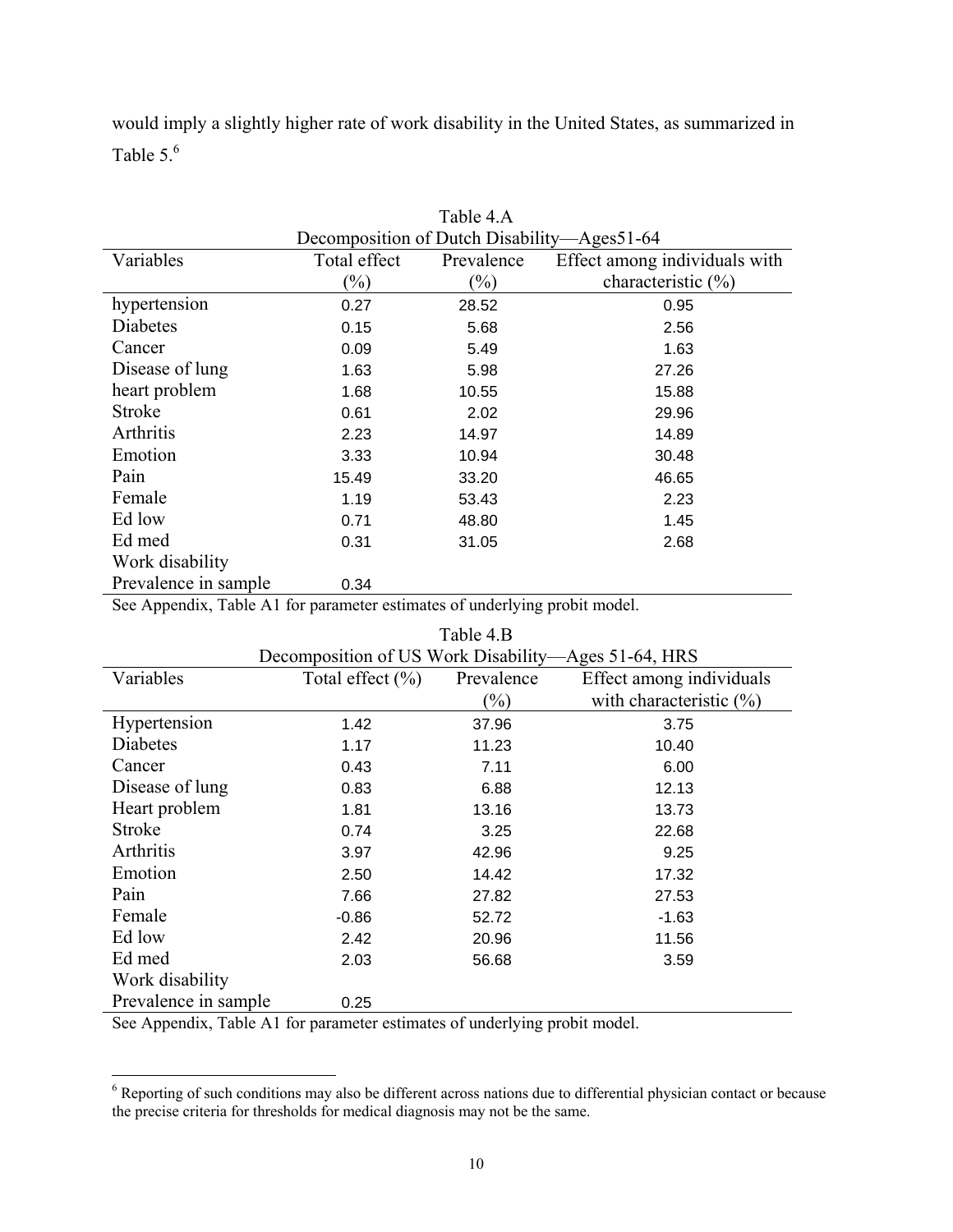The one 'objective' health condition we separate out in Table 5 is heart disease since we will use it below in our vignettes as a prototype of these health conditions. While the overall effects are small, heart disease also has a higher prevalence in the United States and thus would imply a slightly higher rate of work disability in the United States. It is not central to our argument that the Dutch sample appears healthier than the American one; the main point is that differential levels of these objective health measures are unlikely to account for the much higher self reported work disability rates observed among the Dutch compared to the Americans. Similarly emotion and arthritis appear to be incapable of explaining major differences in work disability between The Netherlands and the US.

This brings us to the one condition that seems a more promising candidate for why disability rates differ between the two countries. In contrast to the other more 'objective' health conditions, pain actually has a substantially higher prevalence in The Netherlands compared to the US. The summary in Table 5 singles out pain in particular as a potentially important source of the international difference.

Pain not only has a higher prevalence in The Netherlands, but our probit estimates indicate that pain and emotional problems are among the strongest predictors of work disability. Since these two conditions are more subjective and the more difficult to diagnose, this may indicate that the source of the international differences in reports of work disability rests in these two conditions. It may be that for the same level of pain the Dutch are more likely to say that it constitutes a work disability than are the Americans. This speculation about these possible international differences in reporting leads us to try to test these ideas. Our tests will exploit vignettes on work disability.

To understand the impact of the demographic differences in the two samples—gender and schooling—it should be noted that the choice of benchmark group matters for the decomposition. The highest education level is chosen as the benchmark, since this gives the lowest work disability probability. There is a considerably larger gradient with education in reported work disability in the United States than in The Netherlands, so that the differences in reported work disability between the two countries are largest amongst the most educated. If everyone's work disability probability would be determined in the way work disability is driven for the higher educated, work disability in the US would be 4.45%-points lower, compared to 1.54%-points in the Netherlands. Gender is significant in the US only, where females are less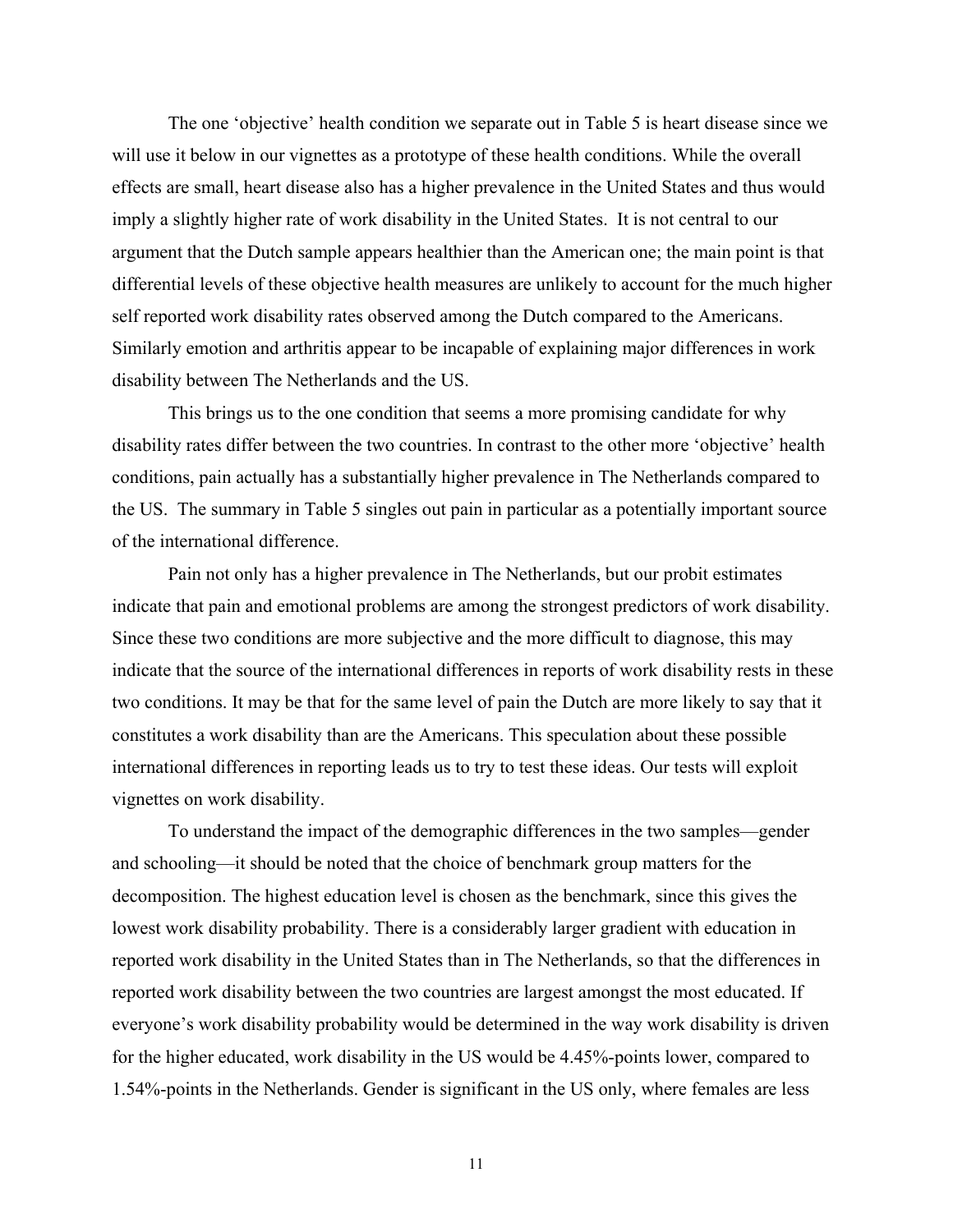likely to report a work disability than males. In the Netherlands, the gender dummy has the opposite sign but is insignificant. Combining education and gender, Table 5 shows that if everyone's work disability would be determined as it is for high educated males, reported work disability would be 2.82%-points lower in the US and 2.73%-points in the Netherlands. On the other hand, if reported work disability would be determined as it is for high educated females, it would be 5.22%-points lower in the US and 0.50%-points in The Netherlands.

| Table 5            |       |                                              |          |  |  |  |
|--------------------|-------|----------------------------------------------|----------|--|--|--|
|                    |       | Differences in Dutch and American Disability |          |  |  |  |
| Variables          | Dutch | American                                     | Dutch-   |  |  |  |
|                    |       |                                              | American |  |  |  |
| 'Objective' health |       |                                              |          |  |  |  |
| conditions         | 2.14  | 3.85                                         | $-1.71$  |  |  |  |
| Heart problems     | 2.29  | 2.55                                         | $-0.26$  |  |  |  |
| Emotion            | 3.33  | 2.50                                         | 0.83     |  |  |  |
| Arthritis          | 2.23  | 3.97                                         | $-1.74$  |  |  |  |
| Pain               | 15.49 | 7.66                                         | 7.83     |  |  |  |
| Demographics*      | 2.73  | 2.82                                         | $-0.09$  |  |  |  |

\*Benchmark: high educated males.

## **4. Vignettes**

#### **4.1 The Intuition about Vignettes**

In this section, we first provide an intuitive description of the use of vignettes for identifying response scale differences and then sketch our statistical approach. The basic idea is illustrated in Figure 1, which presents the distribution of health in two hypothetical countries. The density of the continuous health variable in country A is to the left of that in country B, implying that on average, people in country A are less healthy than in country B. The people in the two countries, however, use very different response scales if asked to report their health on a five-point scale (poor-fair-good-very good-excellent). In the example in the figure, people in country A have a much more positive view on a given health status than people in country B. Someone in country A with the health indicated by the dashed line would report to be in very good health, while a person in country B with the same actual health would report "fair." The frequency distribution of the self-reports in the two countries would suggest that people in country A are healthier than those in country B—the opposite of the true health distribution. Correcting for the differences in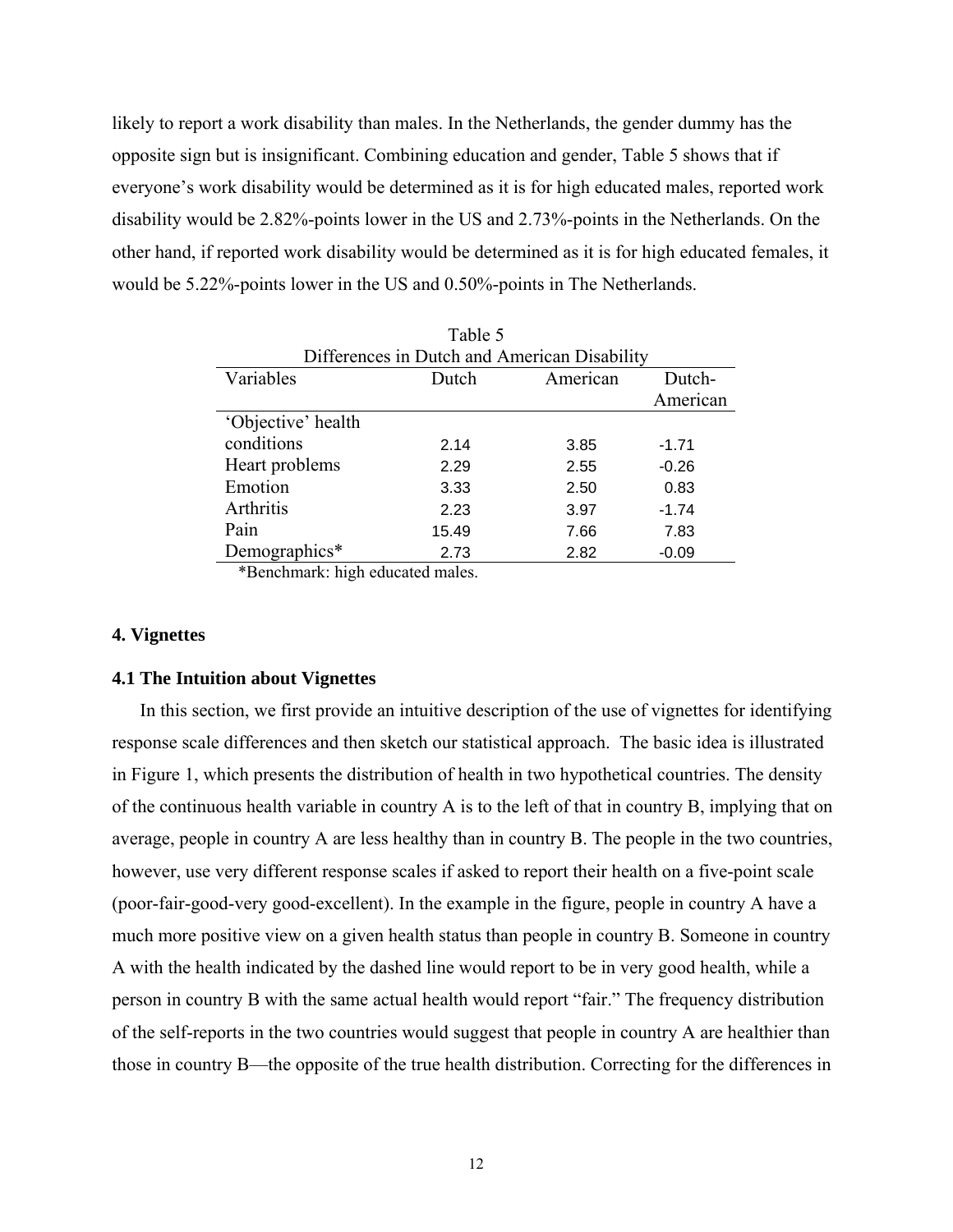the response scales (DIF, "differential item functioning," in the terminology of King et al., 2004) is essential to compare the actual health distributions in the two countries.



**Figure 1: Comparing self-reported health across two countries in case of DIF** 

Vignettes can be used to do the correction. A vignette question describes the health of a hypothetical person and then asks the respondent to evaluate the health of that person on the same five-point scale that was used for the self-report of their own health. Since the vignette descriptions are the same in the two countries, the vignette persons in the two countries have the same actual health. For example, respondents can be asked to evaluate the health of a person whose health is given by the dashed line. In country A, this will be evaluated as "very good." In country B, the evaluation would be "fair." Since the actual health is the same in the two countries, the difference in the country evaluations must be due to DIF.

Vignette evaluations thus help to identify differences between the response scales. Using the scales in one of the two countries as the benchmark, the distribution of evaluations in the other country can be adjusted by evaluating them on the benchmark scale. The corrected distribution of the evaluations can then be compared to that in the benchmark country—they are now on the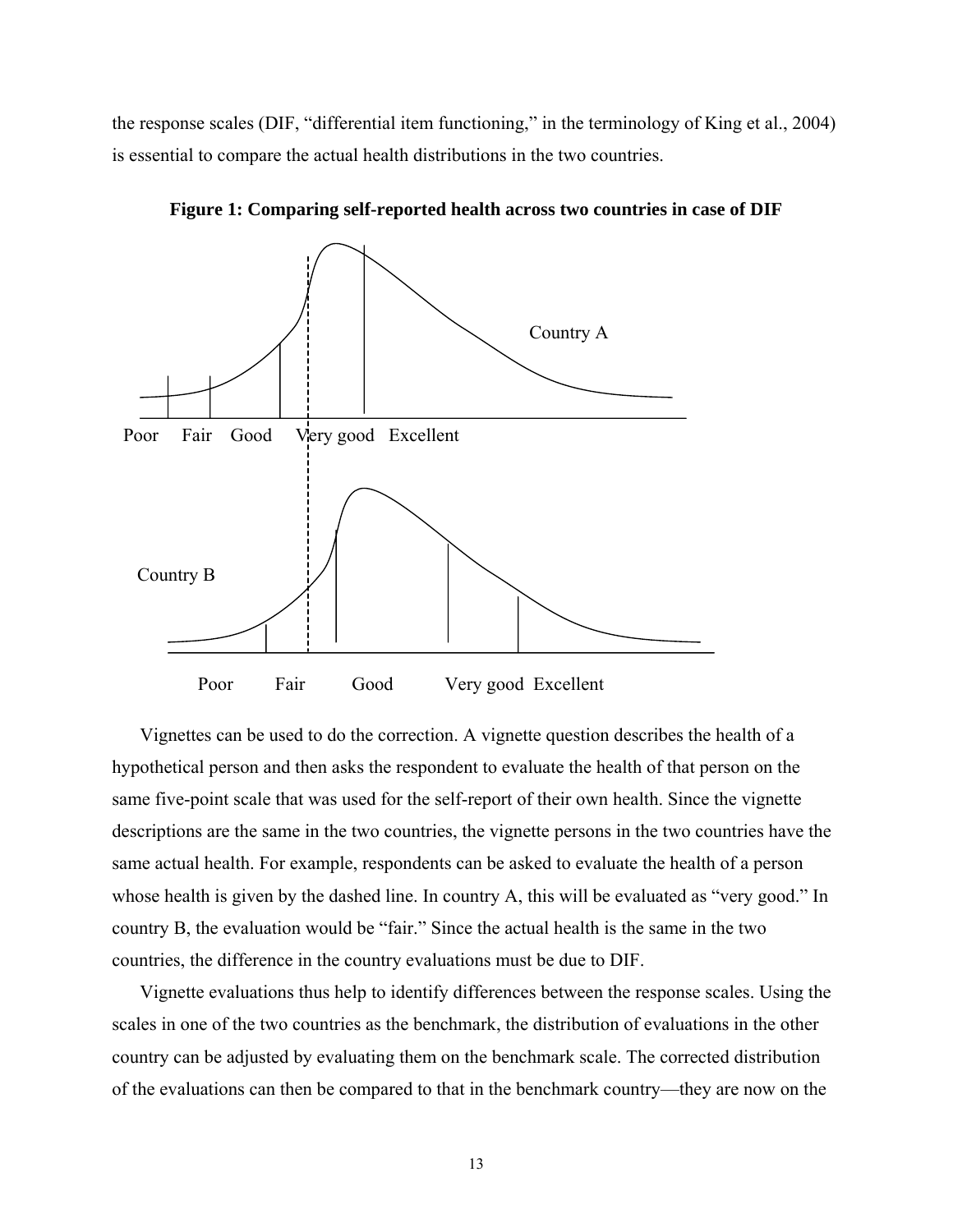same scale. In the example in the figure, this will lead to the correct conclusion that people in country B are healthier than those in country A, on average. The underlying assumption is *response consistency:* a given respondent uses the same scale for the self-reports and the vignette evaluations. King et al. (2004) provide evidence supporting this assumption by comparing self-reports and vignette evaluations of vision with an objective measure of vision.

We will apply the vignette approach to work limiting disability, using vignettes not only to obtain international comparisons corrected for DIF, but also for comparisons of different groups within a given country. For example, it is often hypothesized that men self report themselves in better health than objective circumstances would warrant, that as they age people adjust their norms downward about what constitutes good health, and that some of the SES health gradient reflects different health thresholds by SES rather than true health differences. Vignettes offer the potential for systematic testing of these hypotheses.

### **4.2 Formal Model with Vignettes on Work Limiting Disability**

 $\overline{a}$ 

Our model explains respondents' self-reports on work limitations and their reports on work limitations of hypothetical vignette persons. The first of these is the answer (*Yri, i* indicates respondent *i*) to the question already discussed in Section 2.1, with answers on a 2-point and a 5point scale:

# *"Do you have any impairment or health problem that limits the kind or amount of paid work you can do?"*

 The questions on work limitations of the vignette persons have the same 5-point scale answering categories and are formulated in the same way ("Does Mr/Mrs X have any impairment or health problem that limits the type or amount of work that he/she can do?"). The answers will be denoted by  $Y_{li}$  where each respondent *i* evaluates *L* vignettes  $l = 1, ..., L$ .

Self-reports are modeled as a function of respondent characteristics  $X_i$  and  $V_i$  and an error term  $\gamma_{ri}$  by the following ordered response equation:

$$
Y_{ri}^* = X_i \beta + \varepsilon_{ri}; \ \varepsilon_{ri} \square N(0, \sigma_r^2), \ \varepsilon_{ri} \text{ independent of } X_i, \ V_i
$$
 (4.1)

$$
Y_{ri} = j \text{ if } \tau_i^{j-1} < Y_{ri}^* \le \tau_i^j, \ j = 1, \dots 5 \tag{4.2}
$$

 $<sup>7</sup>$  As mentioned earlier, the HRS and PSID have self-report questions on work limiting disabilities on a two-points</sup> scale. We will discuss the implications of this below.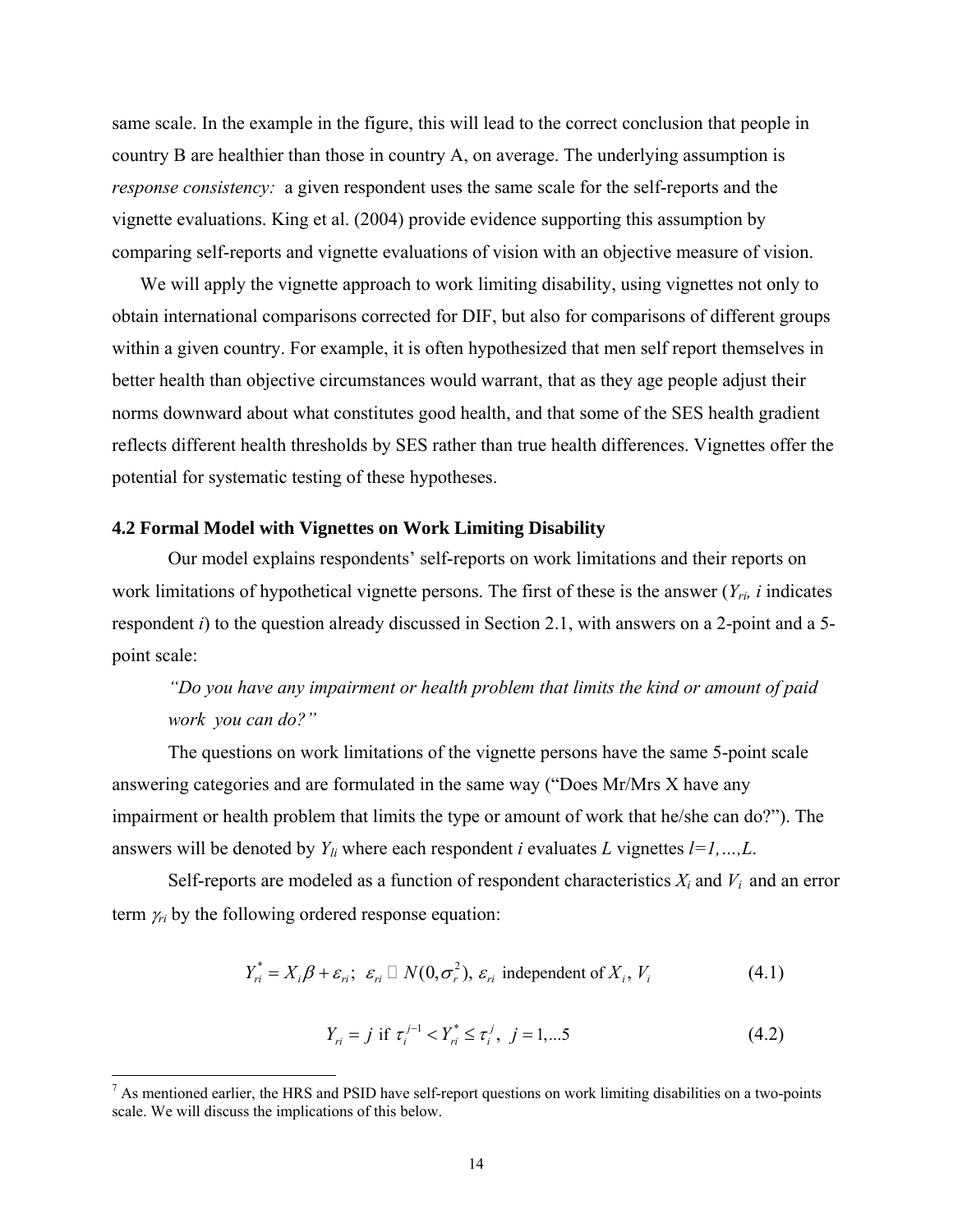The thresholds  $\tau_j^i$  between the categories are given by

$$
\tau_i^0 = -\infty, \ \tau_i^5 = \infty, \ \tau_i^1 = \gamma^1 V_i, \ \tau_i^j = \tau_i^{j-1} + \exp(\gamma^j V_i), \ j = 2, 3, 4 \tag{4.3}
$$

The fact that different respondents can use different response scales  $\tau_i^j$  is what we call "differential item functioning" (DIF) (cf. section 4.1).

Using the self-reports on own work disabilities only, the parameters  $\beta$  and  $\gamma^1$  cannot be separately identified;<sup>8</sup> the reported outcome only depends on these parameters through their difference.

 For example, consider country dummies: if two people (with the same characteristics) in two different countries can have systematically different work disability, but if the scales on which they report their work disability can also differ across countries, then the self-reports are not enough to identify the work disability difference between the countries. For example, consider country dummies: if two people (with the same characteristics) in two different countries can have systematically different work disability, but if the scales on which they report their work disability can also differ across countries, then the self-reports are not enough to identify the work disability difference between the countries.

Each respondent answered  $L=15$  vignette questions, five in each of the three domains affect, pain, and heart problems. The evaluations of vignettes *l=1,…,L* are modeled using similar ordered response equations:

$$
Y_{li}^* = \theta_l + \theta \text{ Female}_{li} + \varepsilon_{li} \tag{4.4}
$$

$$
Y_{li} = j \text{ if } \tau_i^{j-1} < Y_{li}^* \le \tau_i^j, \ j = 1, \dots 5 \tag{4.5}
$$

$$
\varepsilon_{ii}
$$
  $\Box N(0, \sigma^2)$ , independent of each other, of  $\varepsilon_{ri}$  and of  $X_i$ ,  $V_i$  (4.6)

Apart from dummies to indicate the vignettes, the only explanatory variable in (4.4) is a dummy for the gender of the vignette description. The gender dummy is included because preliminary analysis suggested that respondents react differently to vignettes with a female name than with a

<sup>&</sup>lt;sup>8</sup> The 3  $\gamma^j$  for *j>1* will still be identified.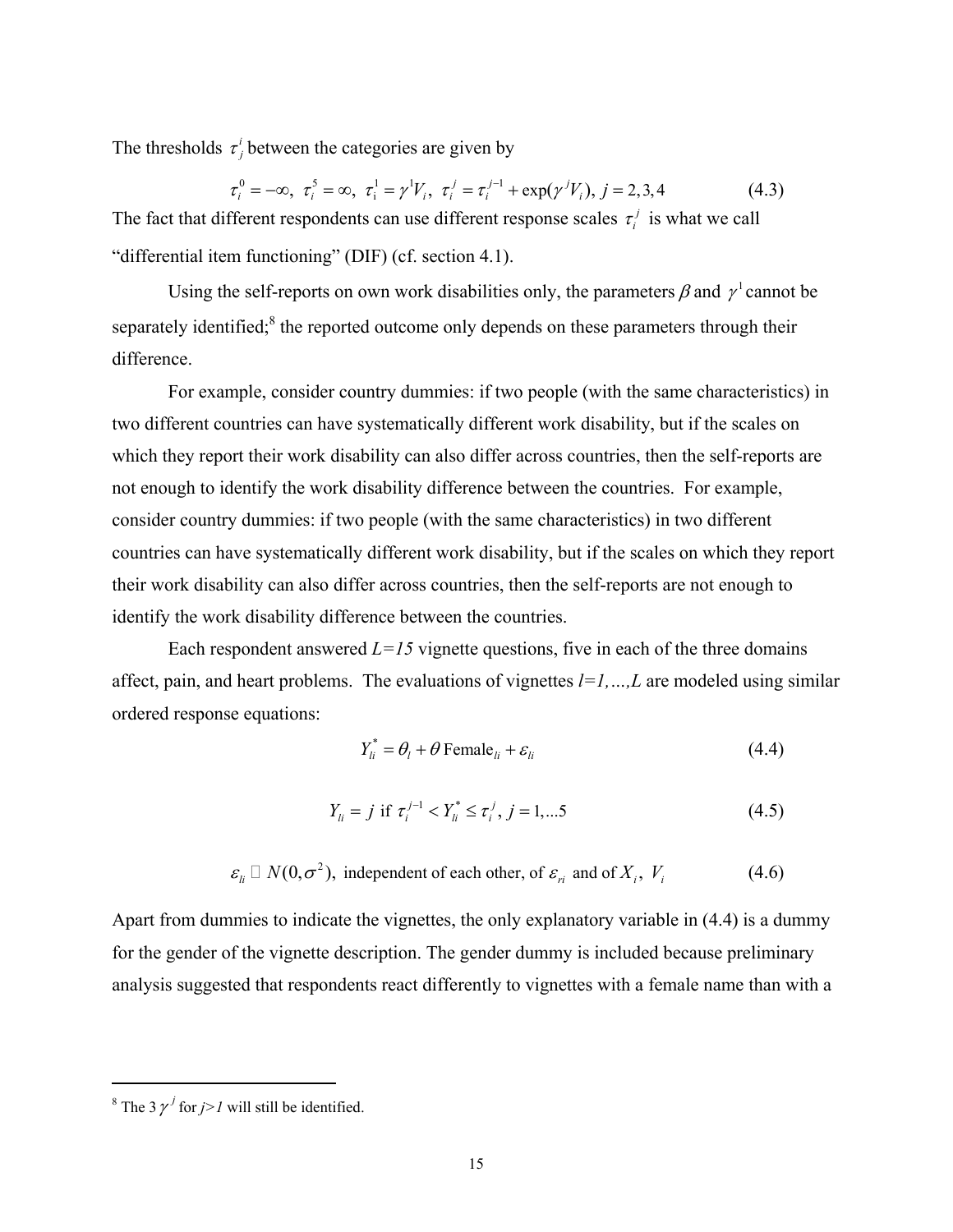male name.<sup>9</sup> The assumption of *"response consistency"* discussed in section 4.1 means that the thresholds  $\tau_i^j$  are the same for the self-reports and the vignettes.

 Given these assumptions, it is clear how the vignette evaluations can be used to separately identify *β* and  $\gamma$  (=  $\gamma^1,...\gamma^5$ ): From the vignette evaluations alone,  $\gamma$ ,  $\theta$ ,  $\theta_1,...\theta_5$  can be identified (up to the usual normalization of scale and location). From the self-reports,  $\beta$  can then be identified in addition. Thus the vignettes can be used to solve the identification problem due to DIF. The two-step procedure is sketched only to make intuitively clear why the model is identified. In practice, all parameters will be estimated simultaneously by maximum likelihood.<sup>10</sup>

 Adjusting for DIF is straightforward in this model once the parameters are estimated. Define a benchmark respondent with characteristics  $V_i = V(B)$ . (For example, choose one of the countries as the benchmark country.) The DIF adjustment would now involve comparing  $Y_{ri}^*$  to the thresholds  $\tau^j$  rather than  $\tau^j$ , where  $\tau^j$  is obtained in the same way as  $\tau^j$  but using *V(B)* instead of *Vi*. Thus a respondent's work ability is computed using the benchmark scale instead of the respondent's own scale. This does not lead to an adjusted score for each individual respondent (since *Yri \** is not observed) but it can be used to simulate adjusted *distributions* of *Yri* for the whole population or conditional upon some of the characteristics in  $V_i$  and  $X_i$ . Of course the adjusted distribution will depend upon the chosen benchmark.

## **4.3. Descriptive Statistics on Vignettes**

Based on our estimated models summarized in Table 4, we gave the Dutch and American Internet respondents vignettes in three domains of work disability—pain, affect, and heart disease. The actual vignettes we use in our analysis are presented in Table A2 in the appendix.

Table 6 compares the Dutch evaluations to those in the US. Although the health conditions of the persons described in the vignettes are the same in both countries, there are some substantial differences in the evaluation frequencies. In particular for the two pain and two affect vignettes describing people with relatively mild work limitations, the US respondents

<u>.</u>

<sup>&</sup>lt;sup>9</sup> The gender of each vignette person was randomly assigned.

 $10$  This is more efficient than the two-step procedure. Since all error terms are independent, the likelihood contribution is a product of univariate normal probabilities over all vignette evaluations and the self-report, which is relatively easy to compute.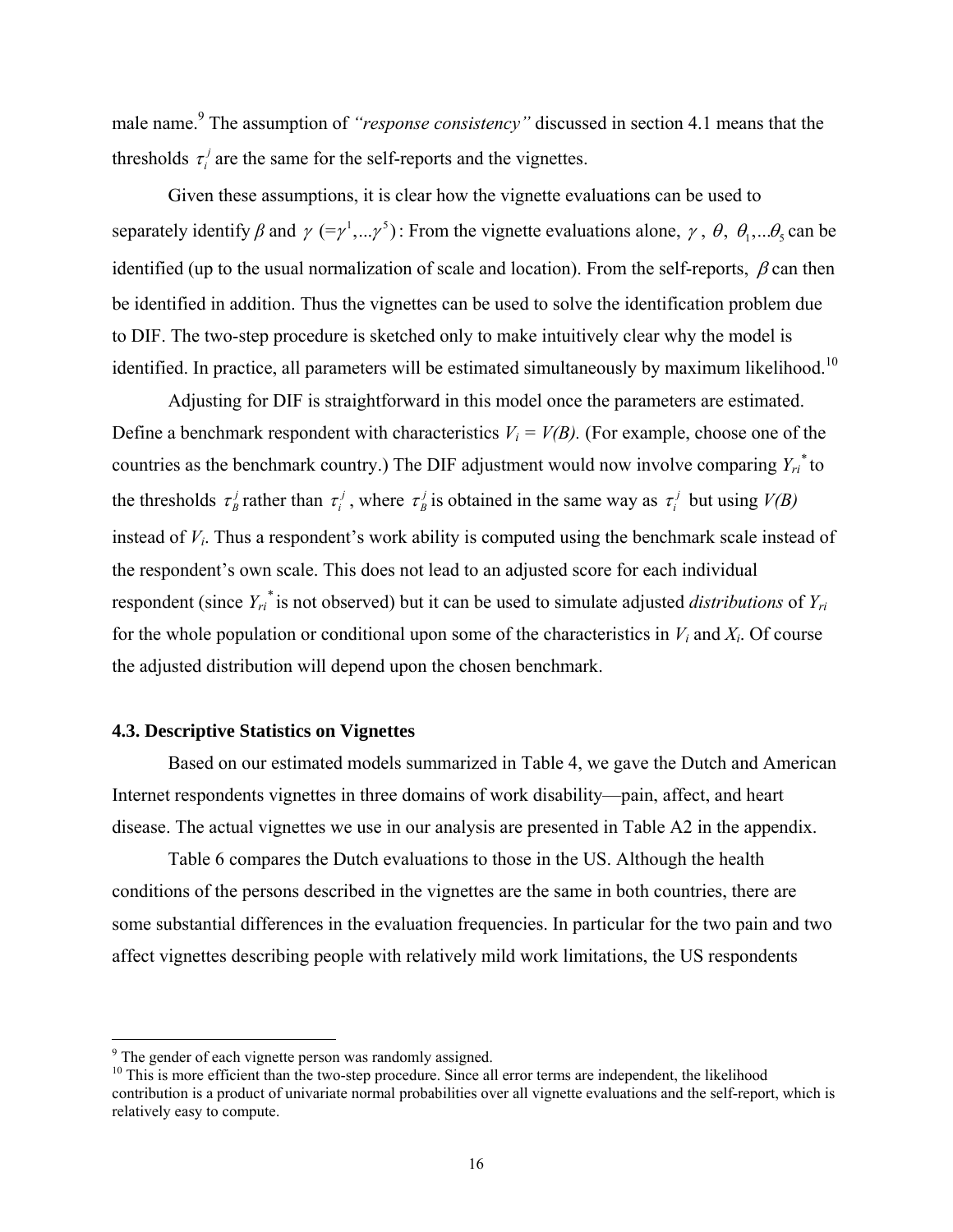much more often report that these persons have no limitation at all, where the Dutch respondents have a larger tendency to use the intermediate categories "mildly" and "moderately."

The same tendency towards the extremes in the US and towards the middle for The Netherlands is seen in the fourth vignette, describing a person with relatively serious work limitations (cf. Table A2). The US respondents much more often evaluate this person as severely or extremely limited, where the Dutch still tend to use the answer "moderately."

| Pain vignettes   |          |           |      | $\overline{2}$ |          | 3         |          | $\overline{4}$ |          | 5         |
|------------------|----------|-----------|------|----------------|----------|-----------|----------|----------------|----------|-----------|
| Limited?         | NL       | <b>US</b> | NL   | <b>US</b>      | NL       | <b>US</b> | NL       | <b>US</b>      | NL       | <b>US</b> |
| Not at all       | 24.9     | 38.7      | 10.5 | 30.6           | 0.4      | 0.2       | 0.5      | 0.2            | 0.5      | 0.5       |
| Mildly           | 63.3     | 48.9      | 53.5 | 46.4           | 6.2      | 7.3       | 7.3      | 2.6            | 11.9     | 8.6       |
| Moderately       | 10.5     | 10.9      | 29.4 | 21.1           | 26.6     | 30.7      | 31.1     | 15.4           | 33.8     | 38.5      |
| Severely         | 1.3      | 0.5       | 6.27 | 1.0            | 50.9     | 47.1      | 46.3     | 58.3           | 43.9     | 39.9      |
| Extremely        | 0.1      | 1.0       | 0.30 | 0.9            | 16.0     | 14.7      | 14.9     | 23.5           | 9.9      | 12.4      |
|                  |          |           |      |                |          |           |          |                |          |           |
| Affect vignettes |          | 1         |      | $\overline{2}$ |          | 3         |          | $\overline{4}$ |          | 5         |
| Limited?         | NL       | <b>US</b> | NL   | <b>US</b>      | NL       | <b>US</b> | NL       | <b>US</b>      | NL       | <b>US</b> |
| Not at all       | 32.2     | 55.1      | 96.8 | 97.7           | 7.4      | 23.0      | 12.4     | 34.2           | 1.3      | 8.4       |
| Mildly           | 54.0     | 34.1      | 2.4  | 0.9            | 35.3     | 37.9      | 43.6     | 38.4           | 5.4      | 11.2      |
| Moderately       | 11.8     | 8.7       | 0.5  | 0.4            | 39.7     | 29.1      | 31.5     | 21.3           | 14.8     | 20.1      |
| Severely         | 1.8      | 1.2       | 0.3  | 0.2            | 16.2     | 8.7       | 11.8     | 5.8            | 43.3     | 42.9      |
| Extremely        | 0.2      | 0.9       | 0.1  | 0.9            | 1.4      | 1.2       | 0.8      | 0.4            | 35.3     | 17.3      |
|                  |          |           |      |                |          |           |          |                |          |           |
| CVD vignettes    |          | 1         |      | $\overline{2}$ |          | 3         |          | $\overline{4}$ |          | 5         |
| Limited?         | $\rm NL$ | <b>US</b> | NL   | <b>US</b>      | $\rm NL$ | <b>US</b> | $\rm NL$ | <b>US</b>      | $\rm NL$ | <b>US</b> |
| Not at all       | 88.8     | 94.1      | 9.1  | 12.9           | 1.9      | 3.3       | 20.5     | 26.7           | 7.1      | 7.5       |
| Mildly           | 9.8      | 4.9       | 49.1 | 35.7           | 18.6     | 15.0      | 43.3     | 31.9           | 36.6     | 21.2      |
| Moderately       | 1.0      | 0.2       | 28.7 | 32.7           | 36.3     | 32.5      | 26.2     | 27.4           | 31.6     | 32.4      |
| Severely         | 0.4      | 0.0       | 12.2 | 16.5           | 34.3     | 39.1      | 9.7      | 12.4           | 20.8     | 30.1      |
| Extremely        | 0.1      | 0.9       | 0.9  | 2.3            | 8.9      | 10.3      | 0.4      | 1.7            | 3.8      | 8.9       |

Table 6 Vignette Evaluations in United States and Netherlands

 Sources: Netherlands: CentERpanel, August 2003, 1978 observations; US: RAND MS Internet Panel, January 2004, 672 observations. See Table A2 in the appendix for all vignette descriptions.

The patterns for the pain and affect vignettes imply that the Dutch seem harder on the vignette persons with a serious limitation and softer on those with a minor limitation. This is the same national tendency for moving away from extremes that we observed in the reports for general health status documented in Table 3. For the two-point scale self-reports on work disability, however, being softer on those with a minor condition is much more important than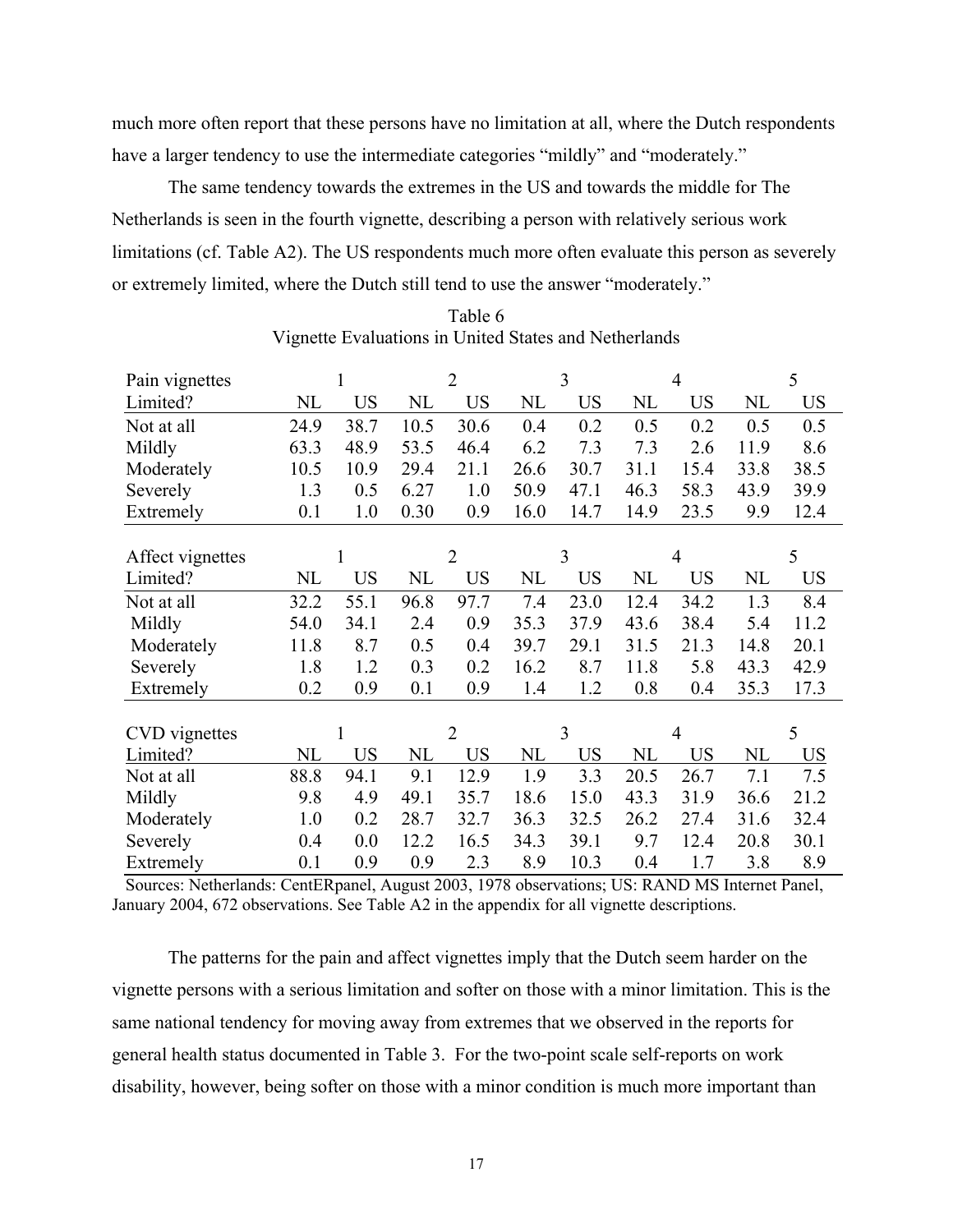being harder on those with a serious work limitation. Whether one labels someone as 'severely' or 'extremely' work limited does not matter on a 2-point yes/no scale, as people in both categories will be seen as having a work disability by residents of both countries. In contrast, the general reluctance (relative to the Americans) of the Dutch to say that someone is 'not at all' work limited is critical because, as we have seen from the data in Table 1, many of those with mild work limitations are reported to have a work disability on a yes/no scale.

The data in Table 6 suggest that at least in the domains of pain and affect the Dutch would be harder on themselves if they would use the US scales. Using the US scales would thus reduce self-reported work disability prevalence, and would thus also reduce the difference in this prevalence between the two countries. The differences between the countries are much less for vignette evaluations that deal with heart disease—a more 'objective' health condition.

## **5. Model Specifications**

 $\overline{a}$ 

To estimate the model comparing work disability in the US and The Netherlands, three data sets are combined: the Dutch CentERpanel (waves 1, 2 and 3, in August, October and December 2003), the US RAND MS Internet panel, and the US HRS wave 1998.<sup>11</sup> CentERpanel and RAND MS have exactly the same vignette questions on pain problems, emotional problems, and cardio-vascular disease. HRS has no vignettes.

CentERpanel has self-reports on work limiting disability on a five-point scale (August 2003) and on a two-point scale (October 2003 for 50% of all the observations, December 2003 for the other 50%). Both US surveys have self-reports on the two-point scale only. To link the US (and NL) self-reports on the two-point scale to the US (and NL) vignette evaluations on a five point scale, we expand the model described in Section 4 with a transformation from the fivepoint scale to the two-point scale. Table 1 suggested that the cut-off point between "yes" and "no" for the two-point scale is somewhere between the cut-off points between "no" and "mildly" and "mildly" and "moderately" for the five-point scale. In line with this, we model the cut-off point  $\tau$  (2) on the two-point scale as a weighted mean of the two first cut-off points on the fivepoint scale:

$$
\tau_i(2) = \lambda \tau_i^1 + (1 - \lambda)\tau_i^2 \tag{5.1}
$$

<sup>&</sup>lt;sup>11</sup> We use 1978 observations from CentERpanel, 672 observations from the RAND MS Internet panel, and 15,740 observations on persons aged less than 75 from HRS 1998.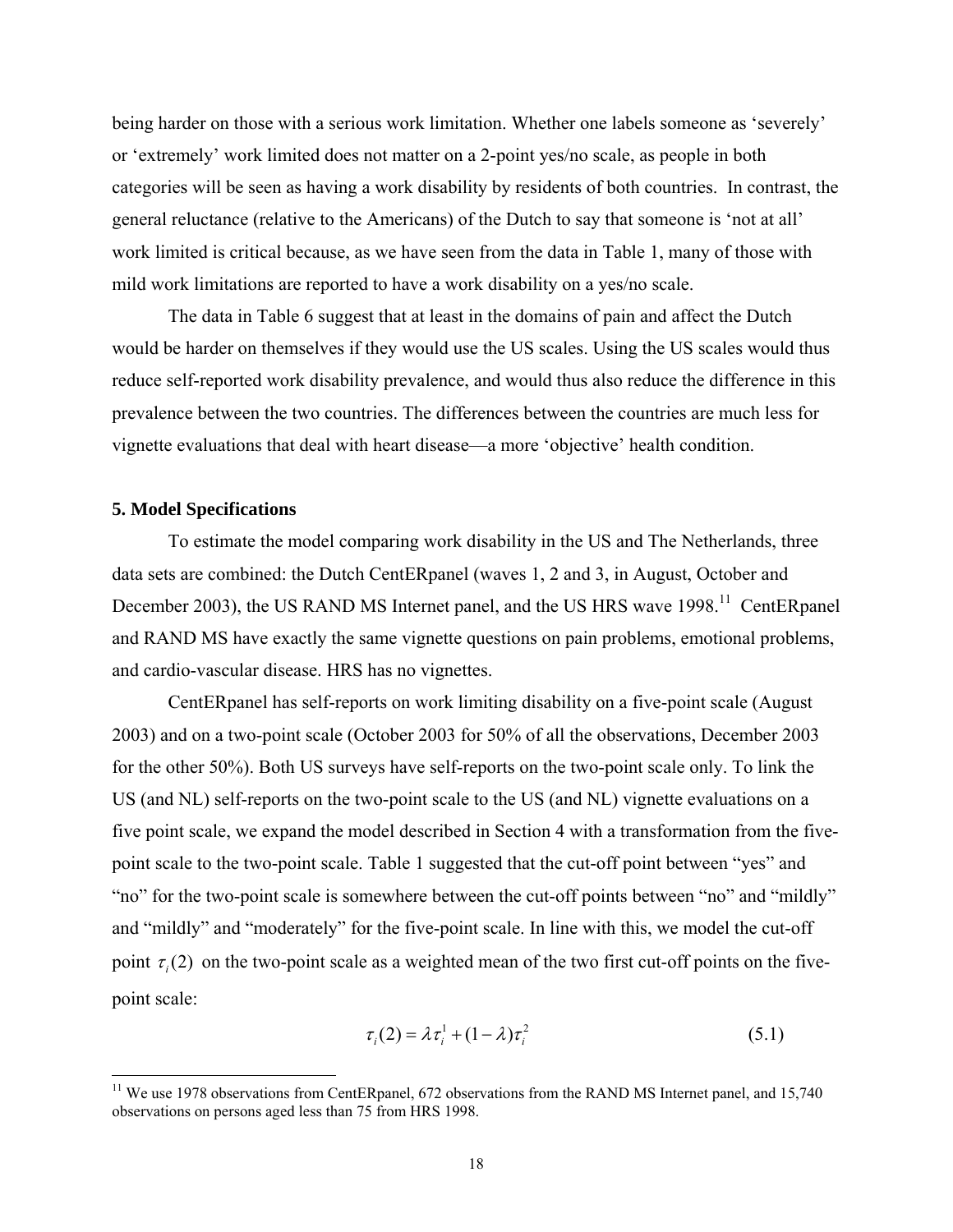We assume that the weight  $\lambda$  does not vary with individual characteristics and is the same in the US and The Netherlands. Thus the thresholds on the five-point scale and the thresholds on the two-point scale can have completely different structures in the two countries, but the relation between them is the same. If the Dutch have lower thresholds on the five-point scale, they also have a lower threshold on the two-point scale, etc. This assumption is needed since there are no five-point scale self-reports for the US. The parameter  $\lambda$  is identified from the Dutch self-reports on both scales (and then also applied to the US respondents). All parameters are estimated simultaneously by Maximum Likelihood, taking into account that for the US respondents, the five-point scale self-report is not observed.

 Table 1 suggests that there is some random error in the two-point and/or five-point scale evaluations that is not transferred to the other scale. To account for this, we adjust the equation for the respondent's own work limiting disability by partitioning the error term in a genuine unobserved component of work disability affecting both the two-point and the five-point scale reports, and an idiosyncratic error term affecting only one report and independent of everything else. To be precise, the two-point scale and five-point scale self-reports are modeled as follows:

$$
Y_{ri}^* = X_i \beta + \varepsilon_{ri}; \ \varepsilon_{ri} \sqcup N(0, \sigma_r^2), \ \varepsilon_{ri} \text{ independent of } X_i, \ V_i
$$
 (5.2)

Five-point scale:

$$
Y_{ri}^{5} = j \text{ if } \tau_{i}^{j-1} < Y_{ri}^{*} + u_{i}^{5} \leq \tau_{i}^{j}, \ \ j = 1, \dots 5 \tag{5.3}
$$

Two-point scale:

$$
Y_{ri}^{2} = 0 \text{ if } Y_{ri}^{*} + u_{i}^{2} \le \tau_{i} \text{ (2); } Y_{ri}^{2} = 1 \text{ if } Y_{ri}^{*} + u_{i}^{2} > \tau_{i} \text{ (2)}
$$
 (5.4)

$$
u_i^2, \Box N(0, \sigma_{u^2}^2); u_i^5 \Box N(0, \sigma_{u^5}^5);
$$
  
\n
$$
u_i^2, u_i^5
$$
 independent of each other and of other error terms (5.5)

The equations for work disability and for the thresholds all include a complete set of interactions with the country dummy for The Netherlands. Vignette evaluation equations and the auxiliary parameters introduced above concerning the transformation from the two-point to the five-point scale do not include such interactions.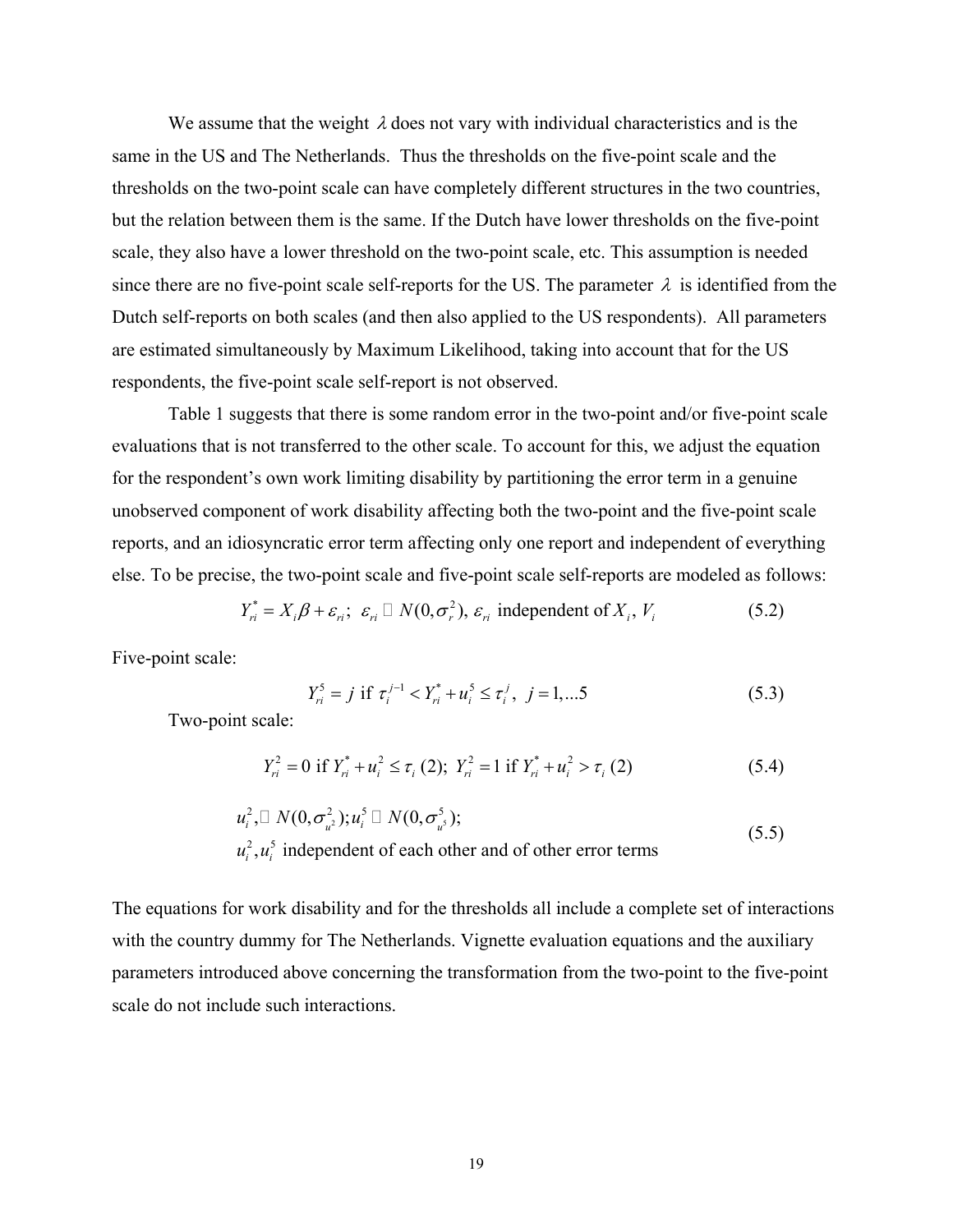## **5.2 Within Country Implications**

Within this basic structure we consider a variety of models in order to test the sensitivity of our main results to different assumptions. The first model, which we term the "benchmark model" uses all 15 vignettes covering the three domains (affect, pain and cardiovascular disease), assuming a common response scale across these domains.

Table 7 presents the results for the work disability equation in this model, comparing it with a model that does not allow for any threshold variation across respondents. The latter model (first two columns) essentially reproduces the probits presented in Section 3, the difference being that for estimation, all age groups are now combined. The remaining columns illustrate the effects of allowing for different response scales. The middle two columns represent the estimated effect of respondent characteristics on the first response threshold  $\gamma^1$ , which is the critical threshold for determining whether someone claims to be work disabled on a two point scale<sup>12</sup>. The final two columns are the coefficients in the work disability equation after correcting for differential response scales. The model that does not allow for response scale variation is strongly rejected against the more general model that does allow for DIF. The same result is found for each country separately, in line with the many significant parameters in the first threshold in Table 7.

The biggest adjustment relates to the principal focus of this paper—the different response scales used by the Dutch and the Americans. This corresponds to the large negative coefficient on the dummy for the Netherlands in the first threshold, implying that the Dutch use lower thresholds. We explore the across country difference in more detail below, but first focus on the impact of accounting for differential response scales on conclusions on within country variation in work disability.

In the model without the DIF correction in the US, work disability falls significantly with education level, rises with age, is not significantly different for men and women and is significantly positively associated with all the health problems included in the model. The age and particularly the education effects are steeper in the US than in the Netherlands. The vignette corrected results for the US imply an even larger fall in reported work disability across education groups, since significantly higher thresholds for work disability are used by those in the lowest

<sup>&</sup>lt;sup>12</sup> For reasons of space we do not report the estimates for  $\gamma_2$ ,  $\gamma_3$ , and  $\gamma_4$ .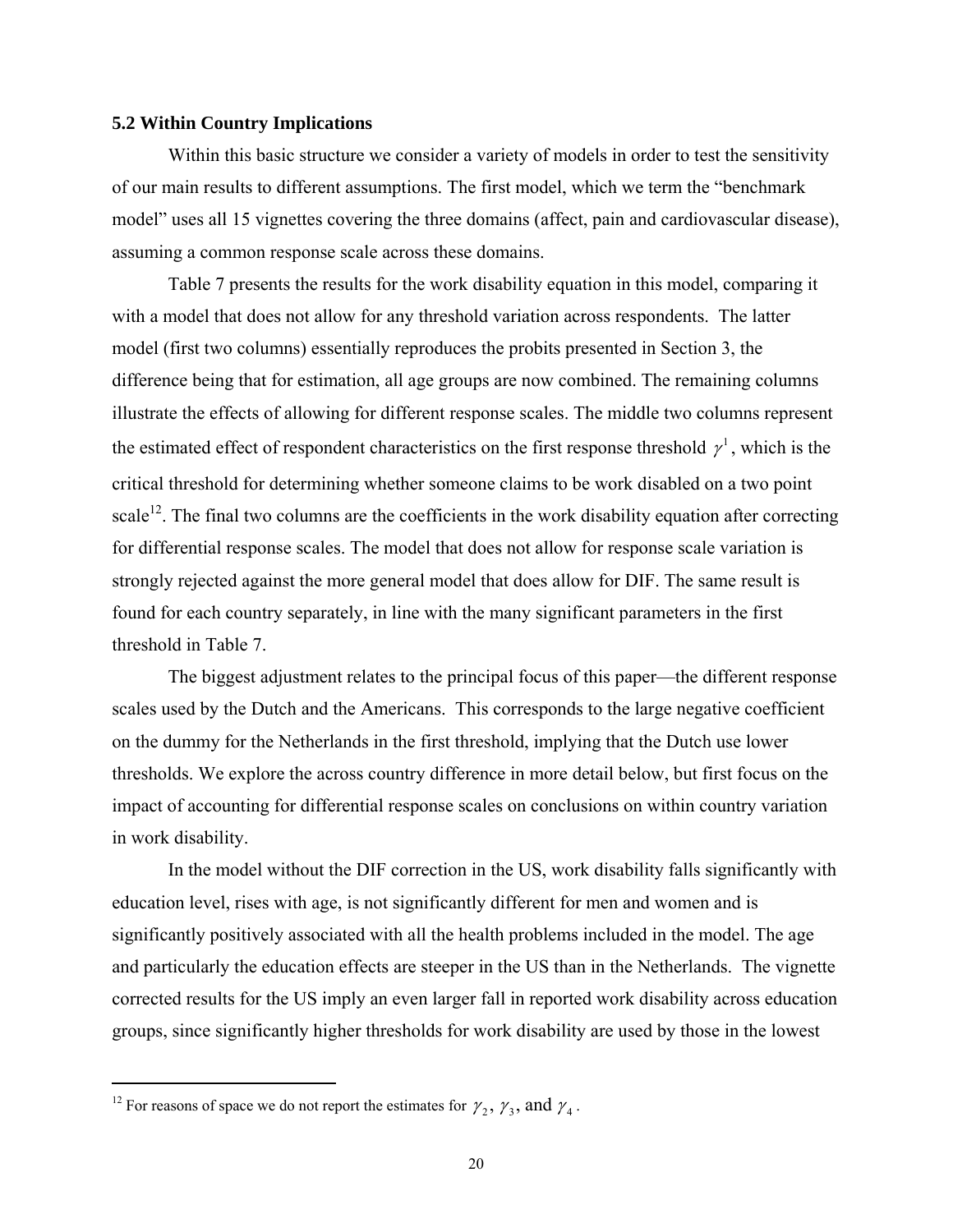education category compared to the higher educated groupsn ( $\gamma^1$ ). In the Netherlands, there is no evidence of a relation between response scales and education level, and the relation between education level and work disability is much weaker, both before and after correcting for DIF.

|                            |                 | Model without DIF |                                  | Complete Model |                 |          |  |
|----------------------------|-----------------|-------------------|----------------------------------|----------------|-----------------|----------|--|
|                            | Work disability |                   | <b>First Threshold Parameter</b> |                | Work disability |          |  |
|                            |                 |                   |                                  |                |                 |          |  |
|                            | $\beta$         | s.e.              | $\gamma^1$                       | s.e.           | $\beta$         | s.e.     |  |
| Constant                   | $-40.66$        | 8.07*             | 0.00                             | 0.00           | $-41.19$        | $8.20*$  |  |
| Ed med                     | $-3.19$         | $0.30*$           | $-0.76$                          | $0.20*$        | $-3.88$         | $0.34*$  |  |
| Ed high                    | $-5.32$         | $0.42*$           | $-0.80$                          | $0.25*$        | $-5.96$         | $0.47*$  |  |
| Age/100                    | 78.61           | 25.76*            | $-5.83$                          | 9.39           | 72.64           | $27.51*$ |  |
| $(Age/100)^2$              | $-46.71$        | 20.47*            | $-1.95$                          | 8.14           | $-48.45$        | 22.06*   |  |
| Female                     | $-0.28$         | 0.26              | 1.23                             | $0.17*$        | 0.82            | $0.30*$  |  |
| Hypertension               | 2.04            | $0.27*$           | 0.39                             | $0.18*$        | 2.36            | $0.31*$  |  |
| Diabetes                   | 4.03            | $0.36*$           | $-1.21$                          | $0.31*$        | 2.73            | $0.45*$  |  |
| Cancer                     | 2.63            | $0.41*$           | 0.03                             | 0.28           | 2.64            | $0.47*$  |  |
| Disease of lung            | 5.95            | $0.44*$           | 0.98                             | $0.32*$        | 6.78            | $0.52*$  |  |
| Heart problem              | 5.64            | $0.35*$           | 0.26                             | 0.39           | 5.86            | $0.47*$  |  |
| Emotion                    | 6.18            | $0.39*$           | $-2.23$                          | $0.29*$        | 4.05            | $0.47*$  |  |
| Pain                       | 10.62           | $0.39*$           | $-0.55$                          | $0.17*$        | 10.25           | $0.44*$  |  |
| Interactions with dummy NL |                 |                   |                                  |                |                 |          |  |
| Constant                   | 14.19           | 8.90              | $-7.89$                          | $2.67*$        | 6.94            | 9.37     |  |
| Ed med                     | 2.81            | $0.86*$           | 0.57                             | $0.21*$        | 3.35            | $0.89*$  |  |
| Ed high                    | 2.46            | $0.94*$           | 1.01                             | $0.26*$        | 3.34            | $0.97*$  |  |
| Age/100                    | $-26.97$        | 29.63             | 6.48                             | 9.47           | $-21.31$        | 31.28    |  |
| $(Age/100)^2$              | 5.17            | 24.78             | 0.51                             | 8.23           | 6.56            | 26.22    |  |
| Female                     | 1.28            | 0.73              | $-1.45$                          | $0.18*$        | 0.07            | 0.76     |  |
| Hypertension               | $-1.29$         | 0.87              | $-0.39$                          | 0.20           | $-1.47$         | 0.90     |  |
| Diabetes                   | 1.52            | 1.60              | $-0.12$                          | 0.36           | 2.01            | 1.67     |  |
| Cancer                     | $-0.28$         | 1.49              | $-0.02$                          | 0.35           | $-0.12$         | 1.53     |  |
| Disease of lung            | 0.92            | 1.33              | $-1.03$                          | $0.37*$        | 0.12            | 1.40     |  |
| Heart problem              | 2.88            | $1.25*$           | 0.12                             | 0.41           | 2.93            | $1.33*$  |  |
| Emotion                    | 1.88            | 0.99              | 1.10                             | $0.30*$        | 3.07            | $1.07*$  |  |
| Pain                       | 4.83            | $0.84*$           | 1.05                             | $0.20*$        | 5.63            | $0.89*$  |  |

Table 7 Estimation Results Benchmark Model—Work Disability

Normalization:  $\sigma_r^2 = 10$ ; \* : significant at two-sided 5% level.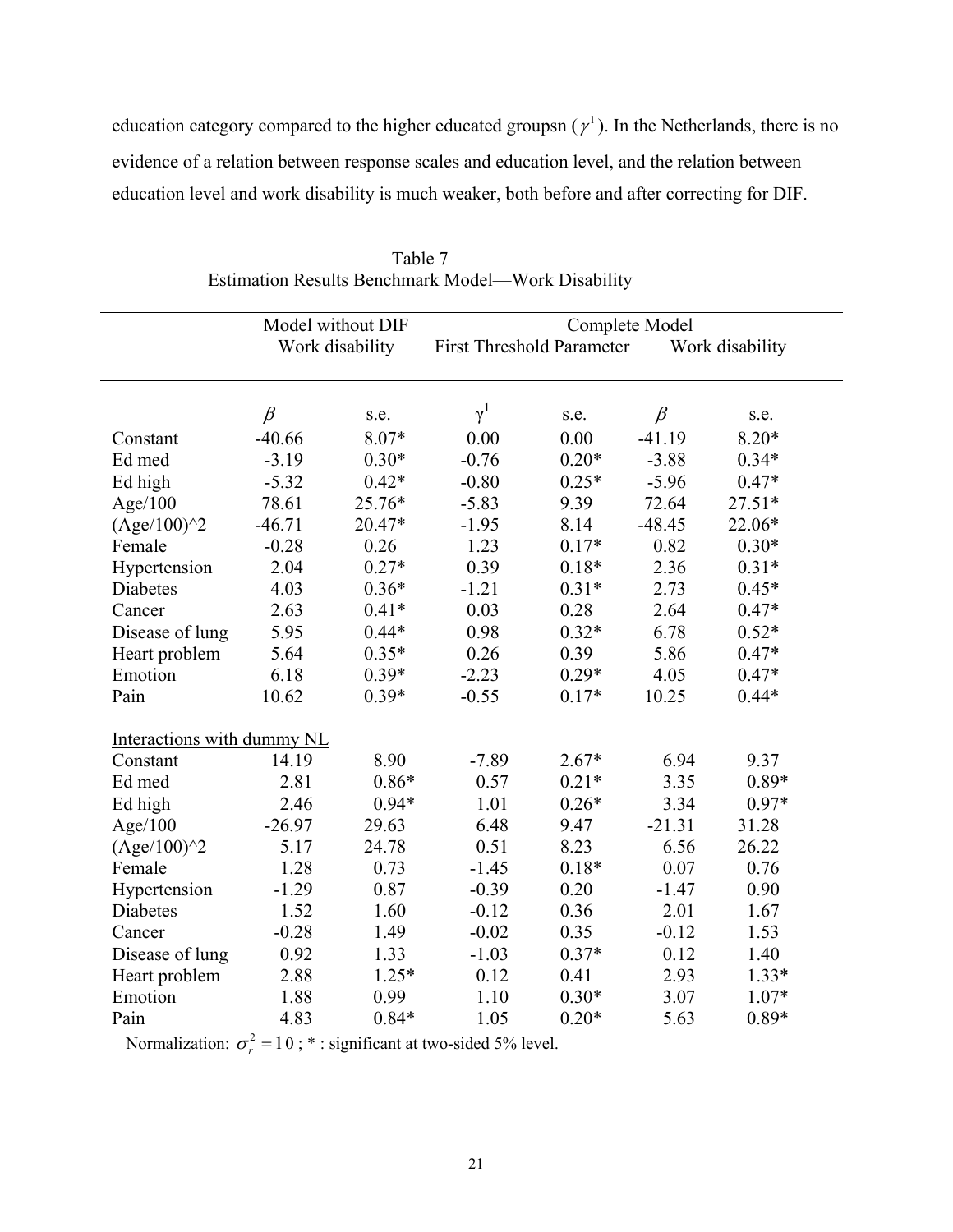In the US, we estimate that women use higher thresholds than men. The results correcting for this show that women actually have a significantly larger probability to be work disabled, given health conditions and demographics. In the Netherlands, there is no evidence that male and female respondents use different thresholds. After correcting for DIF, the effect of gender on work disability is almost the same in both countries.

In addition to the use of different thresholds by gender, we also find evidence that the threshold used was different if a female name was used in the vignette discription instead of a male name (the parameter  $\theta$  in equation (4.4)). We find that, for a given vignette description, a male vignette person is seen as more work disabled than a female vignette person, by both male and female respondents.<sup>13</sup>

Pain, emotional problems, and heart problems are more important causes for work disability in the Netherlands than in the US. Correcting for DIF increases the difference between the effects of these variables in the two countries, particularly for emotional problems. In both countries, we find that respondents with emotional problems tend to use lower thresholds than respondents without emotional problems, but the difference is larger in the US than in the Netherlands.

As a consequence, the effect of emotional problems on work disability is overestimated in the estimates not correcting for DIF, particularly in the US. Correcting for this increases the difference between the effects in the Netherlands and the US, which was already positive (but insignificant) in the model without DIF. For pain, the result is slightly different. In the US, people with pain use lower thresholds than people without pain, but in the Netherlands, we find the opposite, implying that the effect of pain on work disability in the Netherlands is underestimated in the model without DIF.

## **5.3 Implications for Across Country Comparisons: Benchmark Model and Variants**

In this section and the next, we present simulations based on our models to address the basic question of how important response scale differences are in explaining differences between the US and The Netherlands in reported rates of work disability. We focus on the 51-64 age group and use sample weights at the respondent level that are provided with the HRS and the CentERpanel to make the samples population representative of the 51-64 age groups in the two

<u>.</u>

<sup>&</sup>lt;sup>13</sup> Interactions of respondent gender and gender of the vignette person were insignificant.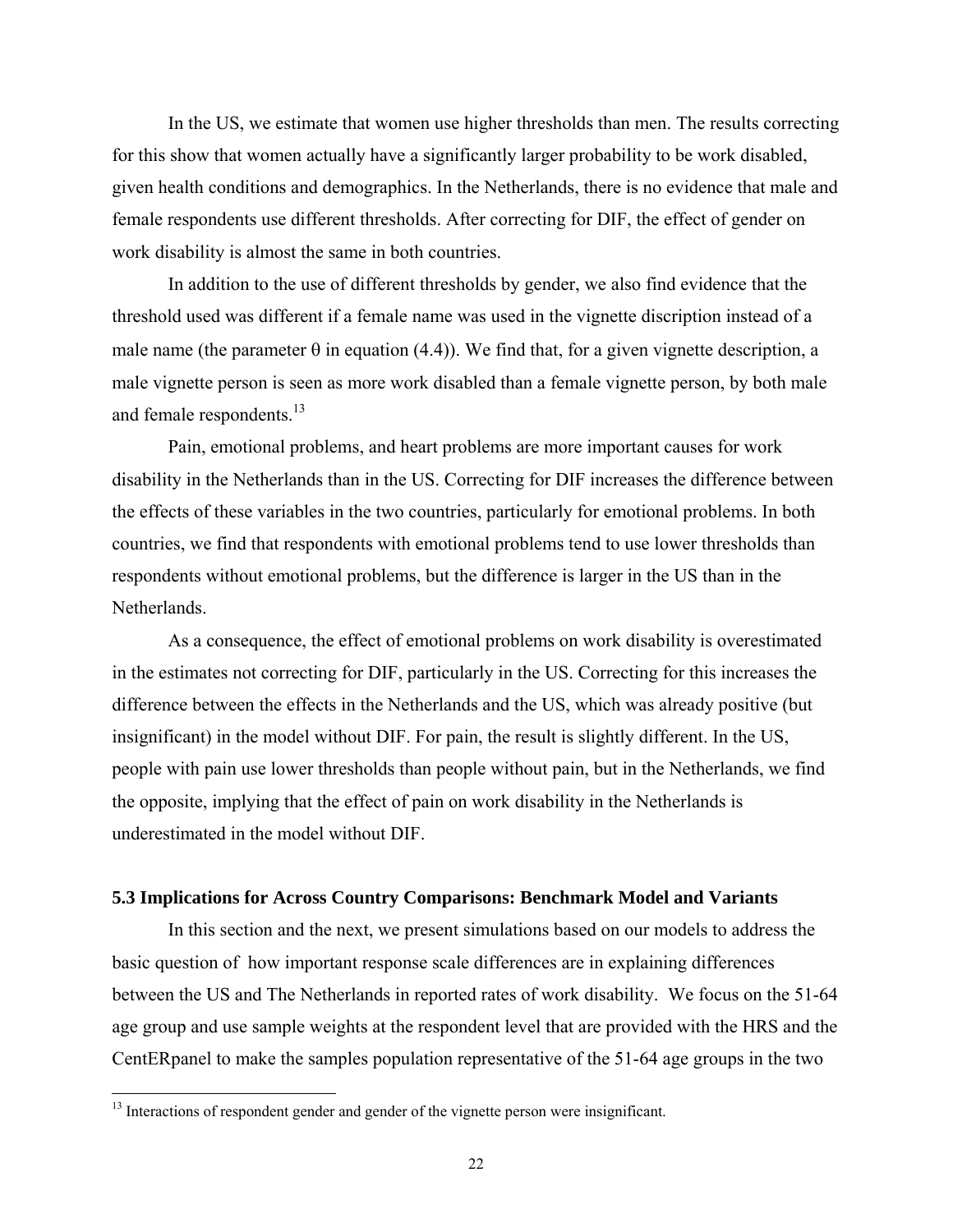countries. Our simulations take the explanatory variables in the two samples as given and simulate values of work disability using US thresholds for both the US and the Dutch sample.

Our simulations start with the model without DIF and the benchmark model, the parameters of which were discussed in the previous section. We will also consider several alternative models, summarizing the five-point answers in three categories, not including health conditions as regressors, or relaxing the assumption of common response scales across domains.

Table 8 compares predictions of work disability on the two-point US response scale of the various models. The first line refers to the model with the same response scales for all respondents in the US and The Netherlands, cf. the first two columns in Table 7. This line approximately reproduces the difference in work disability between the two countries for the age group 51-64, with work disability in the Netherlands about 57% larger than in the US. The second line presents simulations based on the benchmark model. If we give the Dutch respondents the response scales of their US counterparts with the same age, education level, gender and health conditions, the predicted disability rate in The Netherlands among 51-64 year olds drops from 35.8% to 28.0%. Equivalently, the percent difference in work disability between The Netherlands and the US drops from 57.5% to 23.4%. This implies that more than half of the cross-country difference in the work disability rate in the two countries is explained by response scale differences.

Since the threshold on the two-point scale is a weighted average of the first two thresholds on the five-point scale (with estimated weights of 0.79 for the first threshold and 0.21 for the second threshold according to the benchmark model), the third and fourth threshold of the five-point scale seem unimportant for predicting work disability at the two-point scale. Therefore, combining the three categories moderate, severe and extreme work disability should not have a large effect on the results. To check this intuition, we reestimated the model after combining these three categories—without the parameter vectors  $\gamma^3$  and  $\gamma^4$  that determine the third and fourth threshold. The third line of Table 8 presents results for the benchmark model in which the three categories moderate, severe and extreme work disability are combined for both the five-point scale self-reports and the vignette evaluations. The estimated effect of the response scale differences between the two countries is somewhat larger still than in the benchmark model, and the estimated difference in work disability according to US response scales goes down to 15.3%.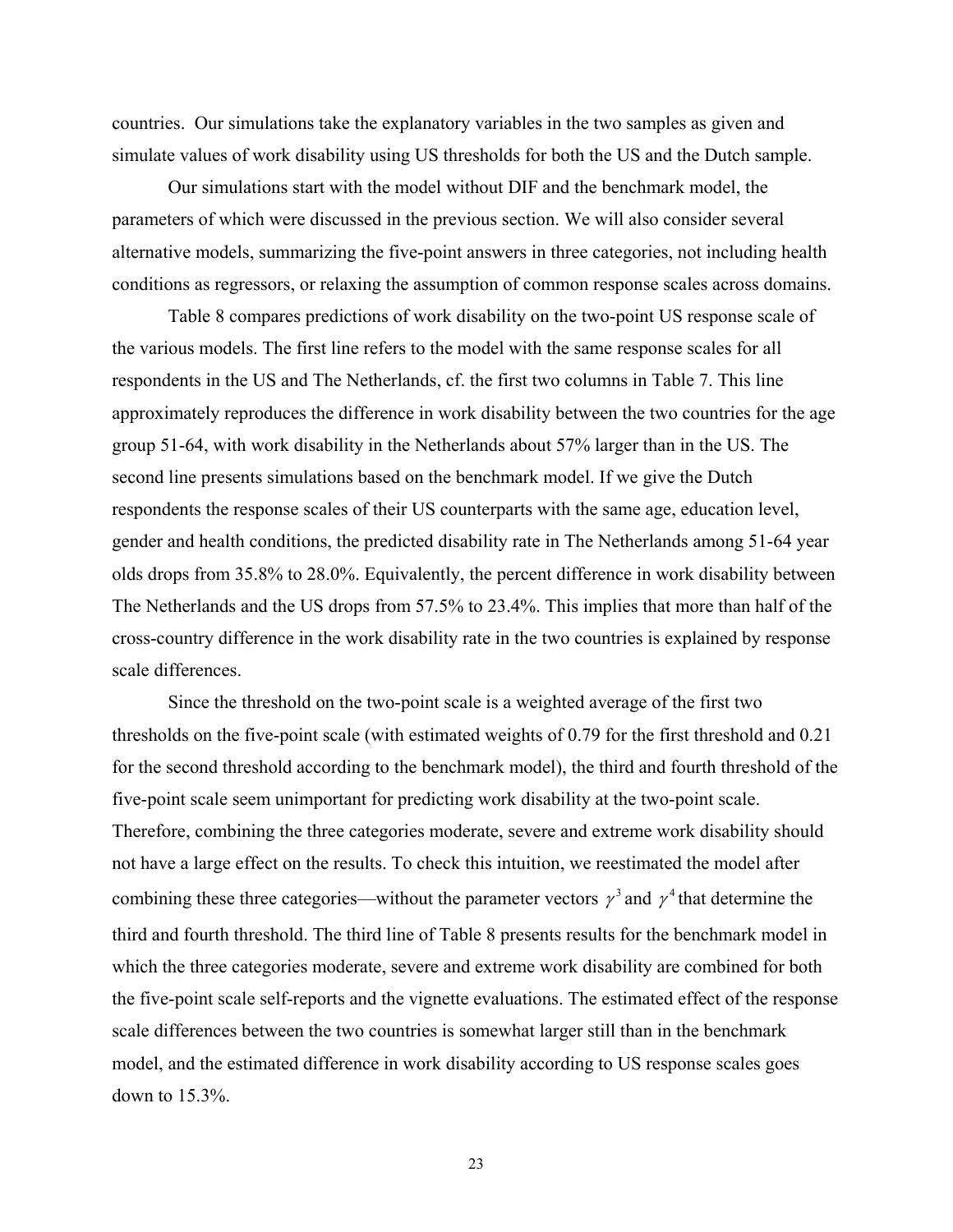|                                           | Percentage Work Disabled |           |                    |  |  |
|-------------------------------------------|--------------------------|-----------|--------------------|--|--|
|                                           | NL                       | <b>US</b> | % Difference NL-US |  |  |
| Model without DIF                         | 35.76                    | 22.71     | 57.5%              |  |  |
| Benchmark model using all vignettes       | 28.02                    | 22.71     | 23.4%              |  |  |
| Model combining moderate, severe, extreme | 26.24                    | 22.76     | 15.3%              |  |  |
| Model not using health conditions         | 27.49                    | 23.04     | 19.3%              |  |  |
| Model using affect vignettes only         | 22.39                    | 22.76     | $-1.6\%$           |  |  |
| Model using pain vignettes only           | 28.30                    | 22.77     | 24.3%              |  |  |
| Model using cvd vignettes only            | 31.95                    | 22.77     | 40.3%              |  |  |

Table 8 Predicted Work Disability Age Group 51-64 using US Response Scales—Several Models

 Note: CentERpanel and HRS; weighted using sample weights at respondent level. Predicted work disability at two-point scale.

The second issue for our sensitivity analysis is the use of health conditions as regressors. Until now, we have ignored potential measurement problems with these reported health conditions. Baker, Stabile and Deri (2004) show that this assumption may be problematic. Particularly if there are systematic differences in reporting health conditions across countries, this might bias our results. We have therefore also reestimated the benchmark model without using any information on health conditions, excluding the health conditions from the equations for work disability and from the equations for the thresholds. The results in the fourth row of Table 8 shows that this makes little difference for the predicted work disability rate. The estimated difference between The Netherlands and the US using US response scales in both countries becomes 19.3%, not that far from the 23.4% in the benchmark model.

Until now, we have assumed that response scale differences are the same in all domains of work-related disability. That is, if US respondents are harder on people with pain problems than Dutch respondents, then they are also harder on people with emotional problems or people with heart problems. To check whether this assumption is reasonable, we have reestimated the benchmark model using the vignettes in only one of the three domains.

The resulting predictions are presented in the final three rows of Table 8. They show that vignettes in the three domains lead to different conclusions. If we use the affect vignettes only, the correction for response scale differences is very large, and response scale differences explain almost the complete difference in the self-reported rate of work disability: if everyone would use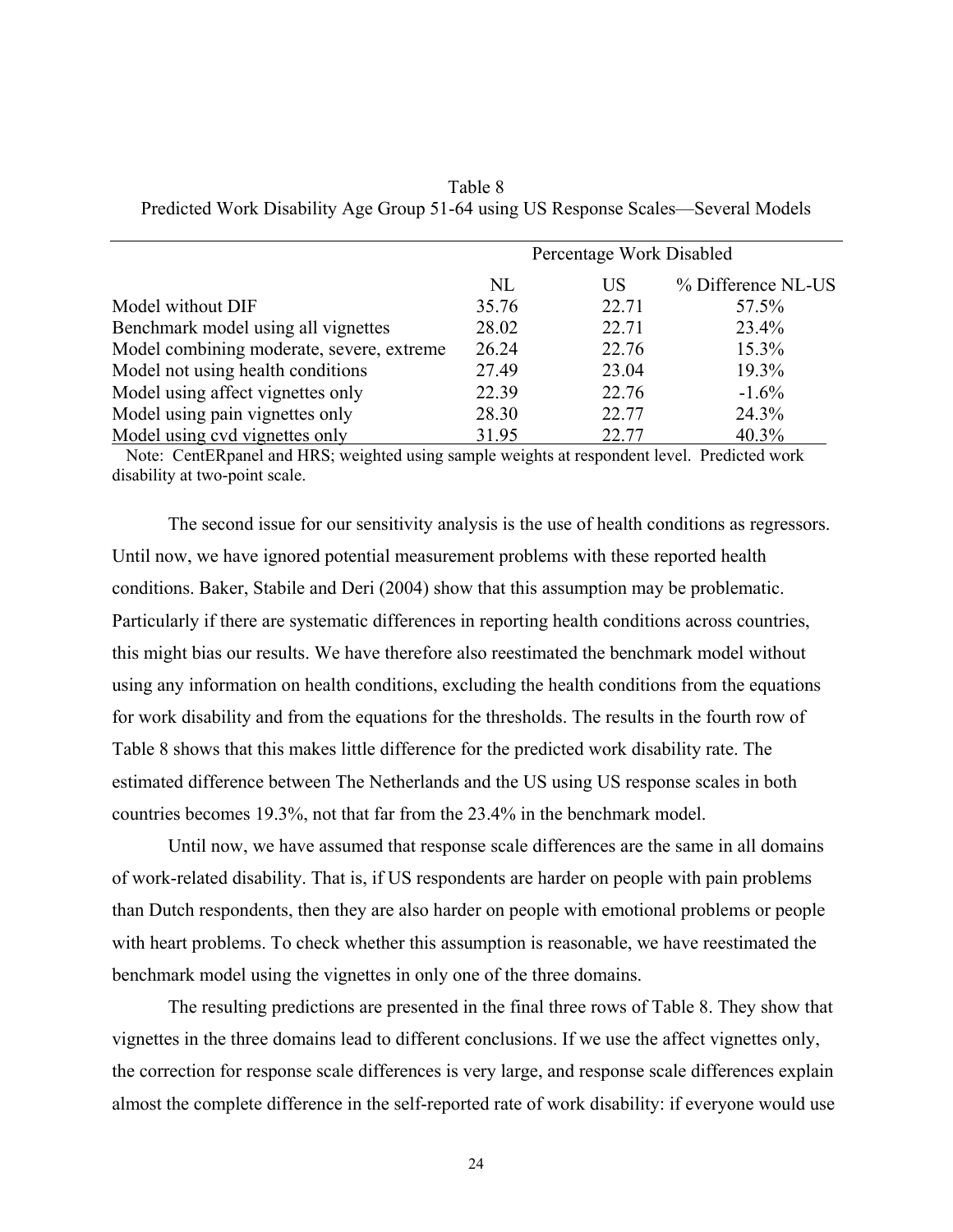the US response scales, the work disability rate in the US would be slightly larger than in the Netherlands (0.4%-points—or 1.6%). But if we would only use the vignettes on heart problems, the opposite conclusion is obtained: respondents in the US and The Netherlands use similar response scales, and only a small part of the difference in self-reported work disability rates is explained by response scale differences. When using the US response scales in both countries, the cvd vignettes based estimates still give a 9.2%-points difference between The Netherlands and the US. For the pain vignettes, the results are in between these two extremes and similar to those for the benchmark model. These results cast doubt on the assumption of common response scales across health domains, which motivates an alternative model that is more general in the sense that it accounts for different response scale differences for the various domains.

## **5.4 Implications for Across Country Differences: A General Model**

In this model it is assumed that true work limitations are the maximum of work limitations in different health domains. The domains are Affect, Pain, CVD, and "Other". For the former three domains we have vignettes, which can be used to correct scale differences across the two countries, but not for "Other." For Affect, Pain and CVD, we assume that only respondents who have the corresponding health problem can report work disability due to a problem in that domain. For example, the equation for work disability in the affect domain only applies to respondents reporting that the doctor has ever told them that they have an emotional health problem. The details of the model are outlined in Appendix 1.

Here, we only discuss some simulation results from this model, presented in Table 9. The format of this table is similar to that used in Table 4. The first panel gives the predictions for the age group 51-64 if everyone in each country uses their own response scales. For example, in The Netherlands, about 47% of those with an emotional condition would classify themselves as work disabled, versus only  $27\%$  in the US.<sup>14</sup> The second panel shows that this difference is almost completely due to response scale differences: if the Dutch respondents would use the (higher) US response scales, then 27% of the Dutch with an emotional health condition would report themselves as disabled, very similar to the predicted rate in the US.

<sup>&</sup>lt;sup>14</sup> The observed (not domain specific) work disability rates in the age group 51-64 (weighted with sample weights) among those with an emotional health condition are 51.7% in the US and 76.2% in the Netherlands. These numbers are larger than the simulated rates in the text since the latter refer to (affect) domain specific work disability.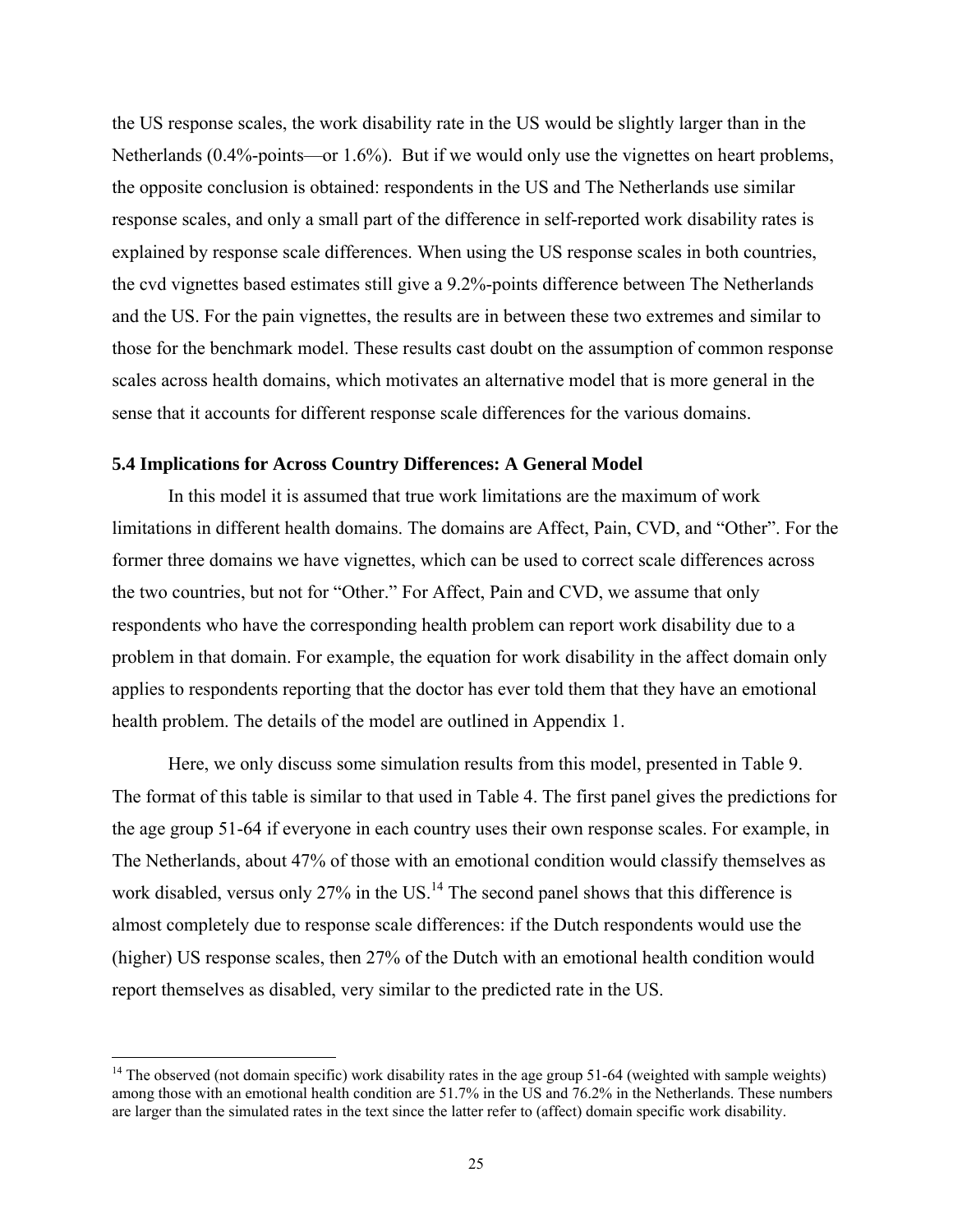| Table 9                                                |
|--------------------------------------------------------|
| Predicted Work Disability Age Group 51-64—US versus NL |

# **Panel 1- Predictions using own response scales**:

| Domain     |      | Work disability<br>in group with<br>health condition |      | Prevalence of<br>health condition |      | Work disability<br>in population |  |  |
|------------|------|------------------------------------------------------|------|-----------------------------------|------|----------------------------------|--|--|
|            | NL   | <b>US</b>                                            | NL   | <b>US</b>                         | NL   | <b>US</b>                        |  |  |
| Affect     | 47.2 | 27.1                                                 | 10.5 | 14.3                              | 5.0  | 3.9                              |  |  |
| Pain       | 65.6 | 36.1                                                 | 33.7 | 27.6                              | 22.1 | 10.0                             |  |  |
| <b>CVD</b> | 41.7 | 26.7                                                 | 12.2 | 15.6                              | 5.1  | 4.2                              |  |  |
| a, p, c    | 62.9 | 37.7                                                 | 46.1 | 42.0                              | 29.0 | 15.8                             |  |  |
| Other      |      |                                                      |      |                                   | 12.4 | 9.4                              |  |  |
| Total      |      |                                                      |      |                                   | 37.2 | 23.1                             |  |  |

## **Panel 2-Predictions using US response scales**

| Domain                                               | Work disability<br>in group with<br>health condition |                              |                              | Prevalence of<br>health condition | Work disability<br>in population |                            |
|------------------------------------------------------|------------------------------------------------------|------------------------------|------------------------------|-----------------------------------|----------------------------------|----------------------------|
|                                                      | NL                                                   | US                           | NL                           | <b>US</b>                         | NL                               | <b>US</b>                  |
| Affect<br>Pain<br><b>CVD</b>                         | 27.3<br>51.5<br>37.1<br>49.2                         | 27.1<br>36.1<br>26.7<br>37.7 | 10.5<br>33.7<br>12.2<br>46.1 | 14.3<br>27.6<br>15.6<br>42.0      | 2.9<br>17.4<br>4.5<br>22.7       | 3.9<br>10.0<br>4.2<br>15.8 |
| a, p, c<br>Other<br>Total                            | Other scale $=$ affect scale:                        |                              |                              |                                   | 7.7<br>27.9                      | 9.4<br>23.1                |
| Other<br>Total                                       | Other scale $=$ pain scale:                          |                              |                              |                                   | 9.9<br>29.8                      | 9.4<br>23.1                |
| Other scale = $\text{cvd scale}$ :<br>Other<br>Total |                                                      |                              |                              |                                   | 12.5<br>31.4                     | 9.4<br>23.1                |

 Notes: CentER Savings Survey 2003 for The Netherlands and HRS 1998 for the US, weighted with sampling weights.

Multiplying these numbers by the prevalence rates of emotional health problems (in the middle panel) gives work disability in the emotional health domain as a percentage of the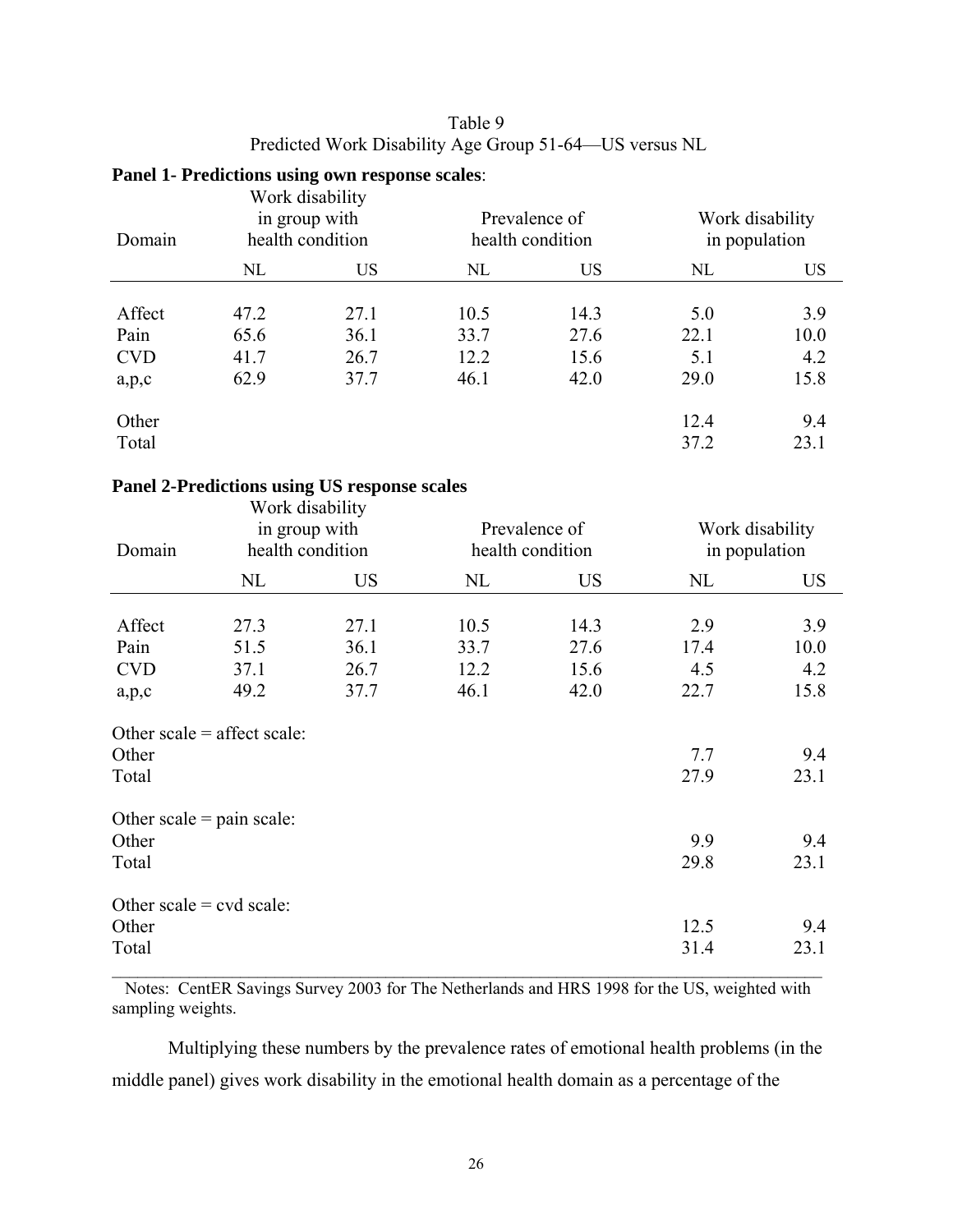complete age group. Once response scale differences are adjusted for, this is very similar in the two countries.

The results for work disability in the domains of pain and heart problems are quite different. The prevalence rate for pain is smaller in the US than in The Netherlands, as we saw before. In The Netherlands, the probability that people who often have pain would report a pain related work disability is almost twice as large as in the  $US<sup>15</sup>$  While the difference would be a lot smaller if the Dutch would use the US response scales, it would not disappear. Even then, work disability in the pain domain would explain a more than 17% work disability rate in The Netherlands compared to 10% in the US.

For heart problems, the response scales in the two countries are rather similar, so that there is only a small adjustment if response scale differences are controlled for. US respondents more often report that the doctor has told them that they have a heart problem than Dutch respondents, but Dutch respondents with heart problems have a substantially larger probability to be work disabled.<sup>16</sup> Since the latter difference is larger than the former, the rate of heart problems related work disability is somewhat larger in The Netherlands than in the US.

Comparing the three domains, we find that there is more pain related work disability than affect or cvd related work disability in both countries. For the US, this is at least qualitatively in line with the HRS data on the most important source of work disability—the most common reported sources are back, neck and spine problems. In the US, work disability due to heart problems and emotional problems are about equally likely. In The Netherlands, work disability due to emotional problems would be more common than work disability due to heart problems if the Dutch response scales are used, but this reverses using the US response scales.The fourth row in each panel (labeled a,p,c) shows how many respondents suffer from work disability in at least one of the three domains. In the US, these three domains already give a work disability rate of 15.8%, 69% of the total work disability rate in this age group. In The Netherlands, and using Dutch response scales, the three domains explain even almost 78% of total work disability. Combining the three domains, the difference in work disability in either of these three domains between The Netherlands and the US reduces from 13.2%-points to 6.9%-points if response

 $\overline{a}$ 

<sup>&</sup>lt;sup>15</sup> Observed (not domain specific) work disability rates among those with pain are  $51.0\%$  in the US and 74.5% in the Netherlands.

<sup>&</sup>lt;sup>16</sup> This difference corresponds to the observed (not domain specific) work disability rates among respondents who report a heart condition: 49.9% in the US and 65.4% in the Netherlands.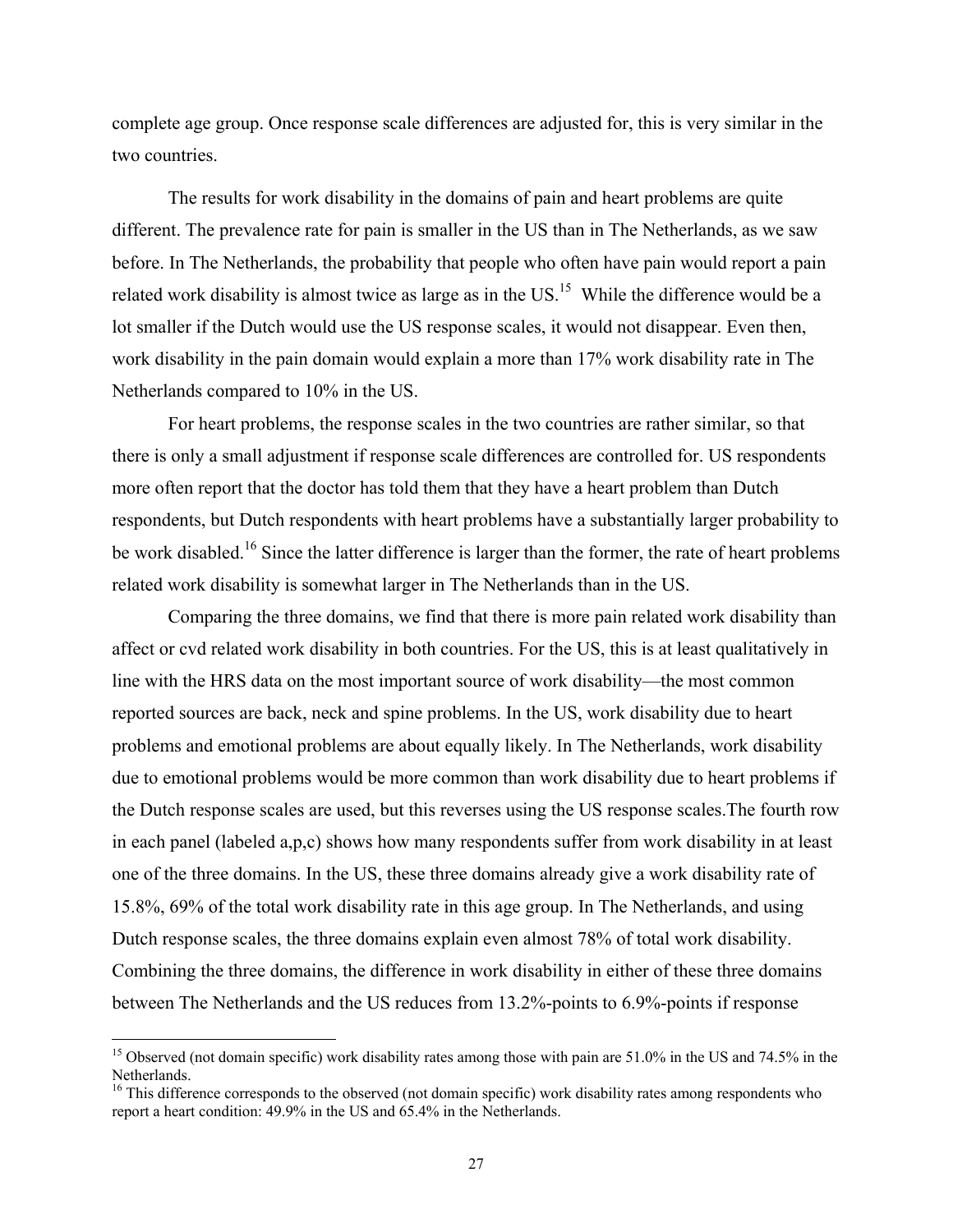scale differences are adjusted for. Thus about half of the gap is due to response scale differences, a conclusion similar to that based upon the benchmark model.

 Work disability rates due to other health problems than heart problems, emotional problems, or pain, are 12.4% in The Netherlands with Dutch response scales, and 9.4% in the US with US response scales, and part of the difference could be due to different response scales. Combining *Other* with the three domains affect, pain, and cvd then gives total work disability rates using country specific response scales of 37.2% and 23.1%, close to the work disability rates in the raw data. For this domain, we cannot correct for response scale differences in the same way as for the other three domains, since no vignettes on *Other* are available.

In the second panel of Table 9, we have assumed that DIF for *Other* is equal to DIF for either affect, pain, or cvd. Accordingly, larger or smaller corrections for work disability are obtained. If we assume that the response scale difference for *Other* is the same as that for affect, then work disability in the *Other* domain in The Netherlands on US response scales would fall to 7.7%, lower than the 9.4% in the US. Estimated total work disability in The Netherlands on US response scales would then be 27.9%. Adjusting for response scale differences would thus reduce the difference in overall work disability between The Netherlands and the US from 14.2%-points to 4.8%-points. If the response scale difference for *Other* equals that for pain or cvd, then work disability in the other domain in the Netherlands on the US scale is larger – 9.9% or 12.5% - and total work disability would be 29.8% or 31.4%, reducing the gap with the US to 6.7%-points (using the pain scales difference for other) or 8.3%-points (using the cvd scales difference for other). Depending on which correction is used for *Other*, we can therefore conclude from this general model that response scale differences explain between 42% and 66% of the gap in self-reported work disability rates in the two countries for the 51-64 age group.

## **6. Conclusions**

Workers in different western countries report very different rates of work disability**.** This diversity in reported work disability stands in sharp contrast to the believed similarity in their health outcomes. This contradiction continues to be seen as a major unresolved puzzle.

In this paper, using new data from two of these countries- the US and The Netherlandswe offer a partial resolution of the puzzle. Our resolution claims that a significant part of the observed difference in reported work disability between the countries lies in the fact that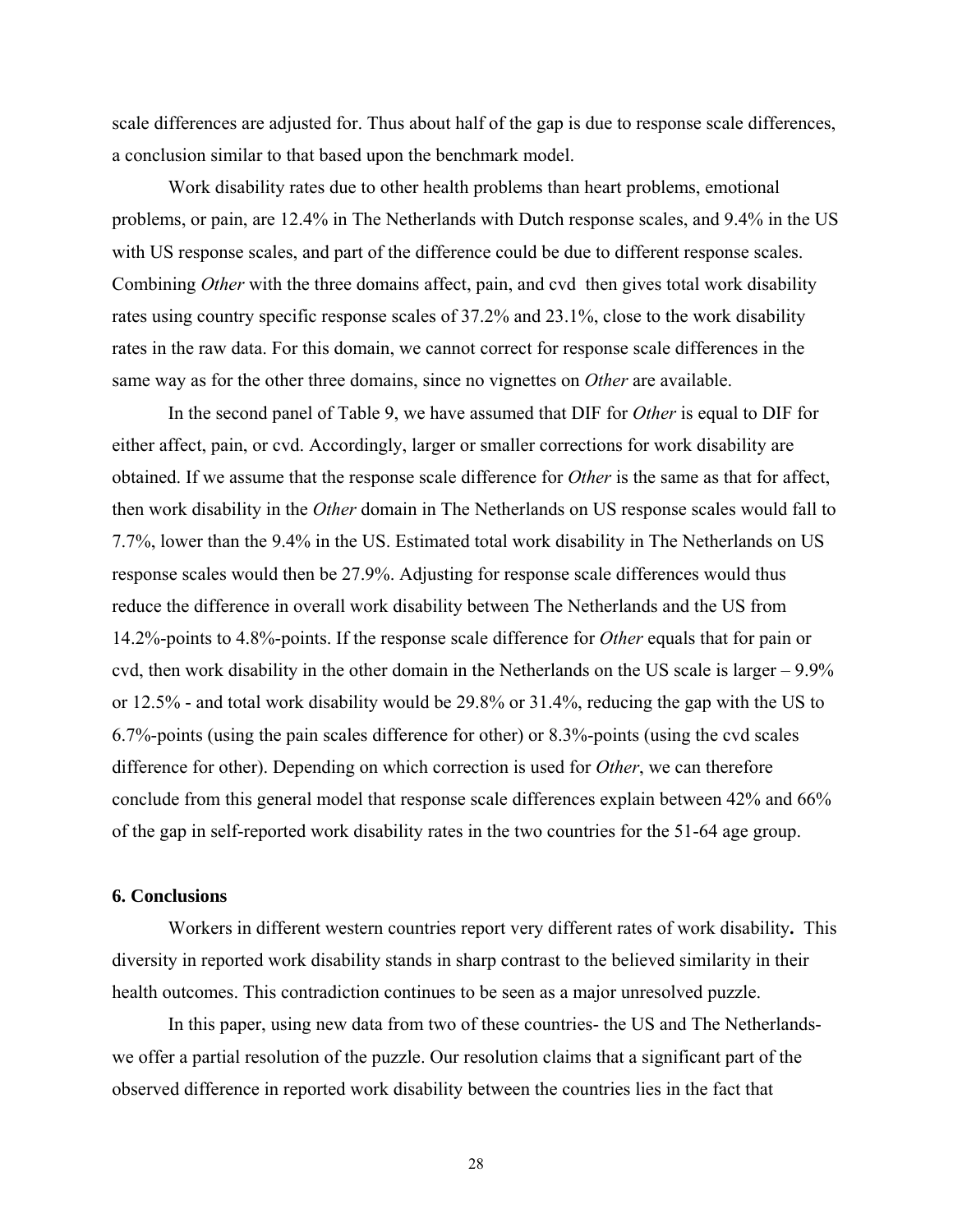residents of the two countries use different response scales in answering the standard questions on whether they have a work disability. Essentially for the same level of actual work disability, Dutch respondents have a lower response threshold in claiming disability than American respondents.

We were able to reach this conclusion by implementing a vignette methodology into Internet surveys, which we conducted in both countries. Our vignettes gave respondents in both countries the same simple scenarios in which hypothetical workers varied in the objective circumstances of their work disability. Respondents were asked to rate the extent of that disability. Especially in the important and more subjective health domains of pain and emotion, the evidence is quite strong that American respondents use a 'tougher' standard when assigning a work disability status. While explaining these different standards is an important research question in itself, based on this research there seems little question that they exist. While one may quarrel with the specific assumptions in each of our modelling approaches outlined in the paper, the similarity of their implications for explaining international differences in work disability is striking.

In addition to their role in explaining across country differences, vignettes can be a useful tool in helping us understand within country differences in reporting as well. For example, using vignettes given to Americans show that different thresholds are used by three of the most widely used empirical determinants of work disabilty—sex, education, and age.

Vignettes represent a potentially important new methodological tool that may aid in the analyses of other applications besides health and disability. Any time treshold scales are used to categorize individual responses, the question will arise on whether people really differ in their response or whether they are simply not using the same scales. Vignettes can help answer that question in such varied applications as general well being-scales, political efficacy (King et al. 2004), health problems in certain domains, consumer satisfaction, measurement of risk, and perception of poverty.

The application of a new technique like the use of vignettes poses new methodological and empirical questions. Internet surveys appear to be a quite powerful tool to address such questions.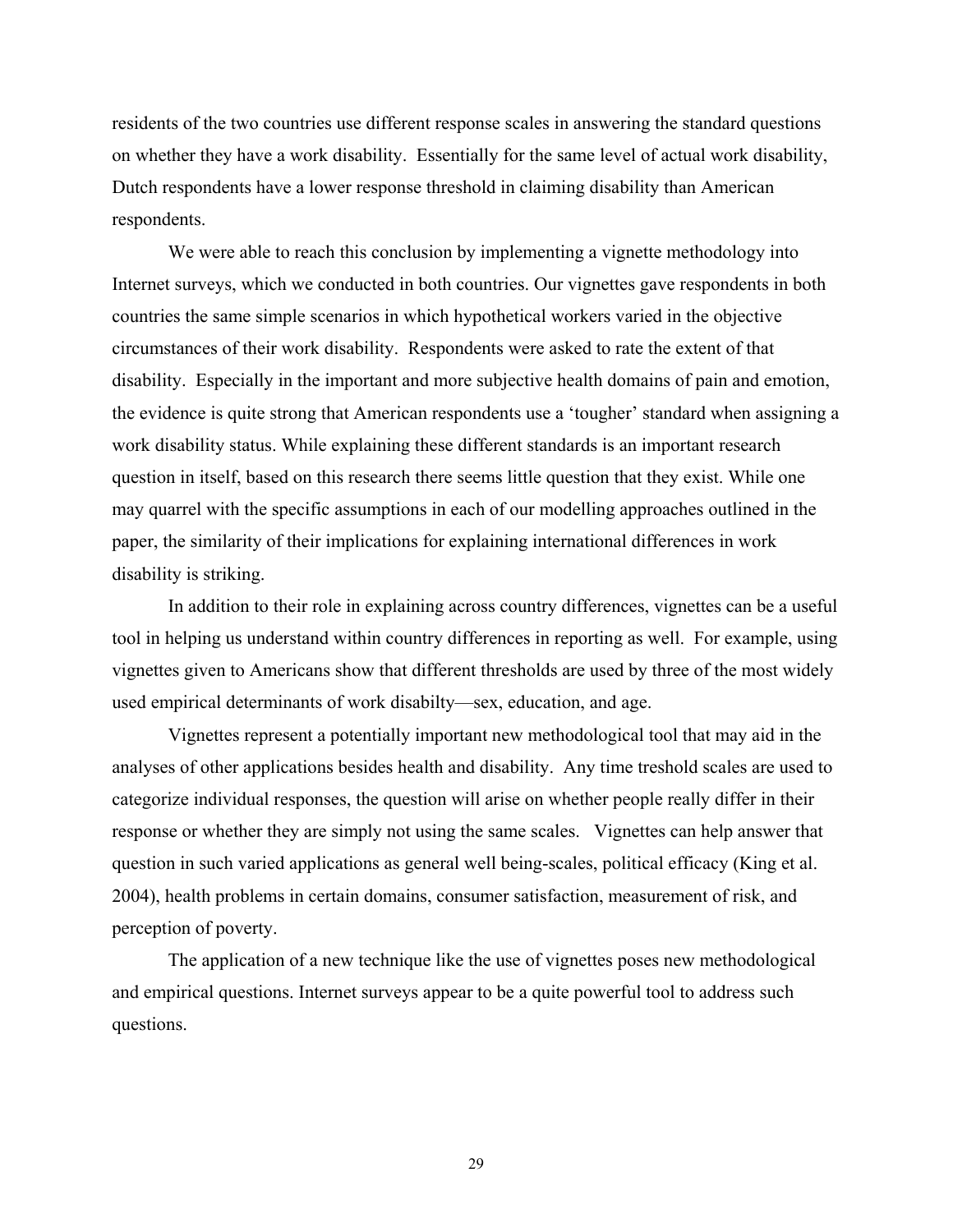## **References**

- Aarts, L., R. Burkhauser and P. De Jong. 1996. *Curing the Dutch disease: an international perspective on disability policy reform,* Aldershot, Avebury.
- Autor, D. and M. Duggan. 2003. The Rise in the Disability Rolls and the Decline in Unemployment, *Quarterly Journal of Economics* 118(1), 157-206.
- Baker, M., M. Stabile and C. Deri. 2004. What do self-reported, objective measures of health measure?, *Journal of Human Resources*, forthcoming.
- Bound, J. and R. Burkhauser. 1999. Economic Analysis of Transfer Programs Targeted on People with Disabilities, *Handbook of Labor Economics, Vol. 3C*, O. Ashenfelter and D. Card (eds.), 3417-3528.
- Bound, J. 1991. Self-reported versus objective measures of health in retirement models, *Journal of Human Resources,* 26(1), 106-138.
- Burkhauser, R. and M. Daly. 2002. Policy Watch: U.S. disability policy in a changing environment, *Journal of Economic Perspectives,* 16(1), 213-224.
- Burkhauser, R., M. Daly, A. Houtenville and N. Nargis. 2002. Self-Reported Work Limitation Data—What They Can and Cannot Tell Us, *Demography*, 39(3), 541-555.
- Currie, J. and B. Madrian. 1999. Health, health insurance and the labor market, *Handbook of Labor Economics, Vol. 3C*, O. Ashenfelter and D. Card (eds.), 3309-3416.
- DeLeire, T. 2000. The wage and employment effects of the American with Disabilities Act, *Journal of Human Resources,* 35(4), 693-715.
- Eurostat. 2001. *Disability and Social Participation in Europe*, Luxembourg: Office for Official Publications of the European Communities.
- Haveman, R., and B. Wolfe. 2000. The Economics of Disability and Disability Policy, in Handbook of Health Economics Vol. 1B, J. Newhouse and A. Culyer (eds.), North Holland, Amsterdam, 995- 1051.
- Kerkhofs, M. and M. Lindeboom. 1995. Subjective health measures and state department reporting errors, *Health Economics*, 4, 221-235.
- King, G., C. Murray, J. Salomon, and A. Tandon. 2004. Enhancing the Validity and Crosscultural Comparability of Measurement in Survey Research, *American Political Science Review* 98(1), 567-583.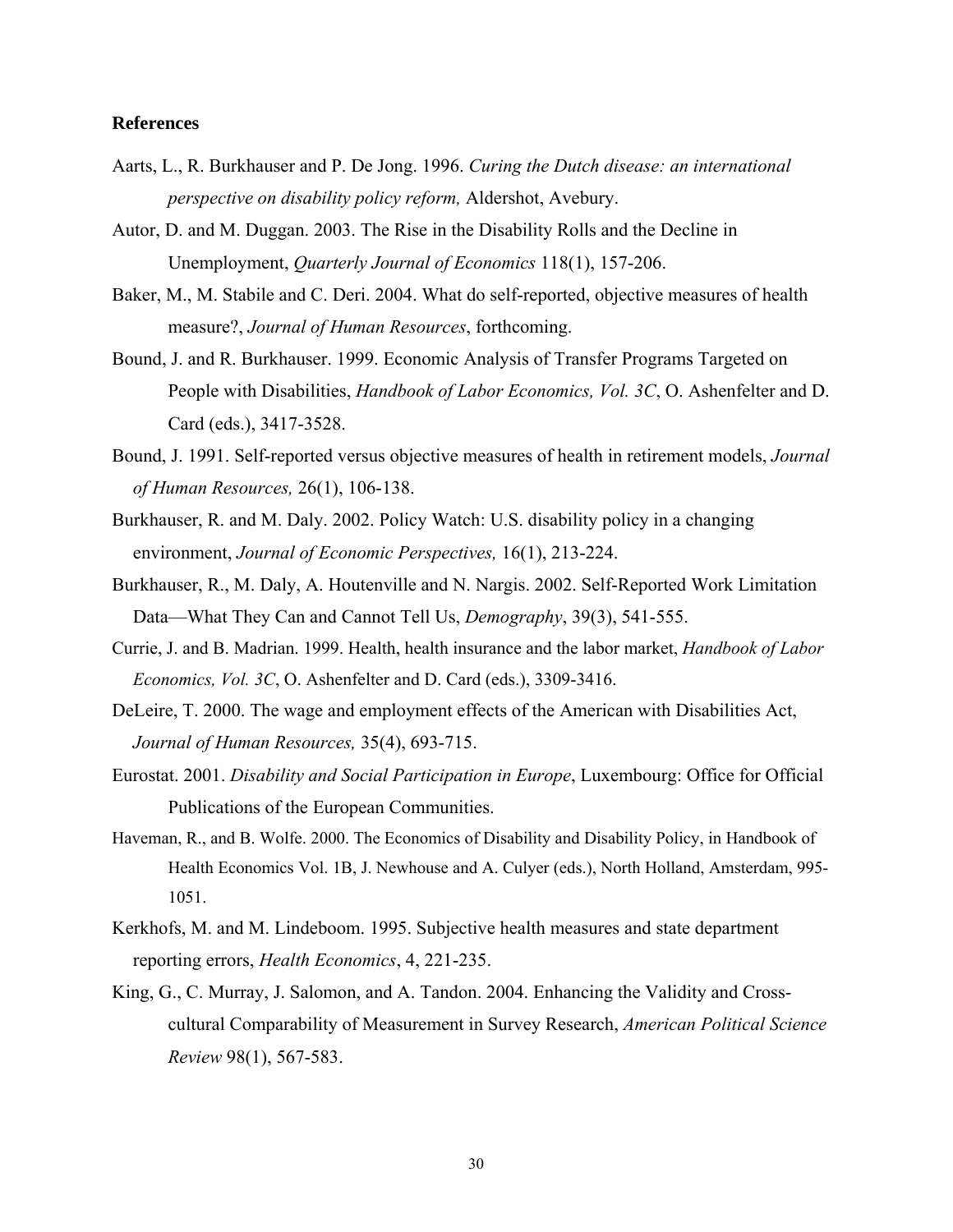- Salomon, J., A. Tandon, and C. Murray. 2004. Comparability of Self rated Health: Cross Sectional Multi-country Survey Using Anchoring Vignettes, *British Medical Journal* 328 (7434), 258-260.
- Stapleton, D. C. and R. V. Burkhauser (eds.). 2003. *The Decline in Employment of People with Disabilities: A Policy Puzzle*. Kalamazoo, MI: W.E. UpJohn Institute for Employment Research.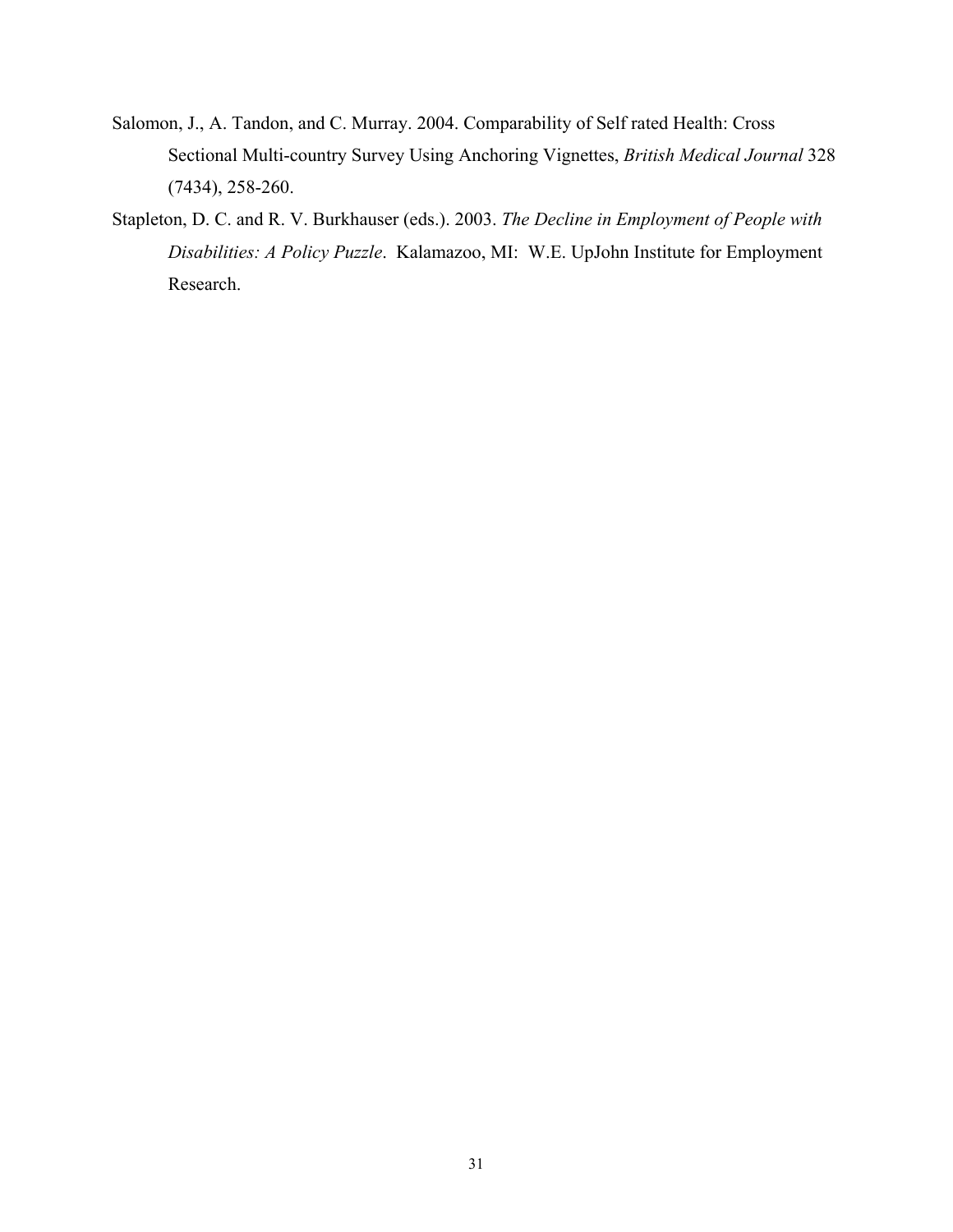#### **Appendix: General Model with Multiple Domains of Work-Releated Health**

Let the health domains determining work related health be given by *d=1,…,D*. In the empirical work, we will use *D=4*, with domains *affect, pain, heart problems*, and *other*. For the first three  $(d=1,2,3)$ , we assume that only those who report a health condition in that domain can suffer from a work disability in that domain. Such an assumption is not made for the domain *other*  $(d=4)$ , since we do not want to assume a priori that the health conditions observed in the survey are a complete description of all health conditions that could possibly lead to a work related health problem. (And indeed, the raw data contain people who report a work related disability while they do not report to have any of the observed health conditions.)

Respondent work limitations due to problems in dimension *d* are given by:

$$
Y_{ni}^*(d) = \beta(d)'X_i + \varepsilon_{ni}(d)
$$
\n(1.1)

For  $d=4$ , this equation applies to all respondents; for  $d=1,2,3$ , it only applies to those who report the corresponding health condition; for the others,  $Y_{ri} * (d)$  will be minus infinity. Response scales can vary across domains. The response scale in dimension *d* will be given by

$$
\tau_i^0(d) = -\infty, \ \tau_i^3(d) = \infty, \ \tau_i^1(d) = \gamma^1(d)V_i; \ \tau_i^2(d) = \tau_i^1(d) + \exp(\gamma^2(d)X_i).
$$

Here we have merged the categories *moderately limited*, *severely limited* and *extremely limited/cannot work* into one category to reduce the total number of parameters to be estimated, reducing the five-point scale to a three-point scale (cf. the third model in Table 8).

If work limitations due to health problems in domain *d* were asked, they would be reported as

$$
Y_{ri}(d) = j \text{ if } \tau_i^{j-l}(d) < Y_{rd}^* \leq \tau_i^j(d), \quad j = 1, ..., 3, d = 1, ..., D \; (=4)
$$

In the available data, however, work limitations in specific domains are not reported.<sup>17</sup> The only question is whether there is any health problem that leads to work limitations. It seems reasonable to interpret the answer to this as the maximum of the work limitations in all domains:

$$
Y_{ri} = \max \{Y_{ri}(1), ..., Y_{ri}(D)\}
$$

 $\overline{a}$ 

<sup>&</sup>lt;sup>17</sup> The HRS asks people reporting some work disability, which domain(s) cause(s) the work disability. We do not use this information in the formal models, since the categories do not match our domains and since no such information is available for the Dutch data.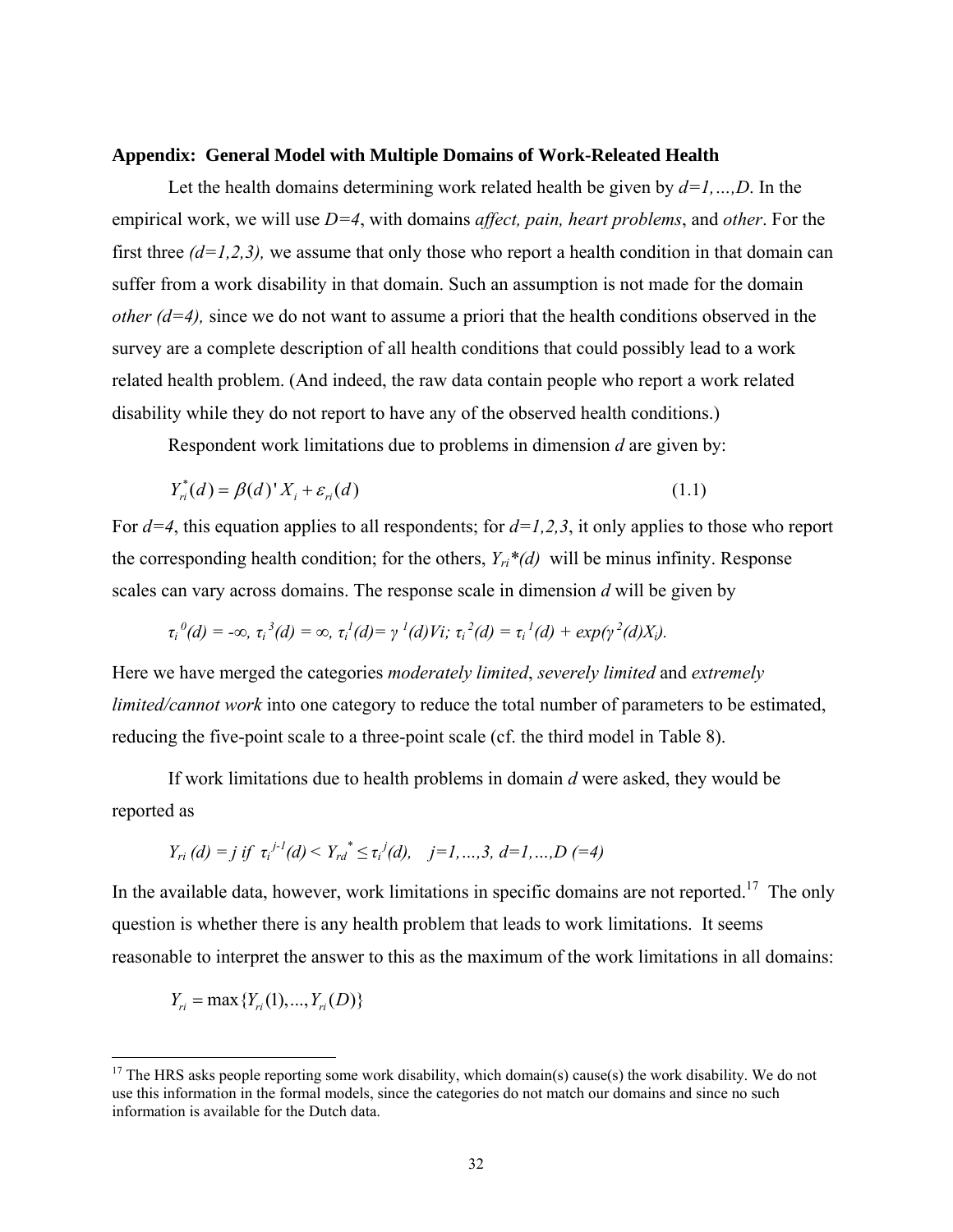To identify the model even in the standard case of no variation in response scales, some assumptions are needed to distinguish the four determinants of reported overall work disability. The three domains *affect, pain* and *heart problems*, clearly relate to reported health conditions, emotional problems (has the doctor ever told you that you have emotional, nervous or psychiatric problems?), pain (do you often have pain?) and heart problems (has the doctor ever told you that you had a heart attack, coronary heart disease, angina, congestive heart failure, or other heart problems? Or has the doctor ever told you that you had a stroke or transient ischemic attack?). As already explained above, we will assume that respondents can only report a work disability<sup>18</sup> in one of these three domains if they suffer from that type of health condition. The health condition dummies are included as exogenous variables in our model (as before). Thus this implies that for someone who reports none of these three health conditions, only the domain *other* can lead to work related disability. On the other hand, respondents who have an emotional problem but no heart condition and who do not suffer from pain can be work disabled in either the *affect* domain or in the *other* domain (or both).

 Moreover, we will assume that work related health in the three domains *affect, pain* and *heart problems* is not affected by other health conditions. Thus having diabetes, cancer, a lung disease, arthritis, or hypertension can only lead to work disability through the *other* domain. This implies zero restrictions on *β(1), β(2) and β(3)*—all coefficients corresponding to the health conditions are set to zero (since the equations only apply to those with the given health condition, this also applies to the corresponding health condition itself—the intercept and the coefficient on that health condition capture the same thing).

No restrictions are imposed on γ*(1)-γ(3)* (except the normalization on the constant term: as in the benchmark model, this is set equal to zero for each domain)*;* these are identified by the vignettes in these three domains. Since here are no vignettes on the domain *other*,  $\gamma^1(4)$  is not identified. We consider alternative assumptions on this parameter vector in the simulations (cf. Table 9).

Without vignettes, these assumptions are sufficient to identify  $\beta(d) - \gamma^d(d)$ ,  $d=1,...,D$ , but not the parameters of interest *β(d), d=1,…,D*. Vignettes can be used to identify the parameters for the domains for which vignettes are available, in our case  $d=1,2,3$ .

<sup>&</sup>lt;sup>18</sup> That is, report a 'yes' on the two-point scale or report a mild limitation or worse on the five point scale.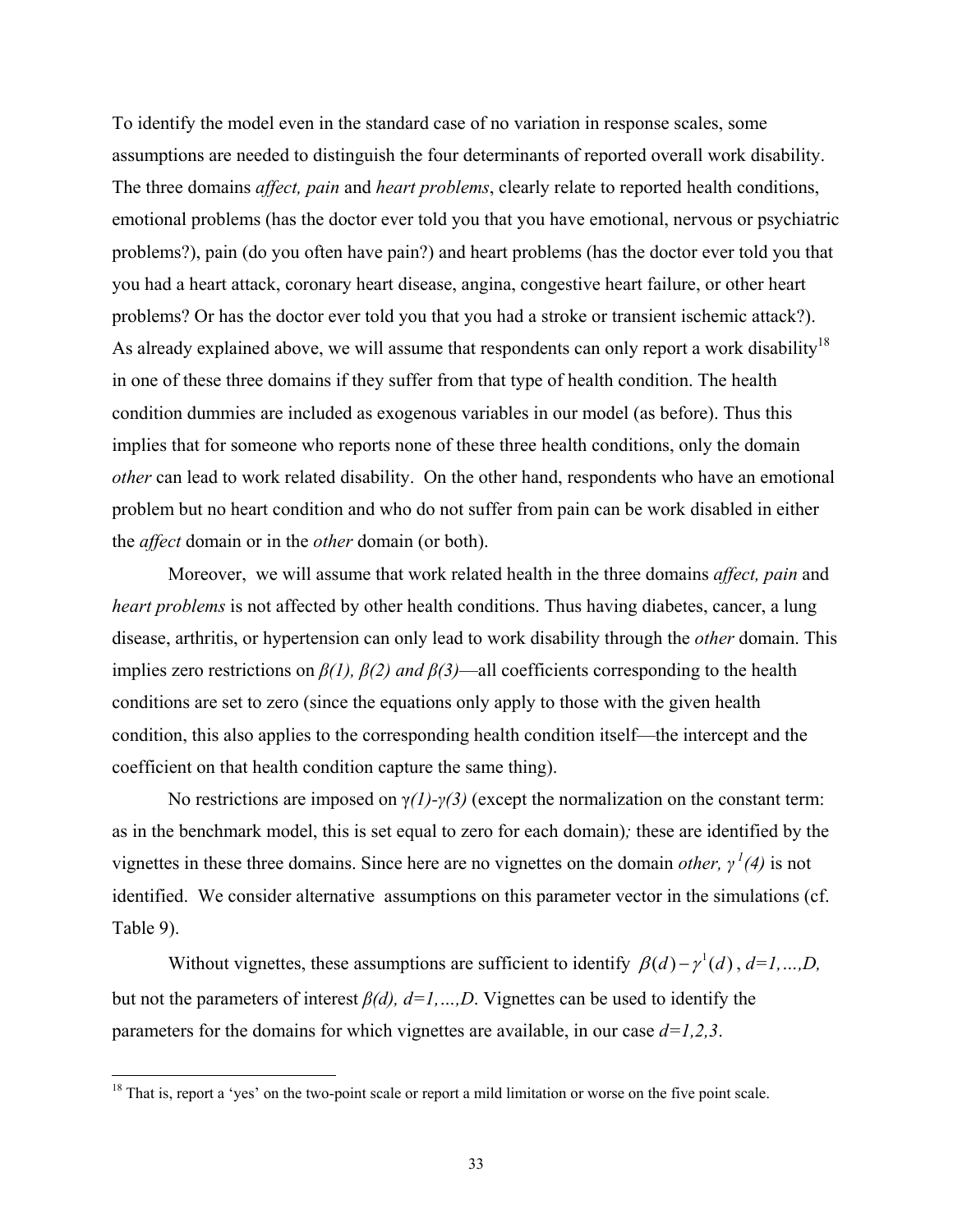The vignette descriptions explicitly refer to problems in one domain, stating that the vignette-persons have no other health problems. Thus for the vignettes in domain *d*, it is reasonable to assume that work limitations in dimension *d* are larger than work limitations in other dimensions and completely determine the answer to the vignette work limitations question. This gives the following model for observed vignette evaluations,  $Y_l(d)$ ,  $l=1,...,L$  (*L* vignette descriptions for each dimension ;  $L=5$  in our case),  $d=1,...D^{\nu}$  (*1, …,D*<sup>v</sup> are the dimensions for which vignette descriptions are available; 3 in our case).

$$
Y_{li}^*(d) = \theta_l(d) + \psi_l(d) \text{ Female}_{li} + \varepsilon_{li}(d); \qquad Y_{li}(d) = j \text{ if } \tau_i^{j-l}(d) < Y_{li}^*(d) \leq \tau_i^j(d), \quad j = 1, \ldots, K
$$

 $\varepsilon_{li}(d) \sim N(0, \sigma^2(d))$ , independent of each other, of  $\varepsilon_{ri}(d)$ , and of  $X_i$ ,  $V_i$ .

The vignette reports identify  $\gamma^{1}(d)$  except for the constant terms *(d=1,2,3)* and  $\theta_{l}(d)$ , *l*=*1, ..., 5; d=1, 2, 3, up to a constant term for each domain and <i>γ<sup>j</sup>*(*d*) for *j*>*1*. The self-reports then identify  $\beta(d)$ . This is the same "correction" that was carried out in the one-dimensional case.

To estimate the model, an assumption needs to be made on the joint distribution of the errors. We assume joint normality and independence of each other and of the (thus exogenous) variables *Xi.*

The assumptions on the relation between the two-point scale and the five-point scale remain the same as before. We also assume that this relation is the same for all domains.

Finally, we list the parameters in each equation of the multi-domain model :

- Respondent work disability in domains  $d=1,2,3$ : equation includes intercept, 5 demographics, and 6 interactions with the NL country dummy. The variance of the error term is normalized at 100 (fixing the scale). This gives 36 parameters. See the results in Table A3.
- Response scales (2 thresholds) in domains  $d=1,2,3$ : demographics plus health conditions other than the one corresponding to this particular disability, with all interactions with dummy NL. To normalize location: no intercept in threshold 1. This gives 3\*(23+24)=141 parameters.
- Respondent work disability in domain 4 *(other)*: intercept, 5 demographics, 4 health conditions, interactions with dummy NL. Error term has variance 100. This gives 20 parameters. See the results in Table A3.
- Respondent work disability threshold 1 *other*: not identified.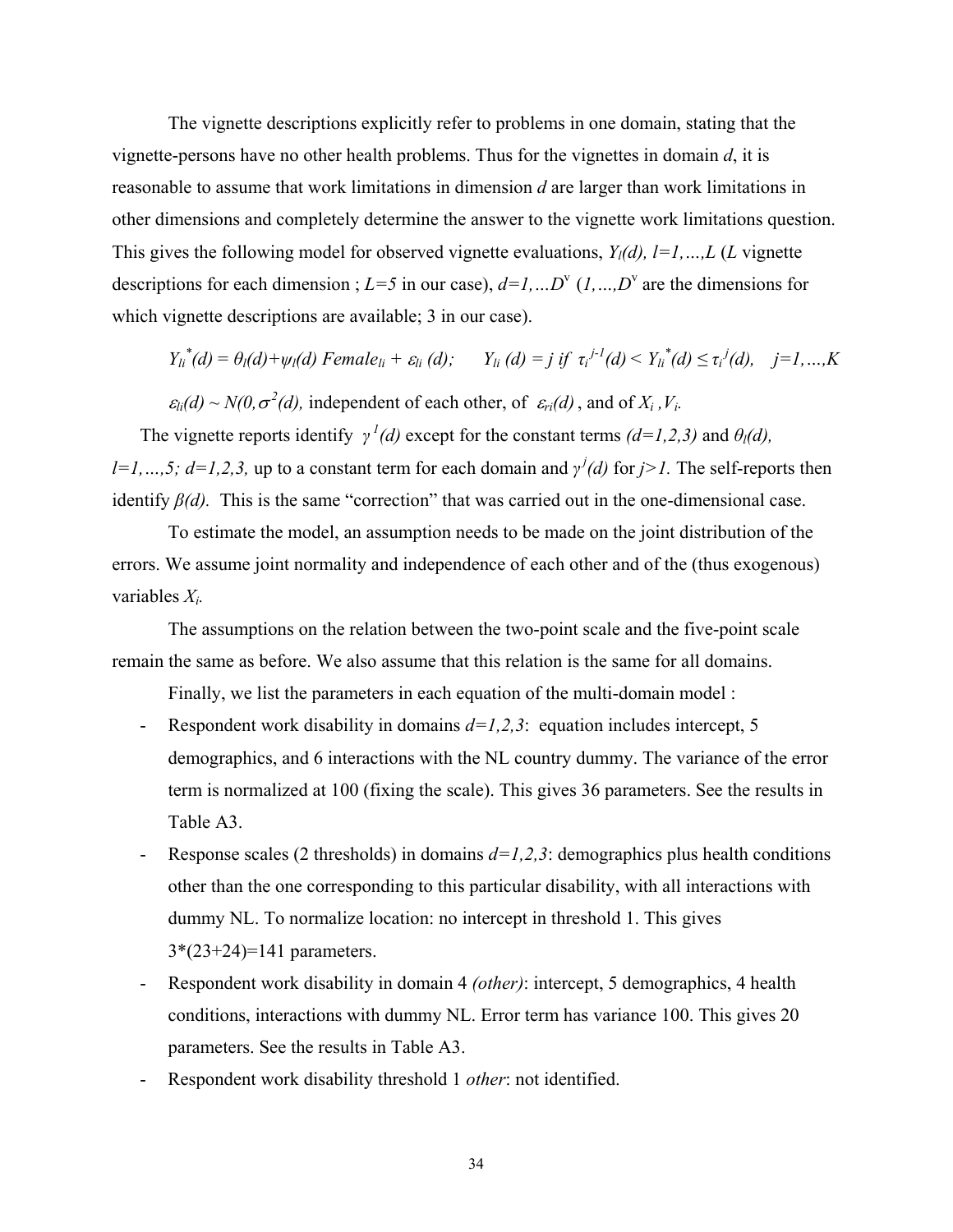- Respondent work disability threshold 2 *other*: only identified for NL (since there are no 5-point scale answers in the US on this domain, neither self-reports nor vignettes); 10 parameters.
- Vignette dummies, coefficients on gender of the vignette persons, standard deviations of vignettes.  $3*(5+1+1)=21$  parameters.
- Three auxiliary parameters transforming the five-point scale into the two-point scale (two standard deviations of idiosyncratic noise (independent across the two scales) and one for the weight of threshold 1; all assumed the same across domains and countries).

In total: 36+147+20+10+21+3=237 parameters.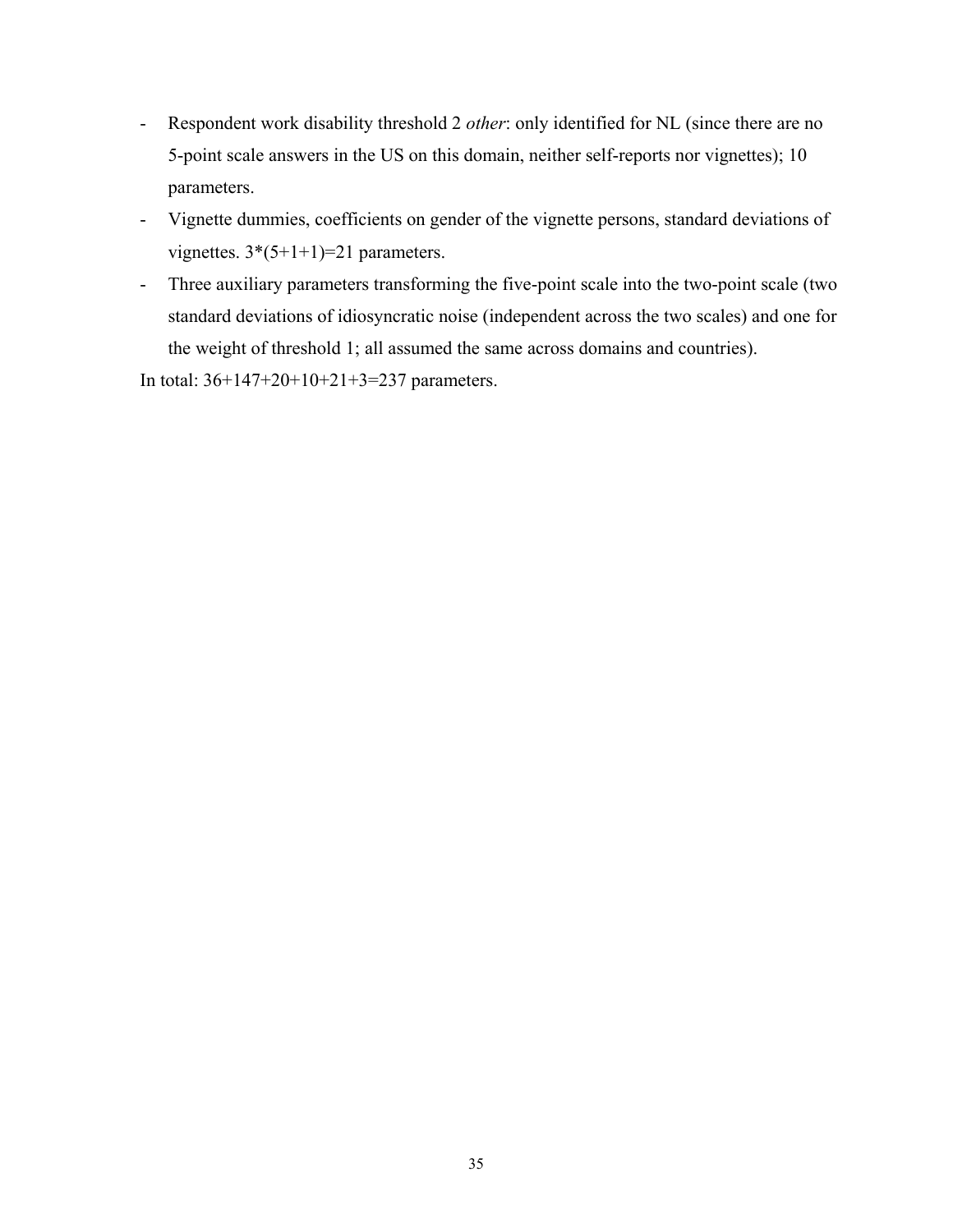|                            | Netherlands |             | U.S.         |              |
|----------------------------|-------------|-------------|--------------|--------------|
|                            | Coefficient | DF/dX       | Coefficient  | DF/dX        |
| <b>High Blood Pressure</b> | 0.042       | 0.015       | 0.154        | 0.043        |
|                            | (0.26)      | (0.26)      | $(4.60)$ **  | $(4.60)$ **  |
| <b>Diabetes</b>            | 0.107       | 0.038       | 0.388        | 0.120        |
|                            | (0.35)      | (0.35)      | $(8.31)$ **  | $(8.31)$ **  |
| Cancer                     | 0.069       | 0.025       | 0.241        | 0.072        |
|                            | (0.20)      | (0.20)      | $(4.07)$ **  | $(4.07)$ **  |
| Lung Disease               | 1.358       | 0.500       | 0.440        | 0.140        |
|                            | $(3.38)$ ** | $(3.38)$ ** | $(7.47)$ **  | $(7.47)$ **  |
| <b>Heart Problems</b>      | 0.715       | 0.274       | 0.504        | 0.159        |
|                            | $(2.63)$ ** | $(2.63)$ ** | $(11.35)$ ** | $(11.35)$ ** |
| Stroke                     | 1.817       | 0.602       | 0.850        | 0.298        |
|                            | $(2.79)$ ** | $(2.79)$ ** | $(9.98)$ **  | $(9.98)$ **  |
| Arthritis                  | 0.612       | 0.232       | 0.353        | 0.099        |
|                            | $(2.64)$ ** | $(2.64)$ ** | $(10.30)$ ** | $(10.30)$ ** |
| <b>Emotional Problems</b>  | 1.321       | 0.491       | 0.608        | 0.196        |
|                            | $(5.47)$ ** | $(5.47)$ ** | $(14.02)$ ** | $(14.02)$ ** |
| Pain                       | 1.600       | 0.571       | 0.917        | 0.290        |
|                            | $(9.80)$ ** | $(9.80)$ ** | $(26.26)$ ** | $(26.26)$ ** |
| Female                     | 0.100       | 0.035       | $-0.072$     | $-0.020$     |
|                            | (0.67)      | (0.67)      | $(2.15)^*$   | $(2.15)^*$   |
| Ed med                     | 0.054       | 0.019       | $-0.327$     | $-0.092$     |
|                            | (0.31)      | (0.31)      | $(8.95)$ **  | $(8.95)$ **  |
| Ed hig                     | $-0.066$    | $-0.023$    | $-0.567$     | $-0.134$     |
|                            | (0.38)      | (0.38)      | $(10.76)$ ** | $(10.76)$ ** |
| Constant                   | $-1.396$    |             | $-1.309$     |              |
|                            | $(8.32)$ ** |             | $(30.31)$ ** |              |
| Observations               | 503         |             | 9393         |              |
| Observed p                 | 0.34        |             | 0.25         |              |
| Log Likelihood             | $-202.76$   |             | $-3814.78$   |              |

| Table A1: Probits for Work Disability, Age Bracket 51-64 |  |  |  |
|----------------------------------------------------------|--|--|--|
|                                                          |  |  |  |

Robust z statistics in parentheses

\* significant at 5%; \*\* significant at 1%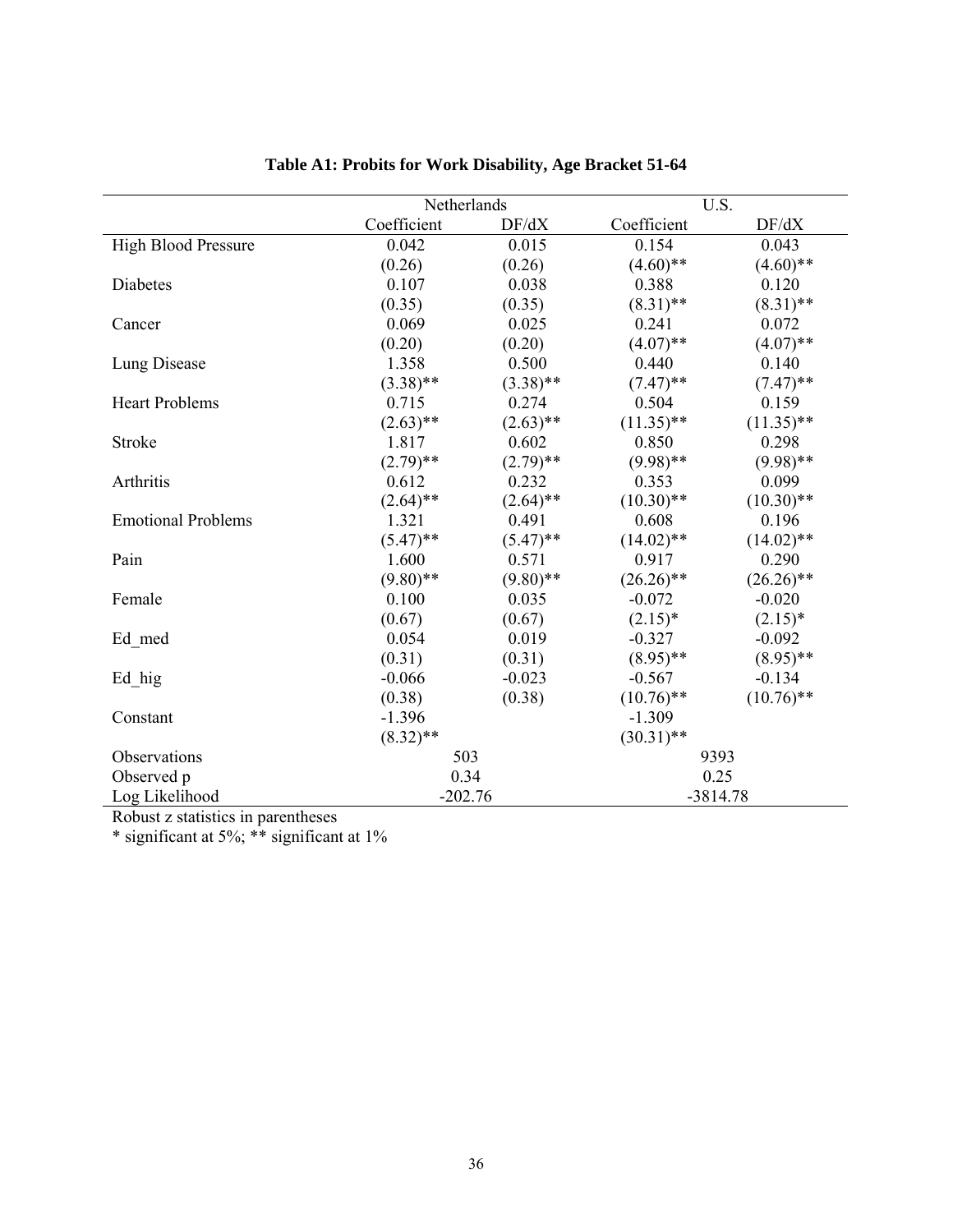# **Table A2: Vignette Descriptions Used in Both the U.S. and The Netherlands**

(All vignettes are presented with either a female or a male name, which are randomized across respondents. Here we only show one of the two names per vignette)

# **Vignettes for Affect**

- **1.** [Henriette] generally enjoys her work. She gets depressed every 3 weeks for a day or two and loses interest in what she usually enjoys but is able to carry on with her day-to-day activities on the job.
- 2. [Jim] enjoys work very much. He feels that he is doing a very good job and is optimistic about the future.
- 3. [Tamara] has mood swings on the job. When she gets depressed, everything she does at work is an effort for her and she no longer enjoys her usual activities at work. These mood swings are not predictable and occur two or three times during a month.
- 4. [Eva] feels worried all the time. She gets depressed once a week at work for a couple of days in a row, thinking about what could go wrong and that her boss will disapprove of her condition. But she is able to come out of this mood if she concentrates on something else.
- 5. [Roberta] feels depressed most of the time. She weeps frequently at work and feels hopeless about the future. She feels that she has become a burden to her co-workers and that she would be better dead.

# **Vignettes for Pain**

- 1. [Katie] occasionally feels back pain at work, but this has not happened for the last several months now. If she feels back pain, it typically lasts only for a few days.
- 2. [Catherine] suffers from back pain that causes stiffness in her back especially at work but is relieved with low doses of medication. She does not have any pains other than this generalized discomfort.
- 3. [Yvonne] has almost constant pain in her back and this sometimes prevents her from doing her work.
- 4. [Jim] has back pain that makes changes in body position while he is working very uncomfortable. He is unable to stand or sit for more than half an hour. Medicines decrease the pain a little, but it is there all the time and interferes with his ability to carry out even day to day tasks at work.
- 5. [Mark] has pain in his back and legs, and the pain is present almost all the time. It gets worse while he is working. Although medication helps, he feels uncomfortable when moving around , holding and lifting things at work.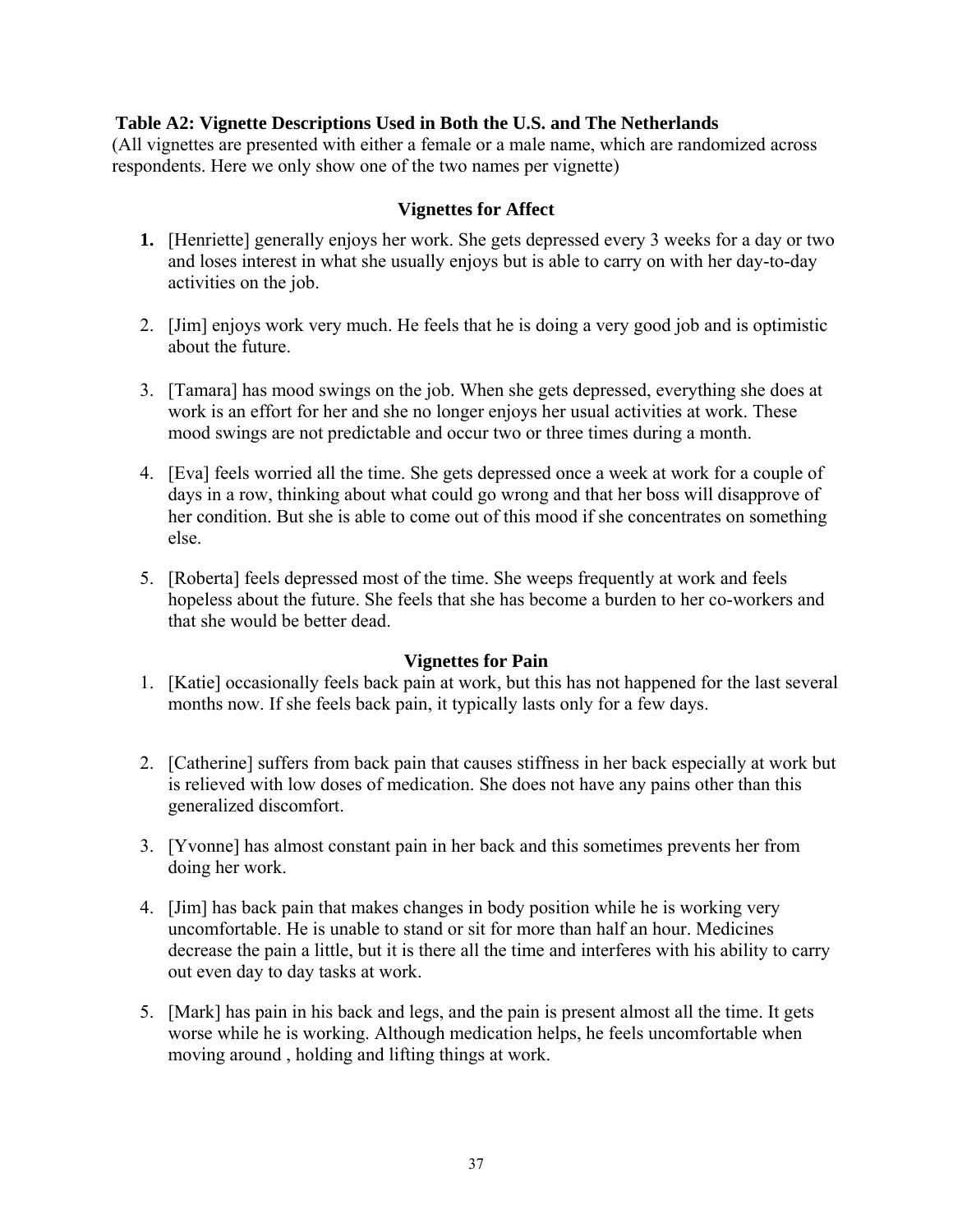# **Vignettes for CVD**

- 1. [Trish] is very active and fit. She takes aerobic classes 3 times a week. Her job is not physically demanding, but sometimes a little stressful.
- 2. [Norbert] has had heart problems in the past and he has been told to watch his cholesterol level. Sometimes if he feels stressed at work he feels pain in his chest and occasionally in his arms.
- 3. [Paul]'s family has a history of heart problems. His father died of a heart attack when Paul was still very young. The doctors have told Paul that he is at severe risk of having a serious heart attack himself and that he should avoid strenuous physical activity or stress. His work is sedentary, but he frequently has to meet strict deadlines, which adds considerable pressure to his job. He sometimes feels severe pain in chest and arms, and suffers from dizziness, fainting, sweating, nausea or shortness of breath
- 4. [Tom] has been diagnosed with high blood pressure. His blood pressure goes up quickly if he feels under stress. Tom does not exercise much and is overweight. His job is not physically demanding, but sometimes it can be hectic. He does not get along with his boss very well.
- 5. [Dan] has undergone triple bypass heart surgery. He is a heavy smoker and still experiences severe chest pain sometimes. His job does not involve heavy physical demands, but sometimes at work he experiences dizzy spells and chest pain.